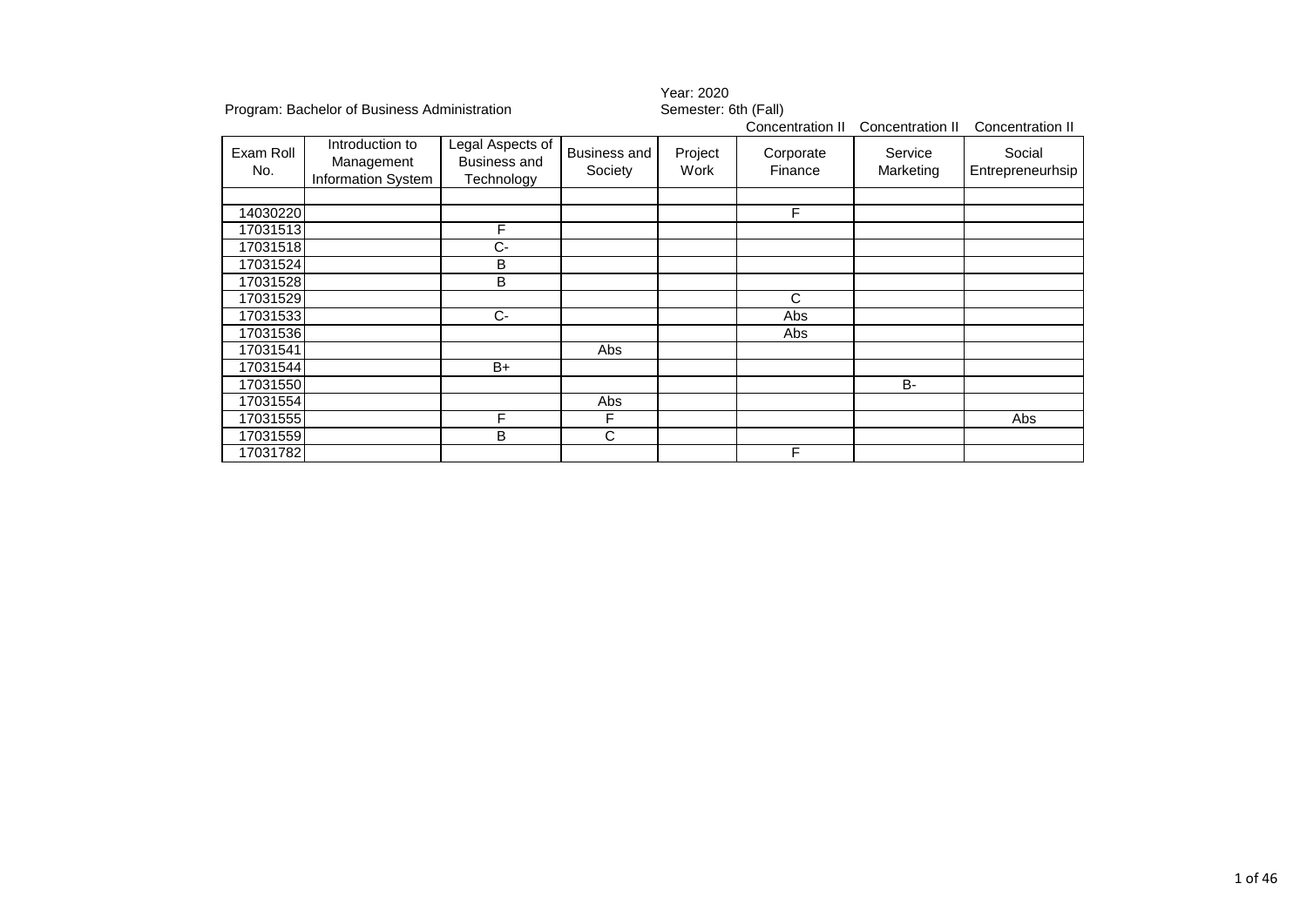| Program: Bachelor of Business Administration |                                                     |                                                              |                                | Semester: 6th (Fall) |                  |                  |  |  |
|----------------------------------------------|-----------------------------------------------------|--------------------------------------------------------------|--------------------------------|----------------------|------------------|------------------|--|--|
|                                              |                                                     |                                                              |                                | Concentration II     | Concentration II | Concentration II |  |  |
| Exam Roll<br>No.                             | Introduction to<br>Management<br>Information System | Legal Aspects of<br><b>Business and</b><br><b>Technology</b> | <b>Business and</b><br>Society | Project<br>Work      |                  |                  |  |  |
| 13031651                                     | Abs                                                 |                                                              |                                |                      |                  |                  |  |  |
| 14032377                                     | Abs                                                 |                                                              |                                |                      |                  |                  |  |  |
| 14032384                                     | Abs                                                 | Abs                                                          |                                |                      |                  |                  |  |  |
| 14032424                                     |                                                     | F                                                            |                                |                      |                  |                  |  |  |
| 16031791                                     |                                                     | F                                                            | $\overline{C}$                 |                      |                  |                  |  |  |
| 16031792                                     |                                                     | F                                                            |                                |                      |                  |                  |  |  |
| 16031803                                     |                                                     | F                                                            |                                |                      |                  |                  |  |  |
| 16031827                                     |                                                     | Abs                                                          |                                |                      |                  |                  |  |  |
| 16031828                                     |                                                     |                                                              | Abs                            |                      |                  |                  |  |  |
| 17032633                                     |                                                     | $\overline{F}$                                               |                                | A                    |                  |                  |  |  |
| 17032635                                     |                                                     | F                                                            |                                |                      |                  |                  |  |  |
| 17032636                                     |                                                     |                                                              |                                | A                    |                  |                  |  |  |
| 17032643                                     |                                                     | С-                                                           |                                |                      |                  |                  |  |  |
| 17032658                                     |                                                     | F                                                            |                                |                      |                  |                  |  |  |
| 17032661                                     |                                                     | Abs                                                          |                                |                      |                  |                  |  |  |
| 17032662                                     |                                                     |                                                              |                                |                      |                  |                  |  |  |
| 17032668                                     |                                                     | F                                                            |                                |                      |                  |                  |  |  |
| 17032669                                     | $\overline{C+}$                                     | F                                                            |                                |                      |                  |                  |  |  |
| 17032670                                     |                                                     | Abs                                                          |                                | Incomplete           |                  |                  |  |  |
| 17032672                                     |                                                     | F                                                            |                                |                      |                  |                  |  |  |
| 17032677                                     |                                                     | D+                                                           |                                |                      |                  |                  |  |  |
| 17032685                                     |                                                     | Abs                                                          |                                |                      |                  |                  |  |  |
| 17032690                                     |                                                     | $\overline{C}$                                               |                                |                      |                  |                  |  |  |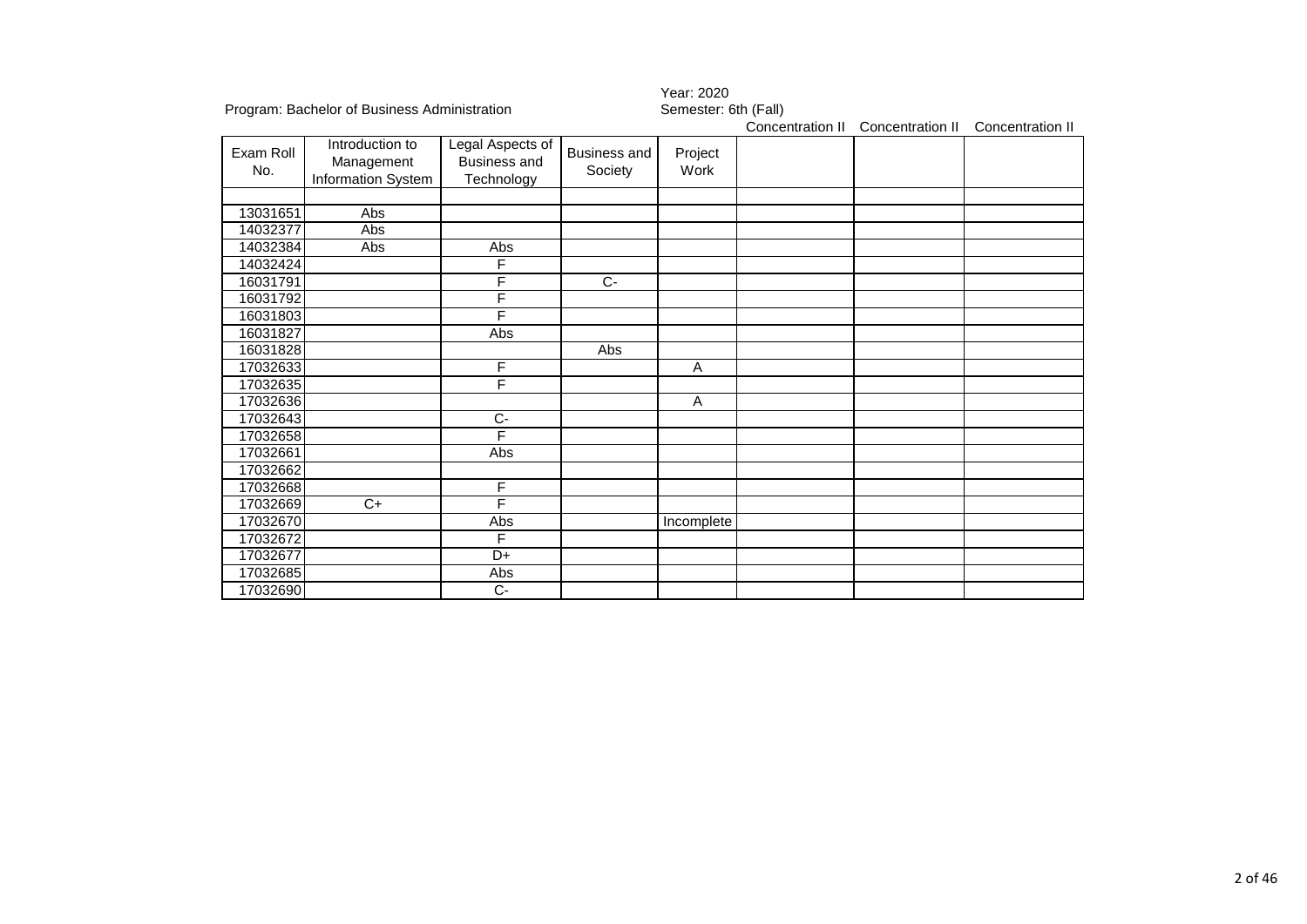|                  |                                                     |                                                       |                                | Year: 2020           |                  |                  |                  |  |
|------------------|-----------------------------------------------------|-------------------------------------------------------|--------------------------------|----------------------|------------------|------------------|------------------|--|
|                  | Program: Bachelor of Business Administration        |                                                       |                                | Semester: 6th (Fall) |                  |                  |                  |  |
|                  |                                                     |                                                       |                                |                      | Concentration II | Concentration II | Concentration II |  |
| Exam Roll<br>No. | Introduction to<br>Management<br>Information System | Legal Aspects of<br><b>Business and</b><br>Technology | <b>Business and</b><br>Society | Project<br>Work      |                  |                  |                  |  |
| 15032516         |                                                     | Abs                                                   |                                |                      |                  |                  |                  |  |
| 16032100         |                                                     | F                                                     |                                |                      |                  |                  |                  |  |
| 16032112         | Abs                                                 |                                                       |                                |                      |                  |                  |                  |  |
| 16032122         |                                                     | F                                                     | B                              |                      |                  |                  |                  |  |
| 16032150         |                                                     | Abs                                                   |                                |                      |                  |                  |                  |  |
| 16032153         |                                                     | Abs                                                   |                                |                      |                  |                  |                  |  |
| 17032360         |                                                     | F                                                     |                                |                      |                  |                  |                  |  |
| 17032364         |                                                     | F                                                     |                                |                      |                  |                  |                  |  |
| 17032381         |                                                     | C+                                                    |                                |                      |                  |                  |                  |  |
| 17032384         |                                                     | С                                                     |                                |                      |                  |                  |                  |  |
| 17032385         |                                                     | C                                                     |                                |                      |                  |                  |                  |  |
| 17032386         |                                                     | С                                                     |                                |                      |                  |                  |                  |  |
| 17032388         |                                                     | F                                                     |                                |                      |                  |                  |                  |  |
| 17032389         |                                                     | B-                                                    |                                |                      |                  |                  |                  |  |
| 17032403         |                                                     | F                                                     |                                |                      |                  |                  |                  |  |
| 17032420         |                                                     | Abs                                                   |                                |                      |                  |                  |                  |  |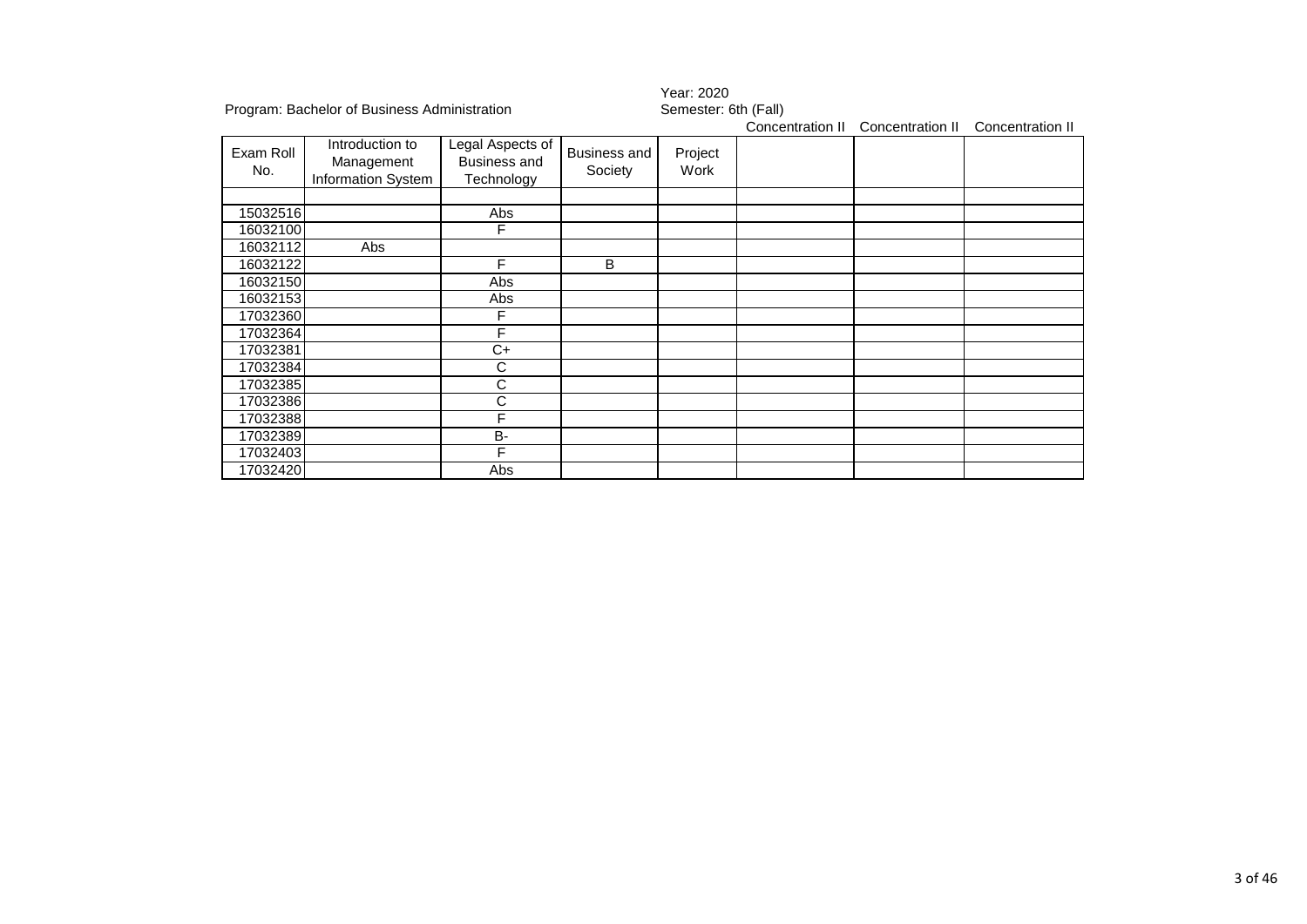|                  | Program: Bachelor of Business Administration               |                                                       |                                | Year: 2020<br>Semester: 6th (Fall)<br>Concentration II Concentration II<br>Concentration II |  |  |  |  |
|------------------|------------------------------------------------------------|-------------------------------------------------------|--------------------------------|---------------------------------------------------------------------------------------------|--|--|--|--|
| Exam Roll<br>No. | Introduction to<br>Management<br><b>Information System</b> | Legal Aspects of<br><b>Business and</b><br>Technology | <b>Business and</b><br>Society | Project<br>Work                                                                             |  |  |  |  |
|                  |                                                            |                                                       |                                |                                                                                             |  |  |  |  |
| 13030211         |                                                            | F                                                     |                                |                                                                                             |  |  |  |  |
| 14030142         |                                                            | Abs                                                   |                                |                                                                                             |  |  |  |  |
| 17030503         |                                                            | B+                                                    |                                |                                                                                             |  |  |  |  |
| 17030515         |                                                            |                                                       |                                | A-                                                                                          |  |  |  |  |
| 17030516         | B                                                          |                                                       | A                              |                                                                                             |  |  |  |  |
| 17030521         |                                                            | Abs                                                   |                                |                                                                                             |  |  |  |  |
| 17030534         |                                                            | A                                                     |                                |                                                                                             |  |  |  |  |
| 17030555         |                                                            | C                                                     |                                |                                                                                             |  |  |  |  |
| 17030559         | Withheld                                                   |                                                       | Abs                            |                                                                                             |  |  |  |  |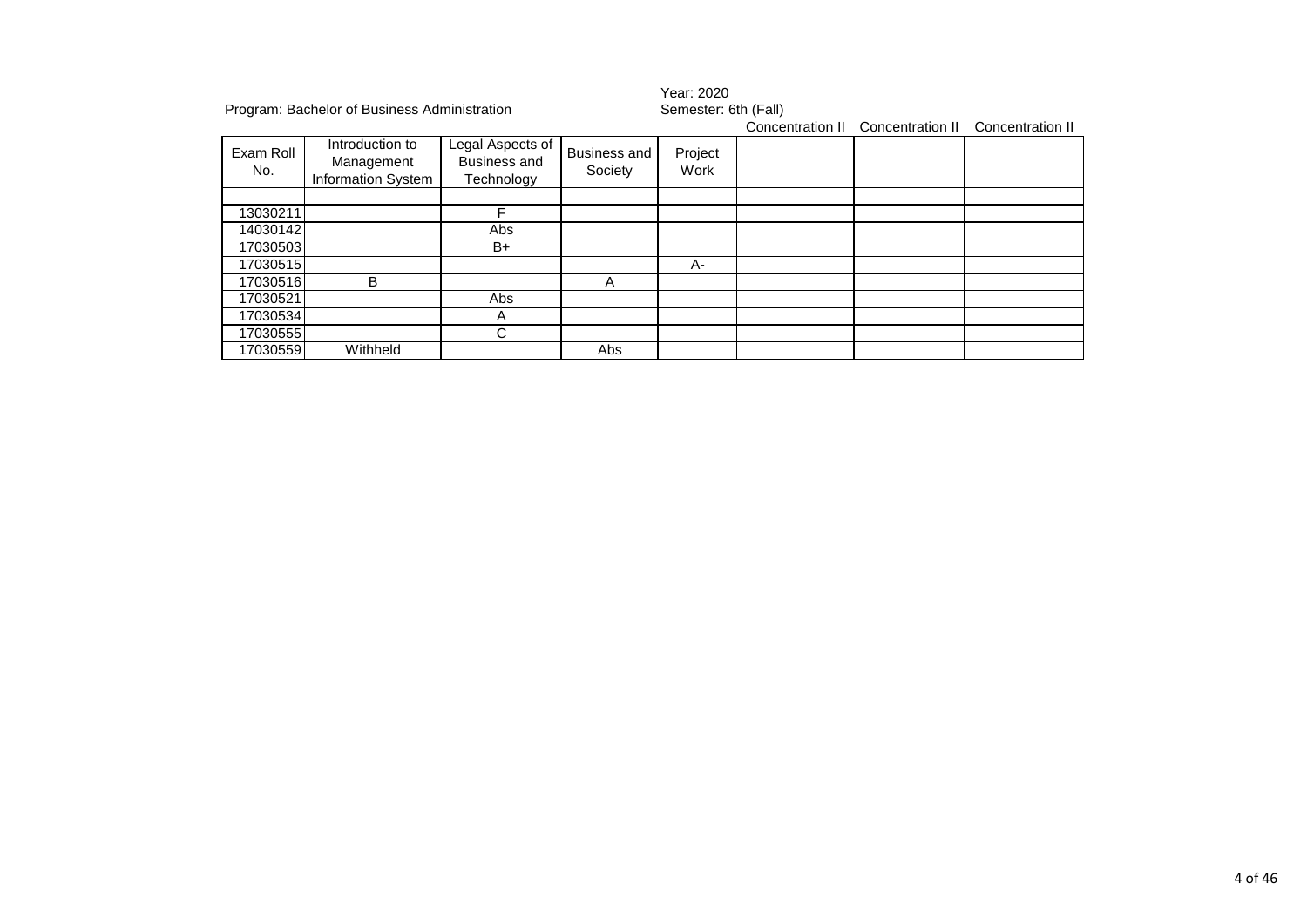|                  | Program: Bachelor of Business Administration        |                                                       |                                | Year: 2020<br>Semester: 6th (Fall) |  |                                                    |  |  |
|------------------|-----------------------------------------------------|-------------------------------------------------------|--------------------------------|------------------------------------|--|----------------------------------------------------|--|--|
|                  |                                                     |                                                       |                                |                                    |  | Concentration II Concentration II Concentration II |  |  |
| Exam Roll<br>No. | Introduction to<br>Management<br>Information System | Legal Aspects of<br><b>Business and</b><br>Technology | <b>Business and</b><br>Society | Project<br>Work                    |  |                                                    |  |  |
|                  |                                                     |                                                       |                                |                                    |  |                                                    |  |  |
| 16031511         |                                                     |                                                       |                                |                                    |  |                                                    |  |  |
| 17031449         |                                                     | Abs                                                   |                                |                                    |  |                                                    |  |  |
| 17031448         |                                                     |                                                       |                                | А-                                 |  |                                                    |  |  |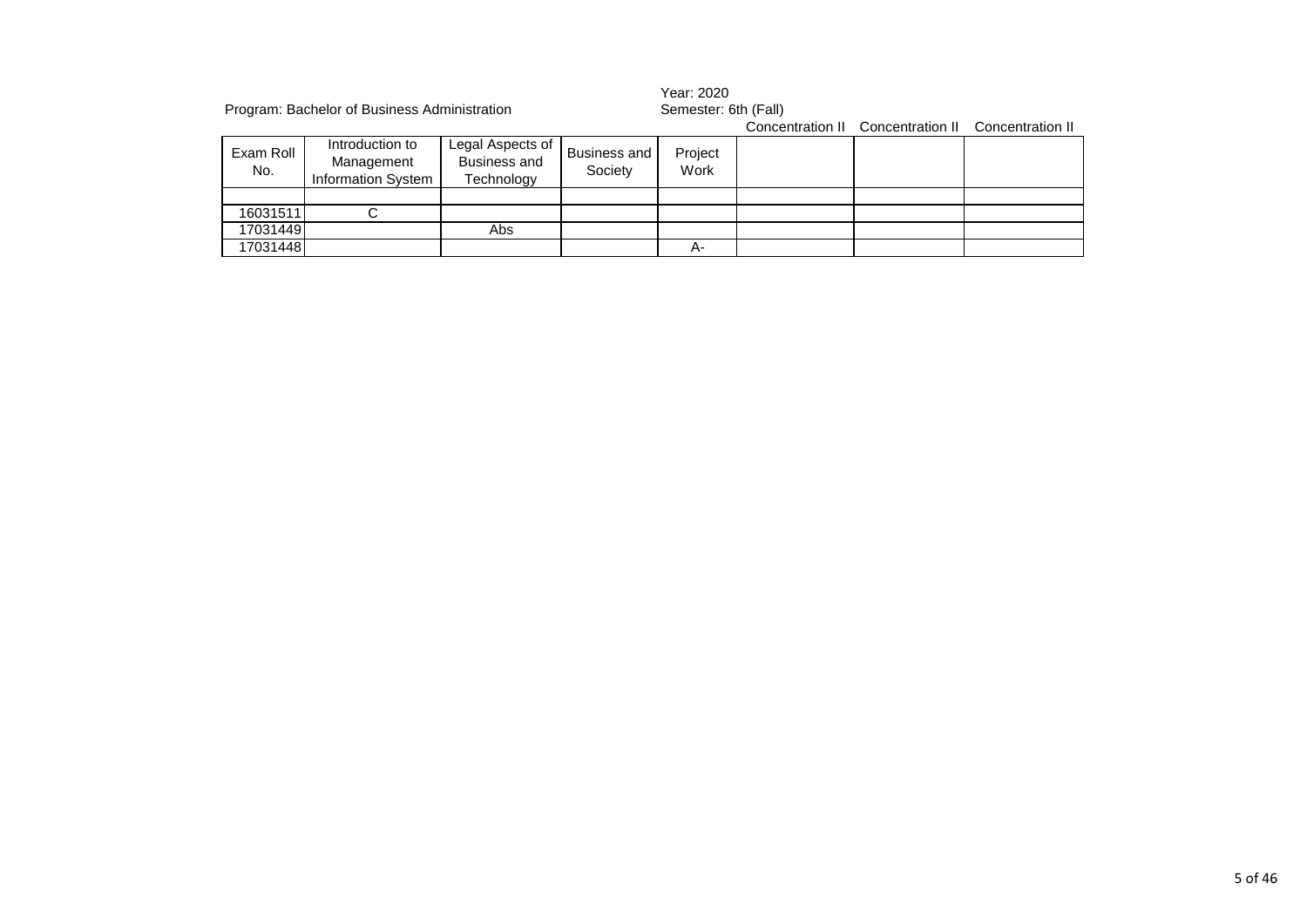|                  | Program: Bachelor of Business Administration        |                                                       |                                | Year: 2020<br>Semester: 6th (Fall) |                  |                  |                  |  |
|------------------|-----------------------------------------------------|-------------------------------------------------------|--------------------------------|------------------------------------|------------------|------------------|------------------|--|
|                  |                                                     |                                                       |                                |                                    | Concentration II | Concentration II | Concentration II |  |
| Exam Roll<br>No. | Introduction to<br>Management<br>Information System | Legal Aspects of<br><b>Business and</b><br>Technology | <b>Business and</b><br>Society | Project<br>Work                    |                  |                  |                  |  |
|                  |                                                     |                                                       |                                |                                    |                  |                  |                  |  |
| 15030400         |                                                     | F                                                     |                                |                                    |                  |                  |                  |  |
| 15030405         |                                                     | F                                                     |                                |                                    |                  |                  |                  |  |
| 16030515         | Abs                                                 |                                                       |                                |                                    |                  |                  |                  |  |
| 16030522         | Abs                                                 | Abs                                                   |                                |                                    |                  |                  |                  |  |
| 17031974         |                                                     |                                                       | $C+$                           |                                    |                  |                  |                  |  |
| 17031975         |                                                     |                                                       | <b>B-</b>                      |                                    |                  |                  |                  |  |
| 17031981         | A-                                                  | F                                                     | $A -$                          |                                    |                  |                  |                  |  |
| 17032002         |                                                     |                                                       | <b>B-</b>                      |                                    |                  |                  |                  |  |
| 17032005         |                                                     |                                                       | C                              |                                    |                  |                  |                  |  |
| 17032007         |                                                     |                                                       | <b>B-</b>                      |                                    |                  |                  |                  |  |
| 17032008         |                                                     |                                                       | <b>B-</b>                      |                                    |                  |                  |                  |  |
| 17032009         |                                                     |                                                       | C+                             |                                    |                  |                  |                  |  |
| 17032010         | Abs                                                 |                                                       | $C-$                           |                                    |                  |                  |                  |  |
| 17032012         |                                                     |                                                       | B                              |                                    |                  |                  |                  |  |

## 6 of 46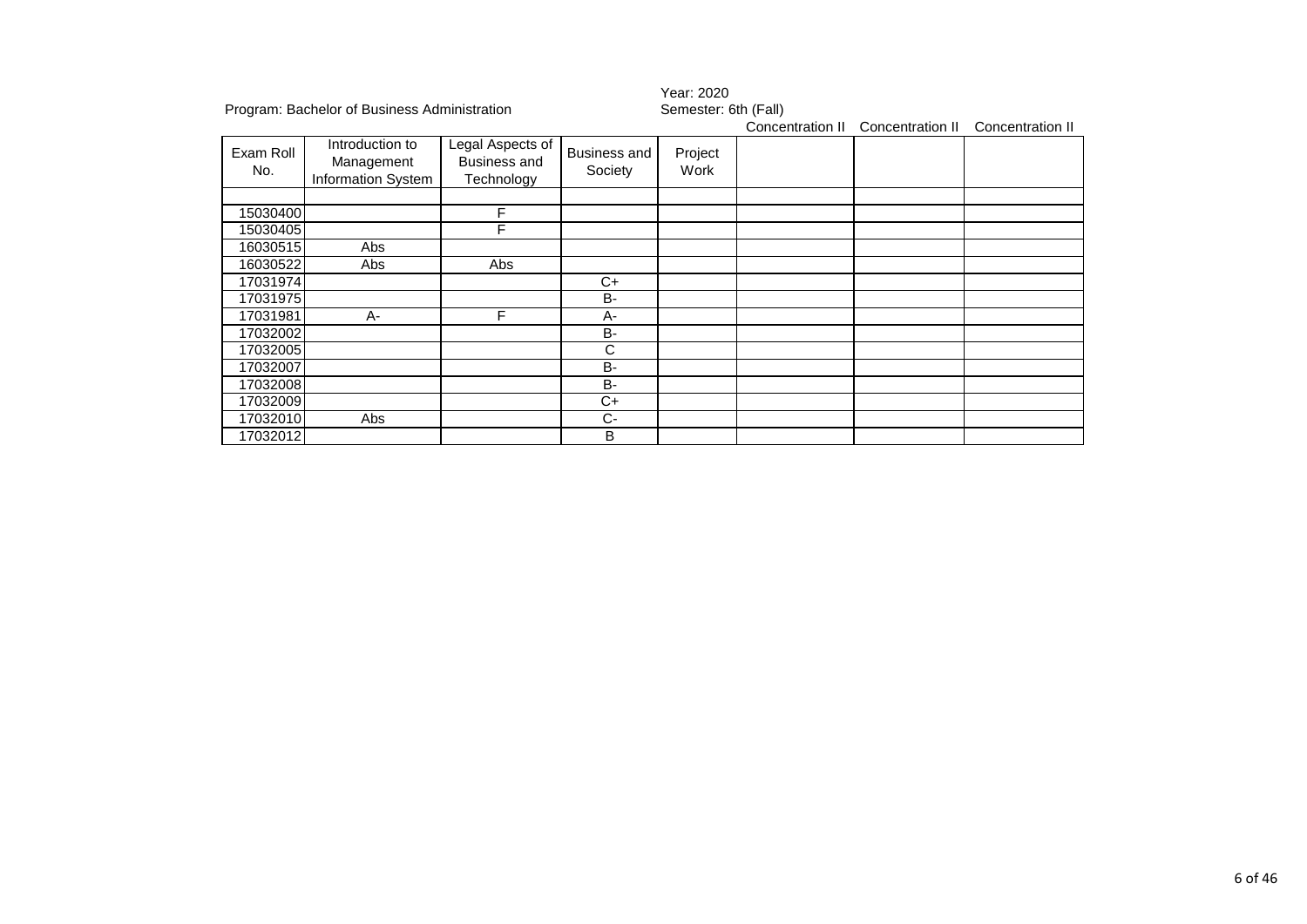|                  | Program: Bachelor of Business Administration               |                                                       |                                | Year: 2020<br>Semester: 6th (Fall)<br>Concentration II<br>Concentration II<br>Concentration II |  |  |  |  |
|------------------|------------------------------------------------------------|-------------------------------------------------------|--------------------------------|------------------------------------------------------------------------------------------------|--|--|--|--|
| Exam Roll<br>No. | Introduction to<br>Management<br><b>Information System</b> | Legal Aspects of<br><b>Business and</b><br>Technology | <b>Business and</b><br>Society | Project<br>Work                                                                                |  |  |  |  |
|                  |                                                            |                                                       |                                |                                                                                                |  |  |  |  |
| 14032023         |                                                            |                                                       |                                | Incomplete                                                                                     |  |  |  |  |
| 15031183         |                                                            | Abs                                                   |                                |                                                                                                |  |  |  |  |
| 16031163         | Abs                                                        | Abs                                                   |                                |                                                                                                |  |  |  |  |
| 17031706         |                                                            | C                                                     |                                |                                                                                                |  |  |  |  |
| 17031721         | Abs                                                        |                                                       |                                |                                                                                                |  |  |  |  |
| 17031733         | С                                                          |                                                       |                                |                                                                                                |  |  |  |  |
| 17031739         | Abs                                                        |                                                       | A                              | A                                                                                              |  |  |  |  |
| 17031751         |                                                            | F                                                     |                                |                                                                                                |  |  |  |  |
| 17031763         | С                                                          |                                                       |                                |                                                                                                |  |  |  |  |
| 17031779         |                                                            | Abs                                                   |                                |                                                                                                |  |  |  |  |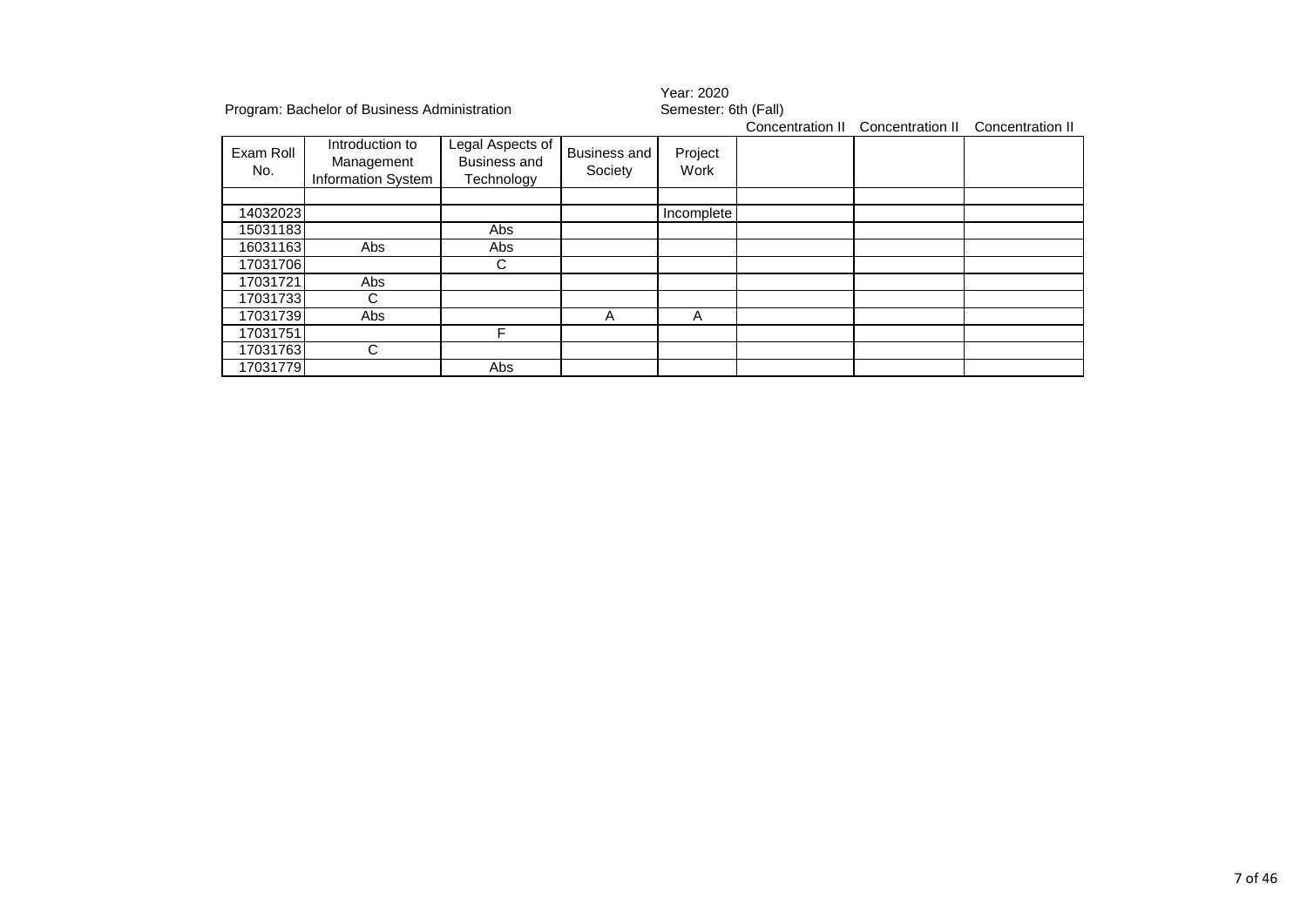|                  |                                                     |                                                       |                         |                      | 1 Gai . 2020     |                  |                  |  |  |  |
|------------------|-----------------------------------------------------|-------------------------------------------------------|-------------------------|----------------------|------------------|------------------|------------------|--|--|--|
|                  | Program: Bachelor of Business Administration        |                                                       |                         | Semester: 6th (Fall) |                  |                  |                  |  |  |  |
|                  |                                                     |                                                       |                         |                      | Concentration II | Concentration II | Concentration II |  |  |  |
| Exam Roll<br>No. | Introduction to<br>Management<br>Information System | Legal Aspects of<br><b>Business and</b><br>Technology | Business and<br>Society | Project<br>Work      |                  |                  |                  |  |  |  |
|                  |                                                     |                                                       |                         |                      |                  |                  |                  |  |  |  |
| 14032325         |                                                     | C                                                     | A                       |                      |                  |                  |                  |  |  |  |
| 15032086         | F                                                   |                                                       |                         |                      |                  |                  |                  |  |  |  |
| 15032100         |                                                     | Abs                                                   |                         |                      |                  |                  |                  |  |  |  |
| 16031970         |                                                     | F                                                     |                         |                      |                  |                  |                  |  |  |  |
| 16031977         |                                                     | F                                                     | $C+$                    |                      |                  |                  |                  |  |  |  |
| 16032005         |                                                     | C                                                     |                         |                      |                  |                  |                  |  |  |  |
| 16032010         |                                                     | F                                                     |                         |                      |                  |                  |                  |  |  |  |
| 17031193         |                                                     |                                                       | F.                      |                      |                  |                  |                  |  |  |  |
| 17031198         |                                                     |                                                       |                         | Α                    |                  |                  |                  |  |  |  |
| 17031203         |                                                     |                                                       | $\mathsf{C}$            | A                    |                  |                  |                  |  |  |  |
| 17031205         | F                                                   | F                                                     |                         |                      |                  |                  |                  |  |  |  |
| 17031207         |                                                     |                                                       | B-                      |                      |                  |                  |                  |  |  |  |
| 17031210         |                                                     |                                                       | B                       |                      |                  |                  |                  |  |  |  |
| 17031211         | Abs                                                 | F                                                     |                         |                      |                  |                  |                  |  |  |  |
| 17031222         |                                                     |                                                       |                         | Α                    |                  |                  |                  |  |  |  |
| 17031226         |                                                     |                                                       |                         | A                    |                  |                  |                  |  |  |  |
| 17031232         |                                                     |                                                       | А-                      |                      |                  |                  |                  |  |  |  |
| 17031234         |                                                     |                                                       | C+                      |                      |                  |                  |                  |  |  |  |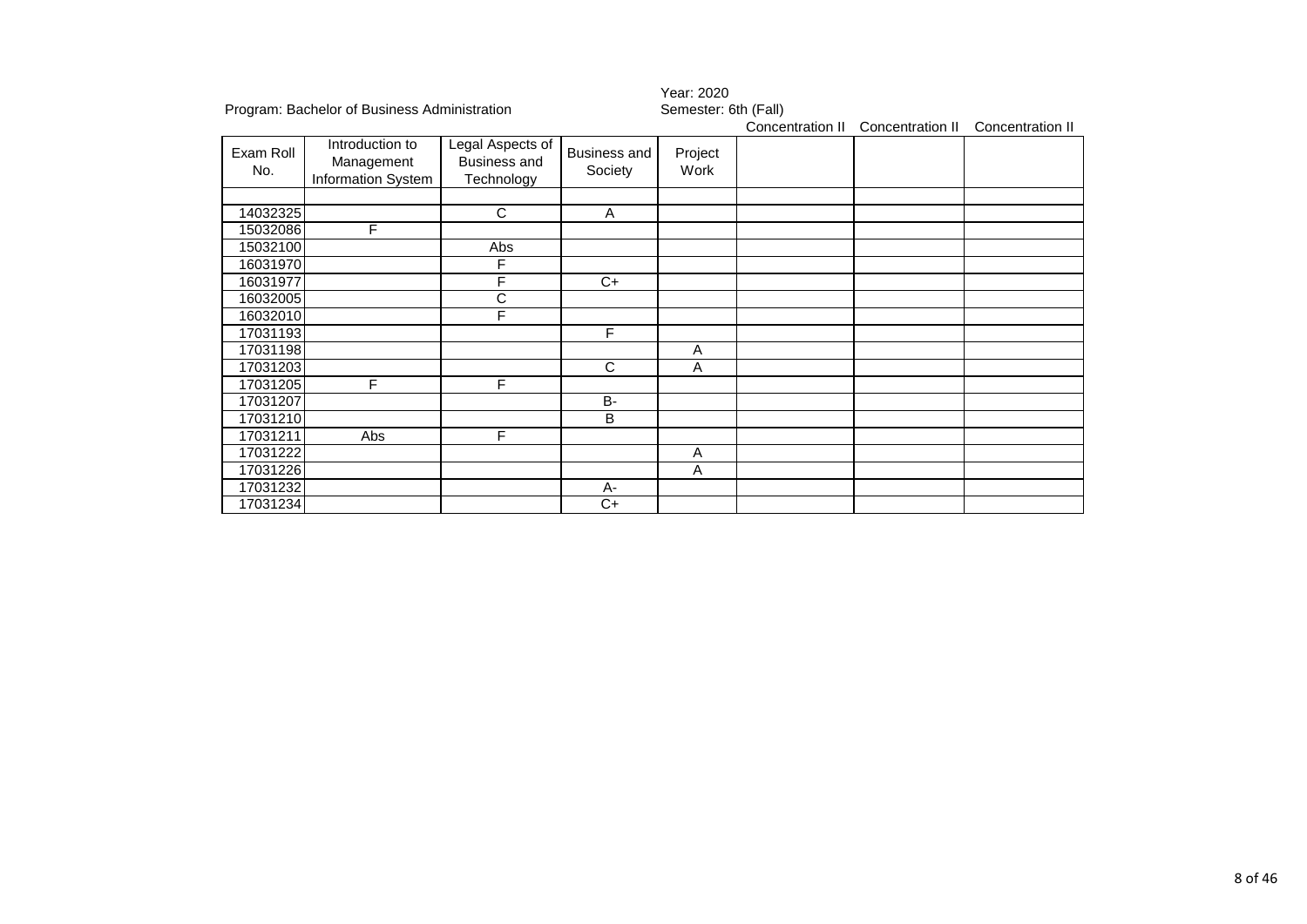|           | Program: Bachelor of Business Administration |                  |                     | Year: 2020<br>Semester: 6th (Fall) |                  |                  |                  |  |
|-----------|----------------------------------------------|------------------|---------------------|------------------------------------|------------------|------------------|------------------|--|
|           |                                              |                  |                     |                                    | Concentration II | Concentration II | Concentration II |  |
| Exam Roll | Introduction to                              | Legal Aspects of | <b>Business and</b> | Project                            |                  |                  |                  |  |
|           | Management                                   | Business and     |                     |                                    |                  |                  |                  |  |
| No.       | Information System                           | Technology       | Society             | Work                               |                  |                  |                  |  |
|           |                                              |                  |                     |                                    |                  |                  |                  |  |
| 15032060  |                                              | Abs              |                     |                                    |                  |                  |                  |  |
| 16031955  |                                              |                  |                     |                                    |                  |                  |                  |  |
| 17032212  |                                              | Abs              | Abs                 |                                    |                  |                  |                  |  |
| 17032218  | <b>B-</b>                                    |                  |                     |                                    |                  |                  |                  |  |
| 17032225  |                                              | F                |                     |                                    |                  |                  |                  |  |
| 17032232  |                                              | B                |                     |                                    |                  |                  |                  |  |
| 17032247  |                                              | С                |                     |                                    |                  |                  |                  |  |
| 17032250  |                                              | С                |                     |                                    |                  |                  |                  |  |
| 17032253  |                                              | С                |                     |                                    |                  |                  |                  |  |
| 17032258  | C+                                           | F                | С                   |                                    |                  |                  |                  |  |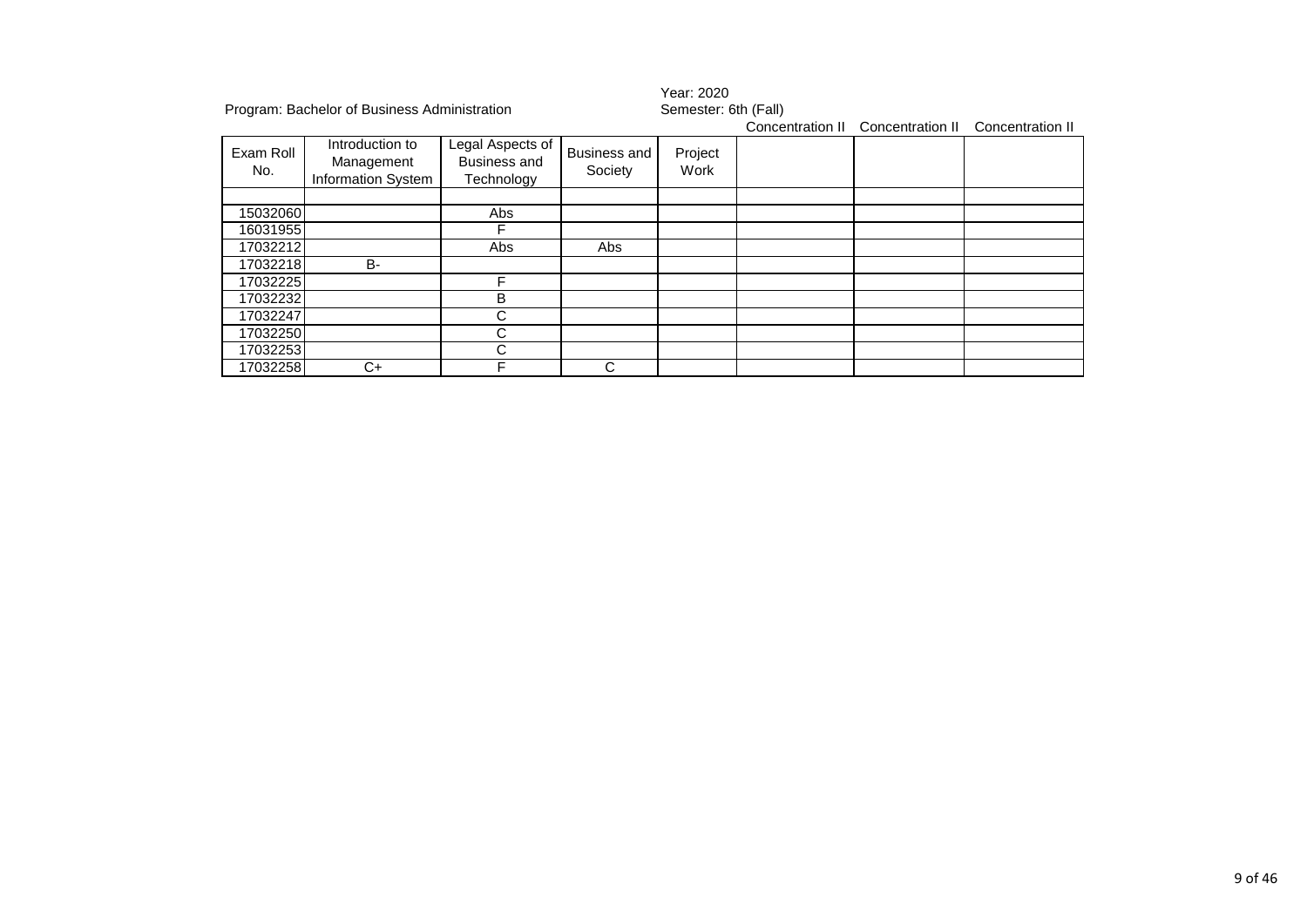|                  |                                                     |                                                       |                         | Year: 2020           |                  |                  |                  |  |  |
|------------------|-----------------------------------------------------|-------------------------------------------------------|-------------------------|----------------------|------------------|------------------|------------------|--|--|
|                  | Program: Bachelor of Business Administration        |                                                       |                         | Semester: 6th (Fall) |                  |                  |                  |  |  |
|                  |                                                     |                                                       |                         |                      | Concentration II | Concentration II | Concentration II |  |  |
| Exam Roll<br>No. | Introduction to<br>Management<br>Information System | Legal Aspects of<br><b>Business and</b><br>Technology | Business and<br>Society | Project<br>Work      |                  |                  |                  |  |  |
|                  |                                                     |                                                       |                         |                      |                  |                  |                  |  |  |
| 15030946         | Abs                                                 | Abs                                                   |                         |                      |                  |                  |                  |  |  |
| 16030550         |                                                     | B+                                                    |                         |                      |                  |                  |                  |  |  |
| 16030560         |                                                     |                                                       | Abs                     |                      |                  |                  |                  |  |  |
| 16030578         | С                                                   |                                                       |                         |                      |                  |                  |                  |  |  |
| 17030564         |                                                     |                                                       |                         | $B+$                 |                  |                  |                  |  |  |
| 17030569         | B                                                   |                                                       |                         |                      |                  |                  |                  |  |  |
| 17030571         | <b>B-</b>                                           | B+                                                    | A                       |                      |                  |                  |                  |  |  |
| 17030584         | B                                                   |                                                       |                         |                      |                  |                  |                  |  |  |
| 17030595         | Abs                                                 |                                                       |                         |                      |                  |                  |                  |  |  |
| 17030605         | <b>B-</b>                                           |                                                       |                         |                      |                  |                  |                  |  |  |
| 17030607         | $C+$                                                |                                                       |                         |                      |                  |                  |                  |  |  |
| 17030613         |                                                     |                                                       | A                       |                      |                  |                  |                  |  |  |
| 17030626         | <b>B-</b>                                           |                                                       |                         |                      |                  |                  |                  |  |  |
| 17030635         | <b>B-</b>                                           |                                                       |                         |                      |                  |                  |                  |  |  |
| 17030706         |                                                     | А-                                                    |                         |                      |                  |                  |                  |  |  |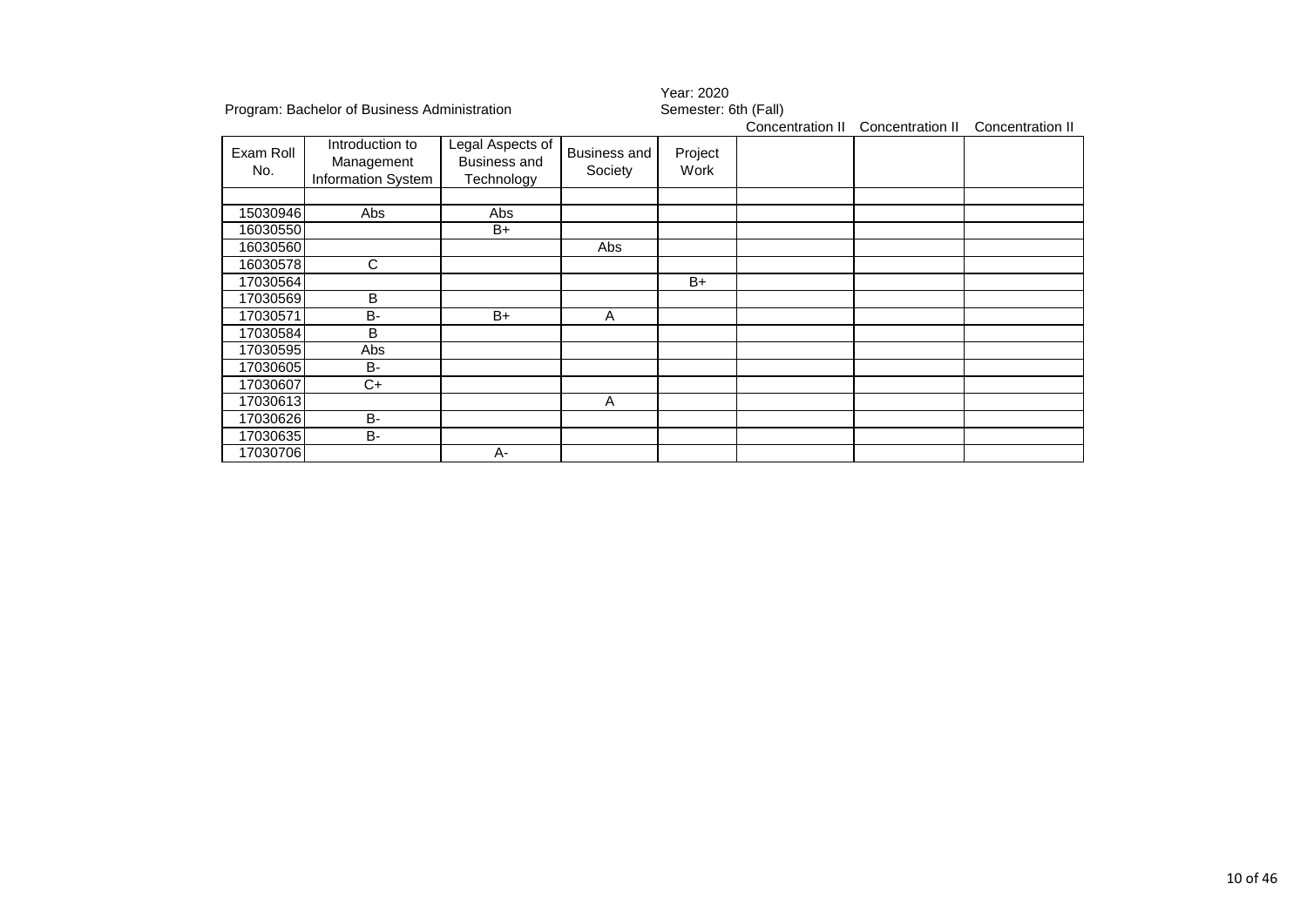|                  |                                                     |                                                       |                         | 1 var. 2020          |                  |                  |                  |  |  |
|------------------|-----------------------------------------------------|-------------------------------------------------------|-------------------------|----------------------|------------------|------------------|------------------|--|--|
|                  | Program: Bachelor of Business Administration        |                                                       |                         | Semester: 6th (Fall) |                  |                  |                  |  |  |
|                  |                                                     |                                                       |                         |                      | Concentration II | Concentration II | Concentration II |  |  |
| Exam Roll<br>No. | Introduction to<br>Management<br>Information System | Legal Aspects of<br><b>Business and</b><br>Technology | Business and<br>Society | Project<br>Work      |                  |                  |                  |  |  |
|                  |                                                     |                                                       |                         |                      |                  |                  |                  |  |  |
| 13032068         | Abs                                                 |                                                       |                         |                      |                  |                  |                  |  |  |
| 13032093         |                                                     | Abs                                                   |                         |                      |                  |                  |                  |  |  |
| 14031940         | $C+$                                                | $C-$                                                  |                         |                      |                  |                  |                  |  |  |
| 15030856         | Abs                                                 | Abs                                                   | Abs                     |                      |                  |                  |                  |  |  |
| 15030875         |                                                     | F                                                     |                         |                      |                  |                  |                  |  |  |
| 16031820         |                                                     | F                                                     |                         |                      |                  |                  |                  |  |  |
| 17032566         |                                                     | $B -$                                                 |                         |                      |                  |                  |                  |  |  |
| 17032571         |                                                     |                                                       | <b>B-</b>               |                      |                  |                  |                  |  |  |
| 17032572         |                                                     |                                                       | B-                      |                      |                  |                  |                  |  |  |
| 17032575         |                                                     |                                                       | B                       |                      |                  |                  |                  |  |  |
| 17032577         |                                                     |                                                       | B-                      |                      |                  |                  |                  |  |  |
| 17032583         |                                                     |                                                       | Abs                     |                      |                  |                  |                  |  |  |
| 17032586         |                                                     |                                                       | B                       |                      |                  |                  |                  |  |  |
| 17032591         |                                                     |                                                       | A-                      |                      |                  |                  |                  |  |  |
| 17032593         |                                                     |                                                       | B                       |                      |                  |                  |                  |  |  |
| 17032602         |                                                     | C                                                     |                         |                      |                  |                  |                  |  |  |
| 17032604         |                                                     |                                                       | <b>B-</b>               |                      |                  |                  |                  |  |  |
| 17032611         |                                                     |                                                       | $C+$                    |                      |                  |                  |                  |  |  |
| 17032613         |                                                     | F                                                     |                         |                      |                  |                  |                  |  |  |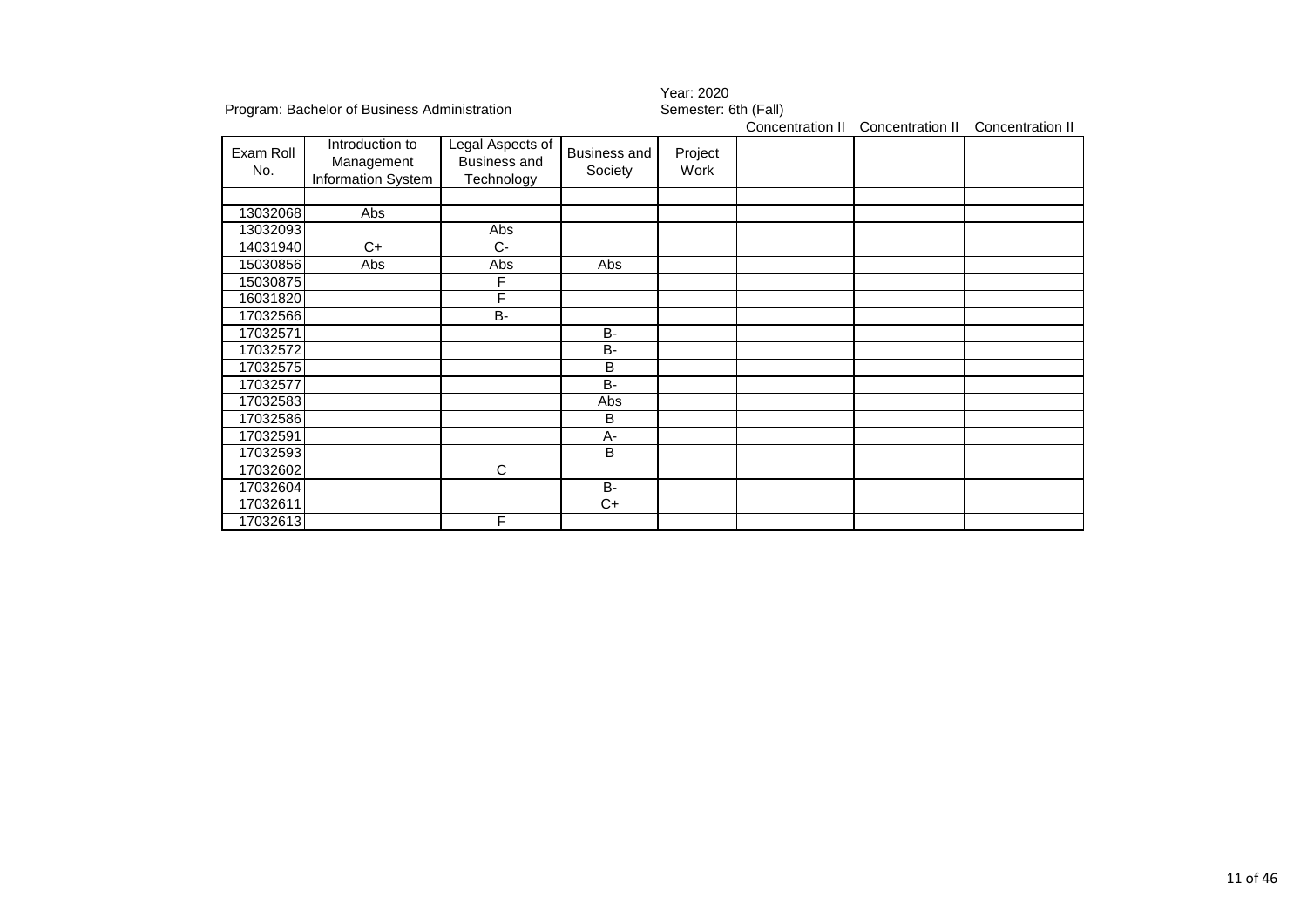|                  | Program: Bachelor of Business Administration               |                                                       |                                | Year: 2020<br>Semester: 6th (Fall) |                      |                  |                  |  |
|------------------|------------------------------------------------------------|-------------------------------------------------------|--------------------------------|------------------------------------|----------------------|------------------|------------------|--|
|                  |                                                            |                                                       |                                |                                    | Concentration II     | Concentration II | Concentration II |  |
| Exam Roll<br>No. | Introduction to<br>Management<br><b>Information System</b> | Legal Aspects of<br><b>Business and</b><br>Technology | <b>Business and</b><br>Society | Project<br>Work                    | Corporate<br>Finance |                  |                  |  |
|                  |                                                            |                                                       |                                |                                    |                      |                  |                  |  |
| 16031911         |                                                            | А-                                                    | C                              |                                    |                      |                  |                  |  |
| 16031928         |                                                            | B+                                                    |                                |                                    |                      |                  |                  |  |
| 17030639         | Abs                                                        |                                                       | Abs                            |                                    |                      |                  |                  |  |
| 17030659         | <b>B-</b>                                                  |                                                       |                                |                                    |                      |                  |                  |  |
| 17030660         | Abs                                                        |                                                       |                                |                                    |                      |                  |                  |  |
| 17030661         | Abs                                                        |                                                       |                                |                                    | <b>B-</b>            |                  |                  |  |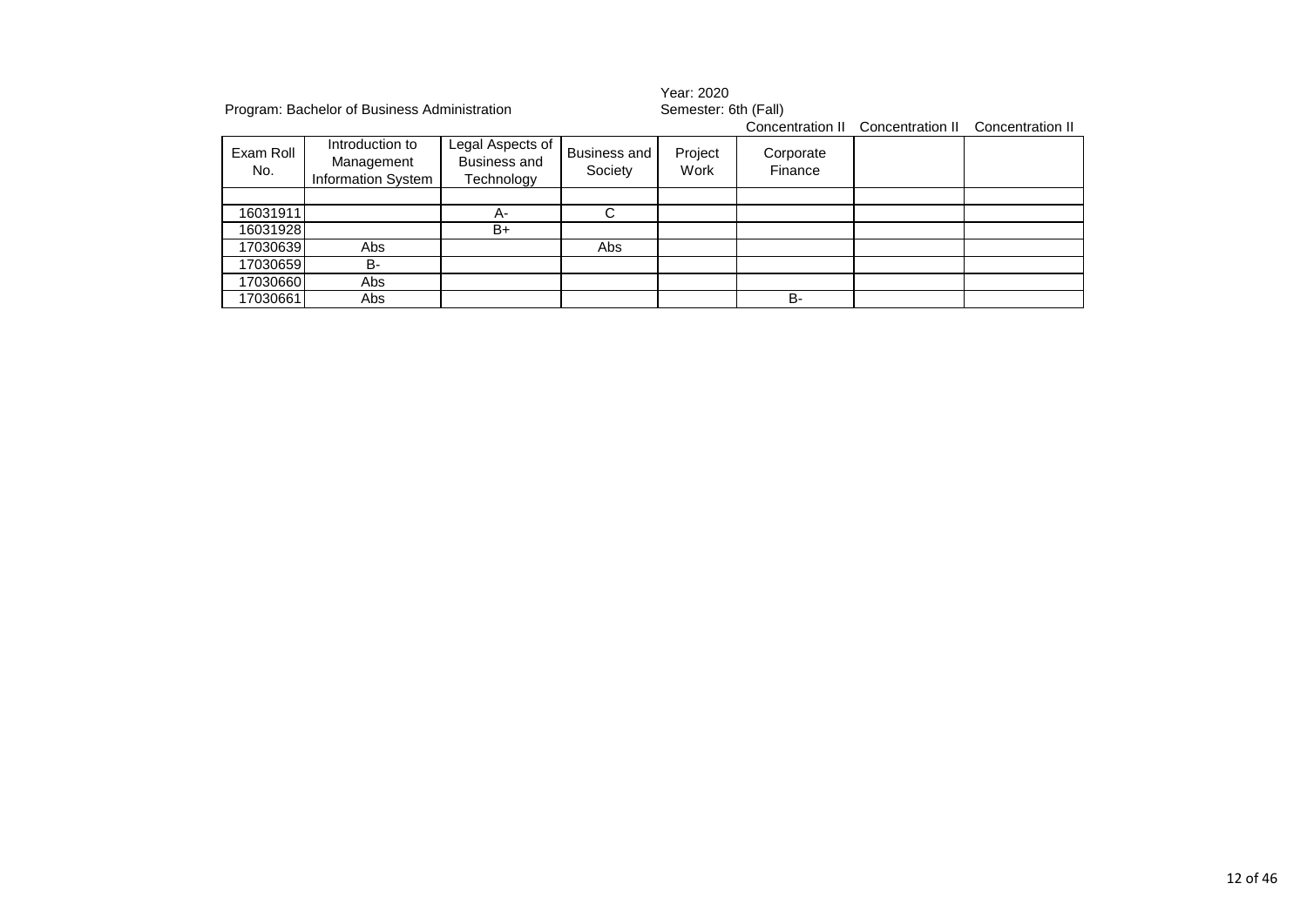|           |                                              |                                         |                       | Year: 2020           |                  |                  |                  |
|-----------|----------------------------------------------|-----------------------------------------|-----------------------|----------------------|------------------|------------------|------------------|
|           | Program: Bachelor of Business Administration |                                         |                       | Semester: 6th (Fall) |                  |                  |                  |
|           |                                              |                                         |                       |                      | Concentration II | Concentration II | Concentration II |
| Exam Roll | Introduction to<br>Management                | Legal Aspects of<br><b>Business and</b> | <b>Business and</b>   | Project              | Corporate        |                  |                  |
| No.       | Information System                           | Technology                              | Society               | Work                 | Finance          |                  |                  |
|           |                                              |                                         |                       |                      |                  |                  |                  |
| 13030405  | Abs                                          |                                         |                       |                      |                  |                  |                  |
| 15031393  |                                              |                                         |                       | $\overline{B}$       |                  |                  |                  |
| 15031396  | F                                            |                                         |                       |                      |                  |                  |                  |
| 16031204  |                                              | Abs                                     |                       |                      |                  |                  |                  |
| 16031205  |                                              | $\overline{B}$                          |                       |                      |                  |                  |                  |
| 16031217  |                                              |                                         |                       | $A -$                | Abs              |                  |                  |
| 17031084  | $\overline{\text{c}}$                        |                                         |                       |                      |                  |                  |                  |
| 17031086  |                                              | A-                                      |                       |                      |                  |                  |                  |
| 17031088  |                                              | $\overline{A}$ -                        |                       |                      |                  |                  |                  |
| 17031091  |                                              | $\overline{A}$                          |                       |                      |                  |                  |                  |
| 17031093  |                                              | B                                       |                       |                      |                  |                  |                  |
| 17031094  |                                              |                                         | $\overline{\text{c}}$ |                      |                  |                  |                  |
| 17031096  |                                              | $\overline{A}$ -                        |                       |                      |                  |                  |                  |
| 17031097  |                                              | $\overline{A}$                          |                       |                      |                  |                  |                  |
| 17031102  |                                              |                                         | Abs                   |                      |                  |                  |                  |
| 17031104  | $\overline{\text{c}}$                        |                                         |                       |                      |                  |                  |                  |
| 17031107  |                                              | F                                       |                       |                      |                  |                  |                  |
| 17031109  |                                              | A-                                      |                       |                      |                  |                  |                  |
| 17031111  | $\overline{C+}$                              | $B+$                                    |                       |                      |                  |                  |                  |
| 17031112  | $C+$                                         |                                         |                       |                      |                  |                  |                  |
| 17031114  |                                              | A-                                      |                       |                      |                  |                  |                  |
| 17031116  |                                              | $\overline{A}$                          |                       |                      |                  |                  |                  |
| 17031118  |                                              | $\overline{A}$                          |                       |                      |                  |                  |                  |
| 17031124  |                                              | $A -$                                   |                       |                      |                  |                  |                  |
| 17031131  | F                                            | F                                       |                       |                      | $\overline{B}$   |                  |                  |
| 17031132  | Abs                                          |                                         |                       |                      |                  |                  |                  |
| 17031133  |                                              | $\overline{A}$                          |                       |                      |                  |                  |                  |
| 17031135  | $\overline{C+}$                              | $\overline{B}$                          |                       |                      |                  |                  |                  |
| 17031139  | Abs                                          | F                                       |                       |                      | $B+$             |                  |                  |
| 17031140  | $\overline{C}$                               | $\overline{A}$ -                        |                       |                      |                  |                  |                  |
| 17031142  |                                              | $\overline{C+}$                         |                       |                      |                  |                  |                  |
| 17031146  |                                              | A-                                      |                       |                      |                  |                  |                  |
| 17031150  |                                              | $B+$                                    |                       |                      |                  |                  |                  |
| 17031152  | F                                            |                                         |                       |                      |                  |                  |                  |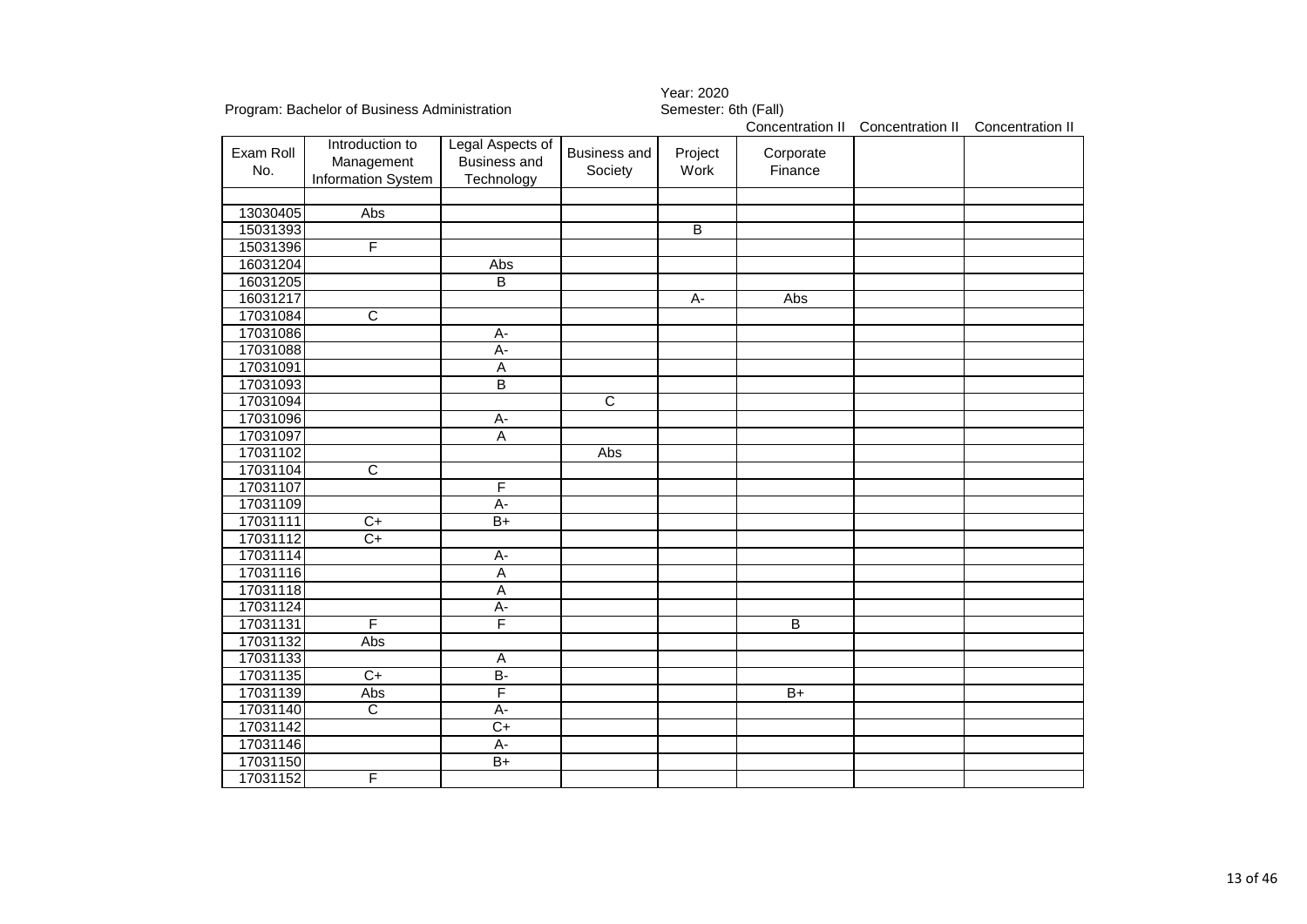|                  | Program: Bachelor of Business Administration               |                                                       |                         | Year: 2020<br>Semester: 6th (Fall) |                      |                                   |                  |  |
|------------------|------------------------------------------------------------|-------------------------------------------------------|-------------------------|------------------------------------|----------------------|-----------------------------------|------------------|--|
|                  |                                                            |                                                       |                         |                                    |                      | Concentration II Concentration II | Concentration II |  |
| Exam Roll<br>No. | Introduction to<br>Management<br><b>Information System</b> | Legal Aspects of<br><b>Business and</b><br>Technology | Business and<br>Society | Project<br>Work                    | Corporate<br>Finance |                                   |                  |  |
|                  |                                                            |                                                       |                         |                                    |                      |                                   |                  |  |
| 17031157         |                                                            |                                                       |                         |                                    | А-                   |                                   |                  |  |
| 17031162         |                                                            | в                                                     |                         |                                    |                      |                                   |                  |  |
| 17031163         |                                                            | А-                                                    |                         |                                    |                      |                                   |                  |  |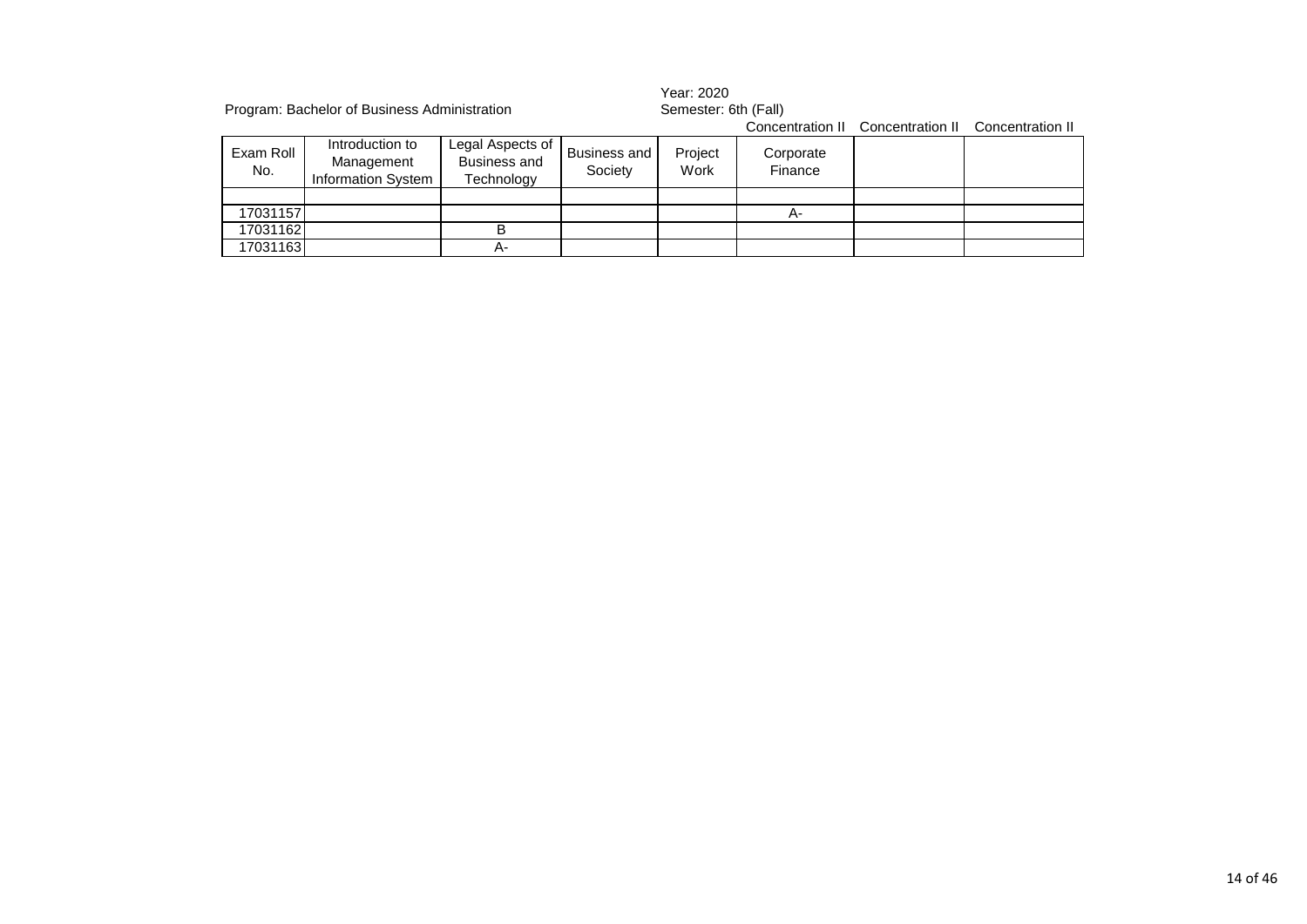|                  | Program: Bachelor of Business Administration               |                                                       |                                | Year: 2020<br>Semester: 6th (Fall) |  |                                   |                  |  |
|------------------|------------------------------------------------------------|-------------------------------------------------------|--------------------------------|------------------------------------|--|-----------------------------------|------------------|--|
|                  |                                                            |                                                       |                                |                                    |  | Concentration II Concentration II | Concentration II |  |
| Exam Roll<br>No. | Introduction to<br>Management<br><b>Information System</b> | Legal Aspects of<br><b>Business and</b><br>Technology | <b>Business and</b><br>Society | Project<br>Work                    |  |                                   |                  |  |
|                  |                                                            |                                                       |                                |                                    |  |                                   |                  |  |
| 13030044         | Abs                                                        |                                                       |                                |                                    |  |                                   |                  |  |
| 17030376         | C+                                                         |                                                       |                                |                                    |  |                                   |                  |  |
| 17030382         | C+                                                         |                                                       |                                | A                                  |  |                                   |                  |  |
| 17030392         |                                                            |                                                       |                                |                                    |  |                                   |                  |  |
| 17030397         | Withheld                                                   |                                                       |                                | A                                  |  |                                   |                  |  |
| 17030398         | C+                                                         |                                                       |                                |                                    |  |                                   |                  |  |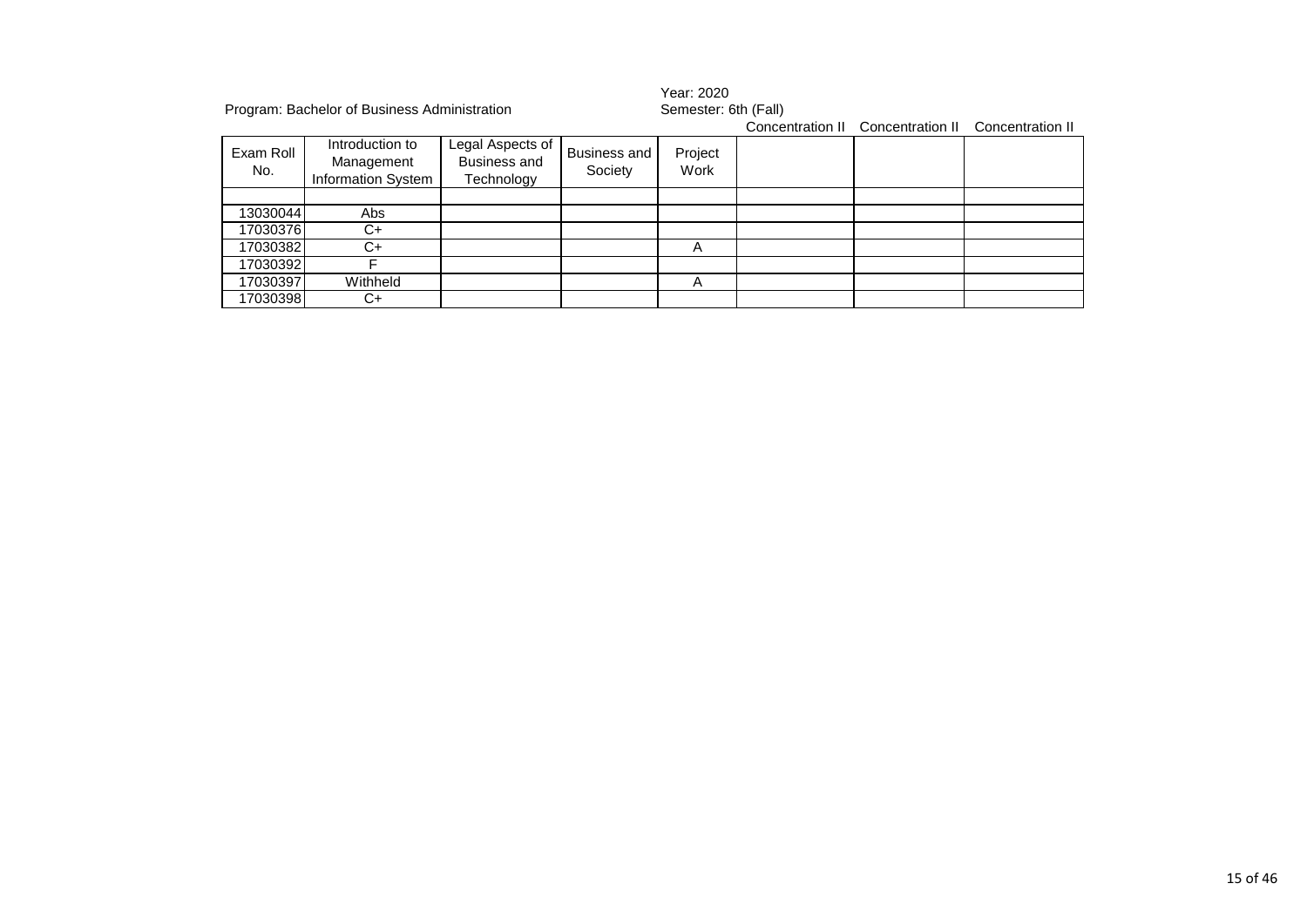|                  |                                                     |                                                       |                                | Year: 2020           |                                    |                          |                  |  |  |
|------------------|-----------------------------------------------------|-------------------------------------------------------|--------------------------------|----------------------|------------------------------------|--------------------------|------------------|--|--|
|                  | Program: Bachelor of Business Administration        |                                                       |                                | Semester: 6th (Fall) |                                    |                          |                  |  |  |
|                  |                                                     |                                                       |                                |                      | Concentration II                   | Concentration II         | Concentration II |  |  |
| Exam Roll<br>No. | Introduction to<br>Management<br>Information System | Legal Aspects of<br><b>Business and</b><br>Technology | <b>Business and</b><br>Society | Project<br>Work      | Advertising and<br>Sales Promotion | Investment<br>Management |                  |  |  |
| 13031009         |                                                     | Abs                                                   |                                |                      |                                    |                          |                  |  |  |
| 14030781         |                                                     | C                                                     |                                |                      |                                    |                          |                  |  |  |
| 15031333         | F                                                   | C                                                     |                                |                      |                                    |                          |                  |  |  |
| 15031366         |                                                     | Abs                                                   |                                |                      |                                    |                          |                  |  |  |
| 15031385         |                                                     | Abs                                                   |                                |                      |                                    |                          |                  |  |  |
| 16030811         |                                                     | Abs                                                   |                                |                      |                                    |                          |                  |  |  |
| 16030812         |                                                     | A                                                     |                                |                      |                                    |                          |                  |  |  |
| 16030826         |                                                     |                                                       | Abs                            |                      |                                    |                          |                  |  |  |
| 16030838         | C                                                   |                                                       | $B+$                           |                      |                                    |                          |                  |  |  |
| 16030839         |                                                     |                                                       | $C+$                           |                      |                                    |                          |                  |  |  |
| 16032119         |                                                     |                                                       |                                |                      |                                    | B                        |                  |  |  |
| 17032495         |                                                     |                                                       | <b>B-</b>                      |                      |                                    |                          |                  |  |  |
| 17032526         | Abs                                                 | Abs                                                   |                                |                      |                                    |                          |                  |  |  |
| 17032536         | Abs                                                 | Abs                                                   |                                |                      | Abs                                |                          |                  |  |  |
| 17032540         |                                                     | $A -$                                                 |                                |                      |                                    |                          |                  |  |  |
| 17032551         |                                                     | Abs                                                   | Abs                            |                      |                                    |                          |                  |  |  |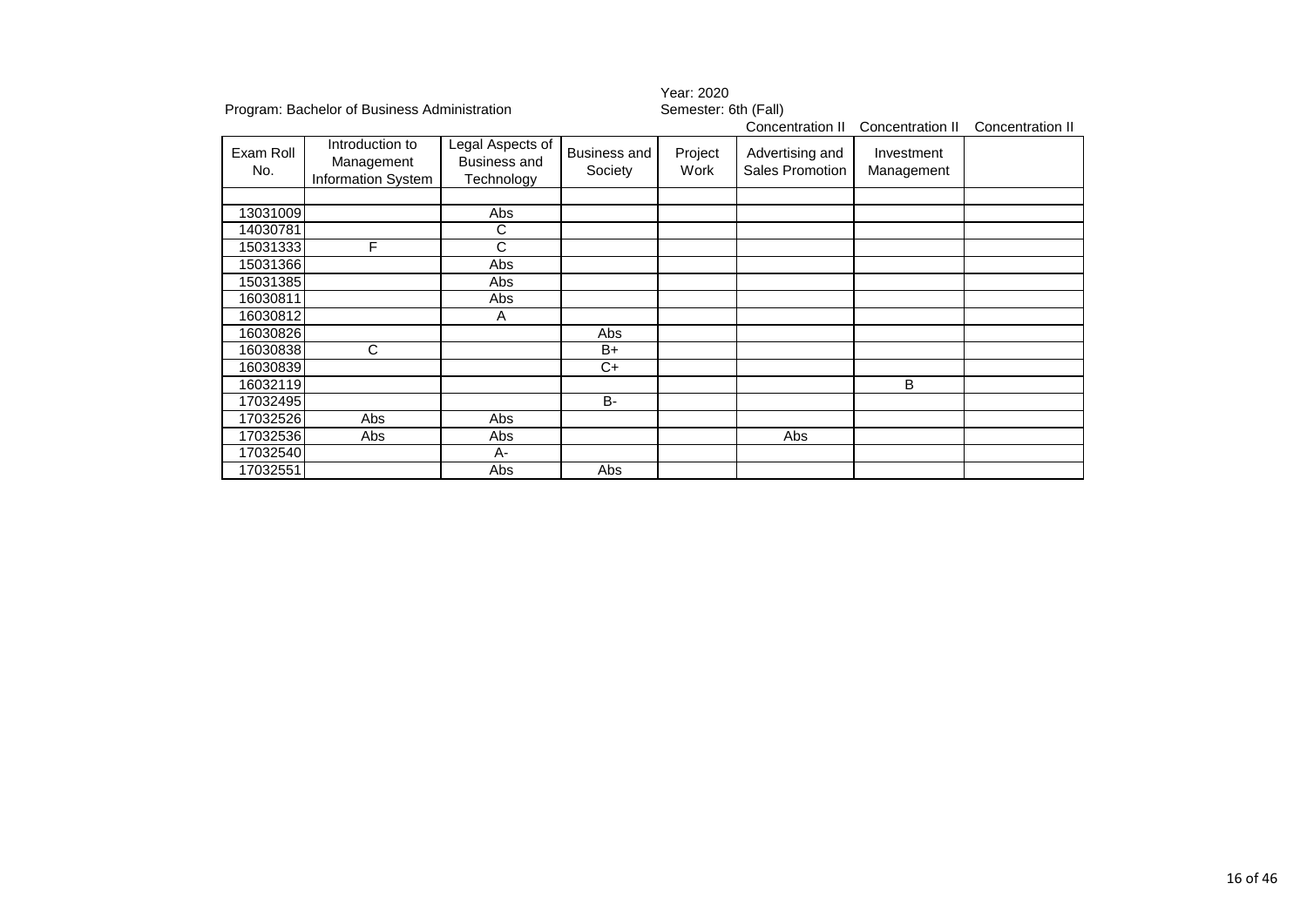| Program: Bachelor of Business Administration |                                                     |                                                | vu:LU<br>Semester: 6th (Fall)  |                                                       |                     |                         |                                  |  |  |
|----------------------------------------------|-----------------------------------------------------|------------------------------------------------|--------------------------------|-------------------------------------------------------|---------------------|-------------------------|----------------------------------|--|--|
|                                              |                                                     |                                                |                                | Concentration II Concentration II<br>Concentration II |                     |                         |                                  |  |  |
| Exam Roll<br>No.                             | Introduction to<br>Management<br>Information System | Legal Aspects of<br>Business and<br>Technology | <b>Business and</b><br>Society | Project<br>Work                                       | Sales<br>Management | Corporate<br>Finance    | <b>Small Business</b><br>Finance |  |  |
| 13032630                                     |                                                     | $\overline{B}$                                 |                                |                                                       |                     |                         |                                  |  |  |
| 14030833                                     | Abs                                                 |                                                |                                |                                                       |                     |                         |                                  |  |  |
| 14030853                                     | $B -$                                               |                                                |                                |                                                       |                     |                         |                                  |  |  |
| 14030903                                     |                                                     | Abs                                            |                                |                                                       |                     |                         |                                  |  |  |
| 15032124                                     | Abs                                                 |                                                |                                |                                                       |                     |                         |                                  |  |  |
| 15032127                                     |                                                     | Abs                                            | Abs                            |                                                       |                     |                         |                                  |  |  |
| 15032148                                     | Abs                                                 |                                                |                                |                                                       |                     |                         |                                  |  |  |
| 15032167                                     |                                                     |                                                | Abs                            |                                                       |                     |                         |                                  |  |  |
| 15032174                                     |                                                     |                                                |                                |                                                       |                     | Abs                     |                                  |  |  |
| 15032192                                     |                                                     |                                                |                                |                                                       | Abs                 |                         |                                  |  |  |
| 15032198                                     |                                                     |                                                |                                |                                                       |                     | F                       |                                  |  |  |
| 16030017                                     |                                                     | $B+$                                           |                                |                                                       | $\overline{C}$      |                         |                                  |  |  |
| 16030027                                     |                                                     |                                                |                                | $B+$                                                  | $\overline{C}$      |                         |                                  |  |  |
| 16030034                                     | F                                                   | F                                              |                                |                                                       |                     |                         |                                  |  |  |
| 16030045                                     |                                                     |                                                |                                |                                                       |                     | $\overline{\mathsf{F}}$ |                                  |  |  |
| 16030053                                     | Abs                                                 | Abs                                            |                                |                                                       |                     |                         |                                  |  |  |
| 16030060                                     |                                                     | Abs                                            |                                |                                                       |                     |                         |                                  |  |  |
| 16030068                                     |                                                     | $\overline{B}$                                 |                                |                                                       |                     |                         |                                  |  |  |
| 16030069                                     |                                                     | F                                              |                                |                                                       |                     |                         |                                  |  |  |
| 16030083                                     |                                                     | C-                                             |                                |                                                       |                     |                         |                                  |  |  |
| 16030120                                     |                                                     |                                                |                                | $B -$                                                 |                     |                         |                                  |  |  |
| 16030123                                     |                                                     |                                                | $\overline{A}$ -               |                                                       |                     | F                       |                                  |  |  |
| 16030129                                     | Abs                                                 |                                                |                                |                                                       |                     |                         |                                  |  |  |
| 17030001                                     |                                                     |                                                |                                | $\overline{B+}$                                       |                     |                         |                                  |  |  |
| 17030003                                     |                                                     |                                                |                                |                                                       |                     |                         | $\overline{B}$                   |  |  |
| 17030007                                     |                                                     |                                                |                                |                                                       |                     | $\overline{c}$          |                                  |  |  |
| 17030008                                     | Abs                                                 |                                                |                                | A-                                                    |                     |                         |                                  |  |  |
| 17030010                                     |                                                     | $\overline{B}$                                 |                                |                                                       |                     |                         |                                  |  |  |
| 17030012                                     | $\overline{B}$                                      |                                                |                                |                                                       |                     |                         |                                  |  |  |
| 17030013                                     |                                                     |                                                |                                |                                                       |                     |                         | А-                               |  |  |
| 17030019                                     | A                                                   |                                                |                                |                                                       |                     |                         |                                  |  |  |
| 17030021                                     |                                                     | $B+$                                           |                                |                                                       |                     |                         |                                  |  |  |
| 17030025                                     |                                                     |                                                |                                | $B+$                                                  |                     |                         |                                  |  |  |
| 17030026                                     |                                                     |                                                |                                | B-                                                    |                     |                         |                                  |  |  |
| 17030027                                     |                                                     |                                                |                                |                                                       |                     | Abs                     |                                  |  |  |
| 17030028                                     |                                                     |                                                |                                | $B -$                                                 |                     |                         |                                  |  |  |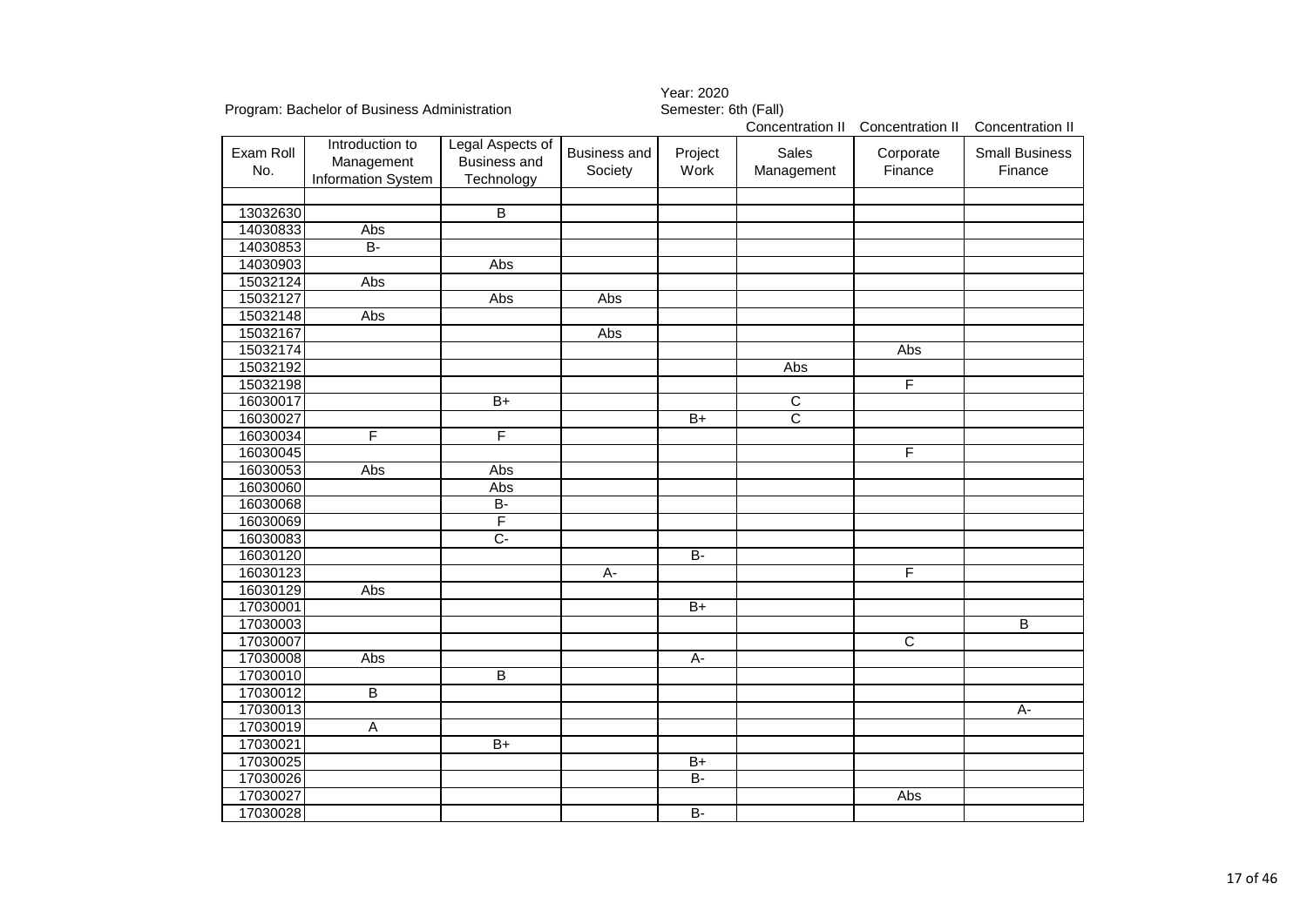|                  |                                                     |                                                       |                                | Year: 2020           |                     |                      |                                  |  |  |
|------------------|-----------------------------------------------------|-------------------------------------------------------|--------------------------------|----------------------|---------------------|----------------------|----------------------------------|--|--|
|                  | Program: Bachelor of Business Administration        |                                                       |                                | Semester: 6th (Fall) |                     |                      |                                  |  |  |
|                  |                                                     |                                                       |                                |                      | Concentration II    | Concentration II     | Concentration II                 |  |  |
| Exam Roll<br>No. | Introduction to<br>Management<br>Information System | Legal Aspects of<br><b>Business and</b><br>Technology | <b>Business and</b><br>Society | Project<br>Work      | Sales<br>Management | Corporate<br>Finance | <b>Small Business</b><br>Finance |  |  |
|                  |                                                     |                                                       |                                |                      |                     |                      |                                  |  |  |
| 17030029         |                                                     | B                                                     | <b>NQ</b>                      |                      |                     |                      |                                  |  |  |
| 17030045         |                                                     | A                                                     |                                |                      |                     |                      |                                  |  |  |
| 17030060         | <b>B-</b>                                           |                                                       | <b>B-</b>                      |                      |                     |                      |                                  |  |  |
| 17030063         |                                                     | A                                                     |                                |                      |                     |                      |                                  |  |  |
| 17030071         |                                                     |                                                       |                                | Α                    |                     |                      |                                  |  |  |
| 17030074         |                                                     | Abs                                                   |                                |                      |                     |                      |                                  |  |  |
| 17030093         |                                                     |                                                       |                                |                      |                     | F                    |                                  |  |  |
| 17030100         |                                                     | <b>B-</b>                                             | <b>B-</b>                      |                      |                     |                      |                                  |  |  |
| 17030114         |                                                     | A-                                                    |                                |                      |                     |                      |                                  |  |  |
| 17030116         | <b>B-</b>                                           |                                                       | A-                             |                      | Abs                 |                      |                                  |  |  |
| 17030117         |                                                     | Abs                                                   |                                |                      |                     |                      |                                  |  |  |
| 17030129         |                                                     |                                                       | Abs                            |                      |                     |                      |                                  |  |  |
| 17030130         |                                                     | B+                                                    |                                |                      |                     |                      |                                  |  |  |
| 17030133         |                                                     |                                                       | $B+$                           |                      |                     |                      |                                  |  |  |
| 17030134         |                                                     | Α                                                     |                                |                      |                     |                      |                                  |  |  |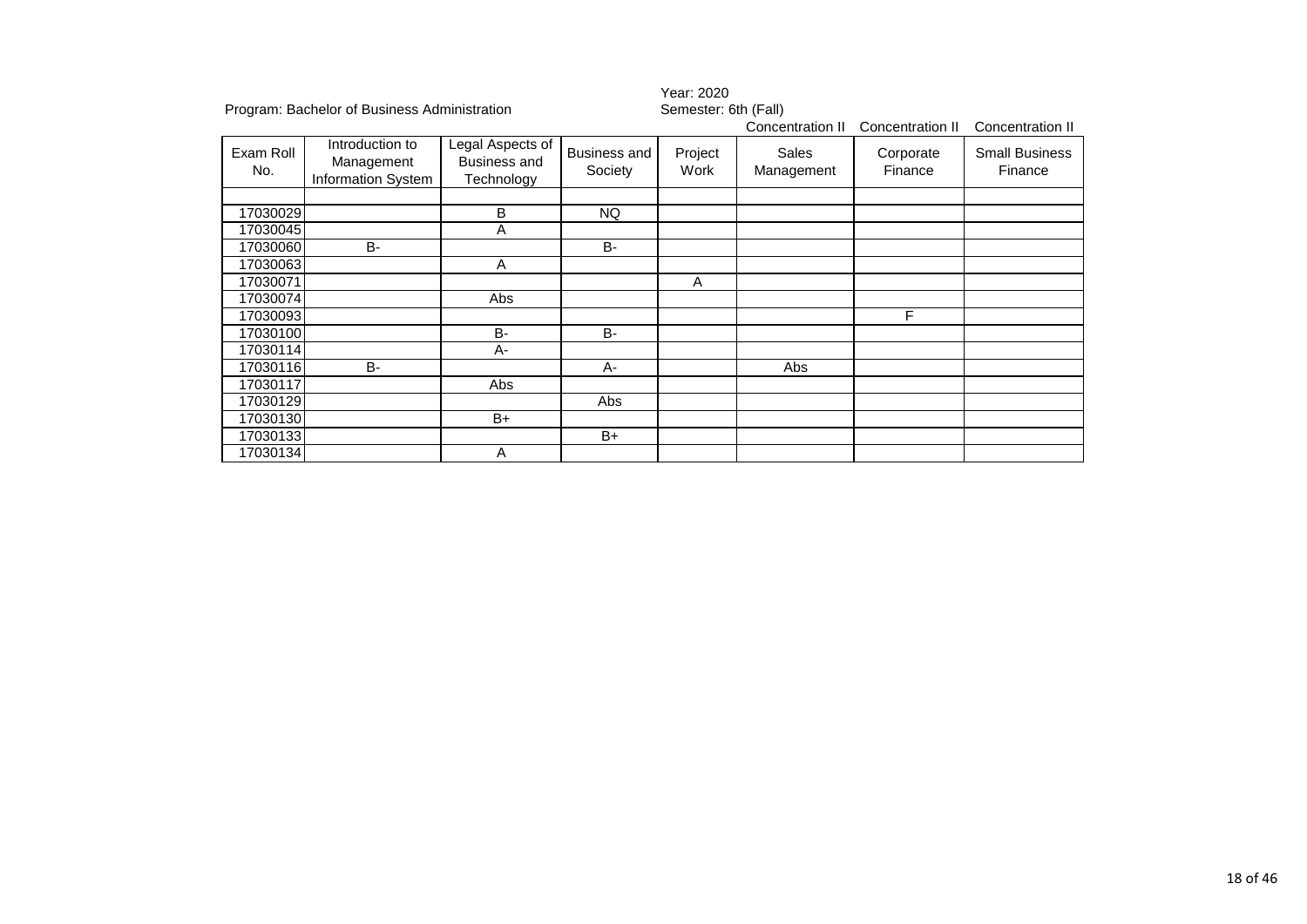|                  | Program: Bachelor of Business Administration               |                                                       |                                | Year: 2020<br>Semester: 6th (Fall) |                          |                                   |                  |  |
|------------------|------------------------------------------------------------|-------------------------------------------------------|--------------------------------|------------------------------------|--------------------------|-----------------------------------|------------------|--|
|                  |                                                            |                                                       |                                |                                    |                          | Concentration II Concentration II | Concentration II |  |
| Exam Roll<br>No. | Introduction to<br>Management<br><b>Information System</b> | Legal Aspects of<br><b>Business and</b><br>Technology | <b>Business and</b><br>Society | Project<br>Work                    | Investment<br>Management |                                   |                  |  |
|                  |                                                            |                                                       |                                |                                    |                          |                                   |                  |  |
| 17031408         |                                                            | А                                                     |                                |                                    |                          |                                   |                  |  |
| 17031425         |                                                            | $B+$                                                  |                                |                                    |                          |                                   |                  |  |
| 17031426         |                                                            |                                                       |                                |                                    | А-                       |                                   |                  |  |
| 17031428         |                                                            | А-                                                    |                                |                                    |                          |                                   |                  |  |
| 17031442         |                                                            | А-                                                    |                                |                                    |                          |                                   |                  |  |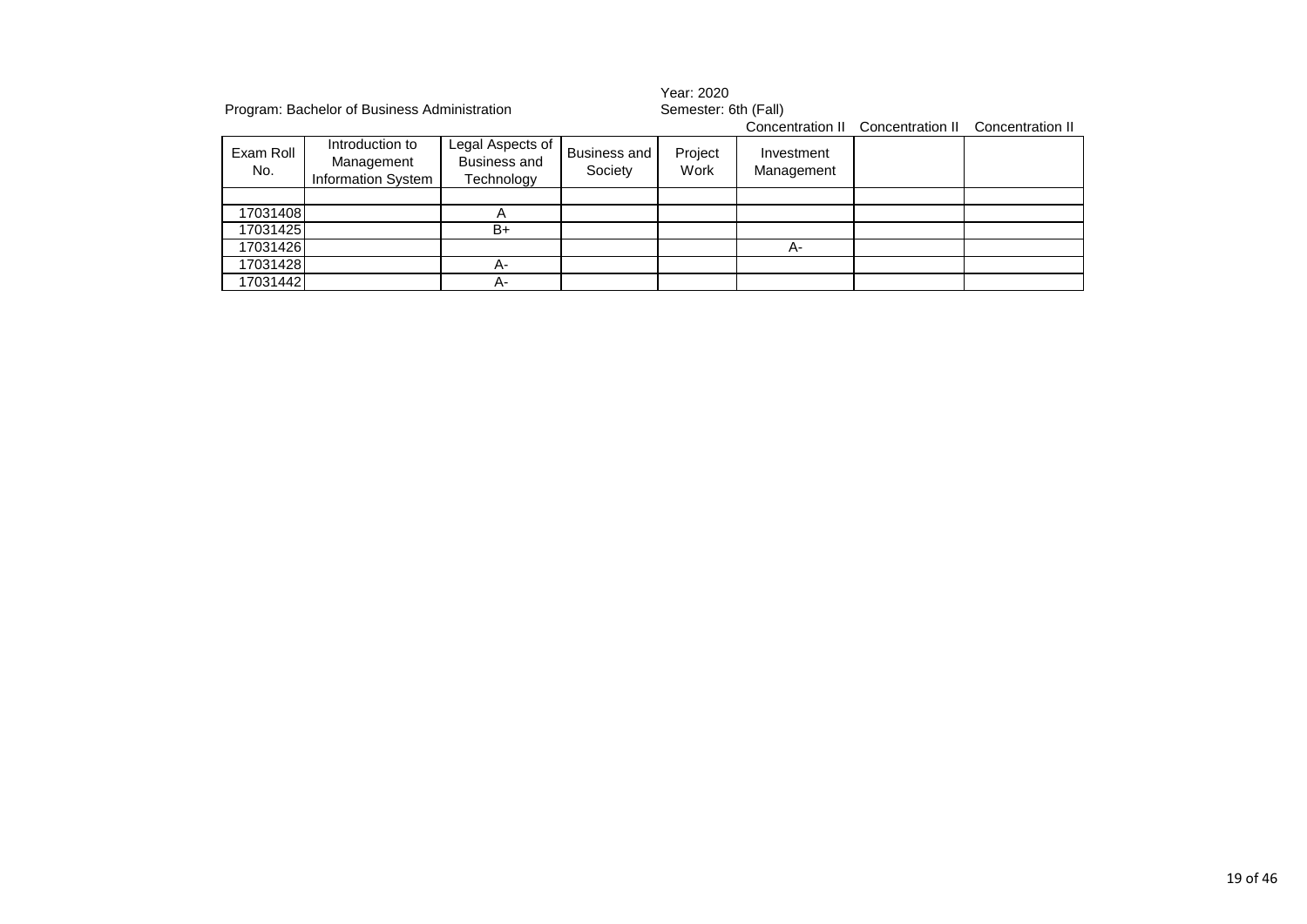|                  |                                                     |                                                              |                                | 1 var. <i>L</i> uzu  |                  |                  |                  |  |  |
|------------------|-----------------------------------------------------|--------------------------------------------------------------|--------------------------------|----------------------|------------------|------------------|------------------|--|--|
|                  | Program: Bachelor of Business Administration        |                                                              |                                | Semester: 6th (Fall) |                  |                  |                  |  |  |
|                  |                                                     |                                                              |                                |                      | Concentration II | Concentration II | Concentration II |  |  |
| Exam Roll<br>No. | Introduction to<br>Management<br>Information System | Legal Aspects of<br><b>Business and</b><br><b>Technology</b> | <b>Business and</b><br>Society | Project<br>Work      |                  |                  |                  |  |  |
| 15030331         |                                                     |                                                              | $\overline{C}$                 |                      |                  |                  |                  |  |  |
| 15030367         |                                                     | Abs                                                          |                                |                      |                  |                  |                  |  |  |
| 16030411         |                                                     | <b>B-</b>                                                    | $\mathbf C$                    |                      |                  |                  |                  |  |  |
| 16030414         |                                                     | B                                                            |                                |                      |                  |                  |                  |  |  |
| 16030470         |                                                     | <b>B-</b>                                                    |                                |                      |                  |                  |                  |  |  |
| 17031798         |                                                     | $\overline{C}$                                               |                                |                      |                  |                  |                  |  |  |
| 17031801         |                                                     | B                                                            | $C+$                           |                      |                  |                  |                  |  |  |
| 17031803         |                                                     | Abs                                                          |                                |                      |                  |                  |                  |  |  |
| 17031808         | $A -$                                               |                                                              |                                |                      |                  |                  |                  |  |  |
| 17031822         |                                                     |                                                              | C+                             |                      |                  |                  |                  |  |  |
| 17031832         |                                                     | B                                                            |                                |                      |                  |                  |                  |  |  |
| 17031839         | Abs                                                 |                                                              | F                              |                      |                  |                  |                  |  |  |
| 17031843         | B                                                   |                                                              |                                |                      |                  |                  |                  |  |  |
| 17031844         | $C+$                                                |                                                              |                                |                      |                  |                  |                  |  |  |
| 17031848         |                                                     |                                                              | F                              |                      |                  |                  |                  |  |  |
| 17031850         | $C+$                                                | <b>B-</b>                                                    | F                              |                      |                  |                  |                  |  |  |
| 17031860         | C+                                                  |                                                              | С                              |                      |                  |                  |                  |  |  |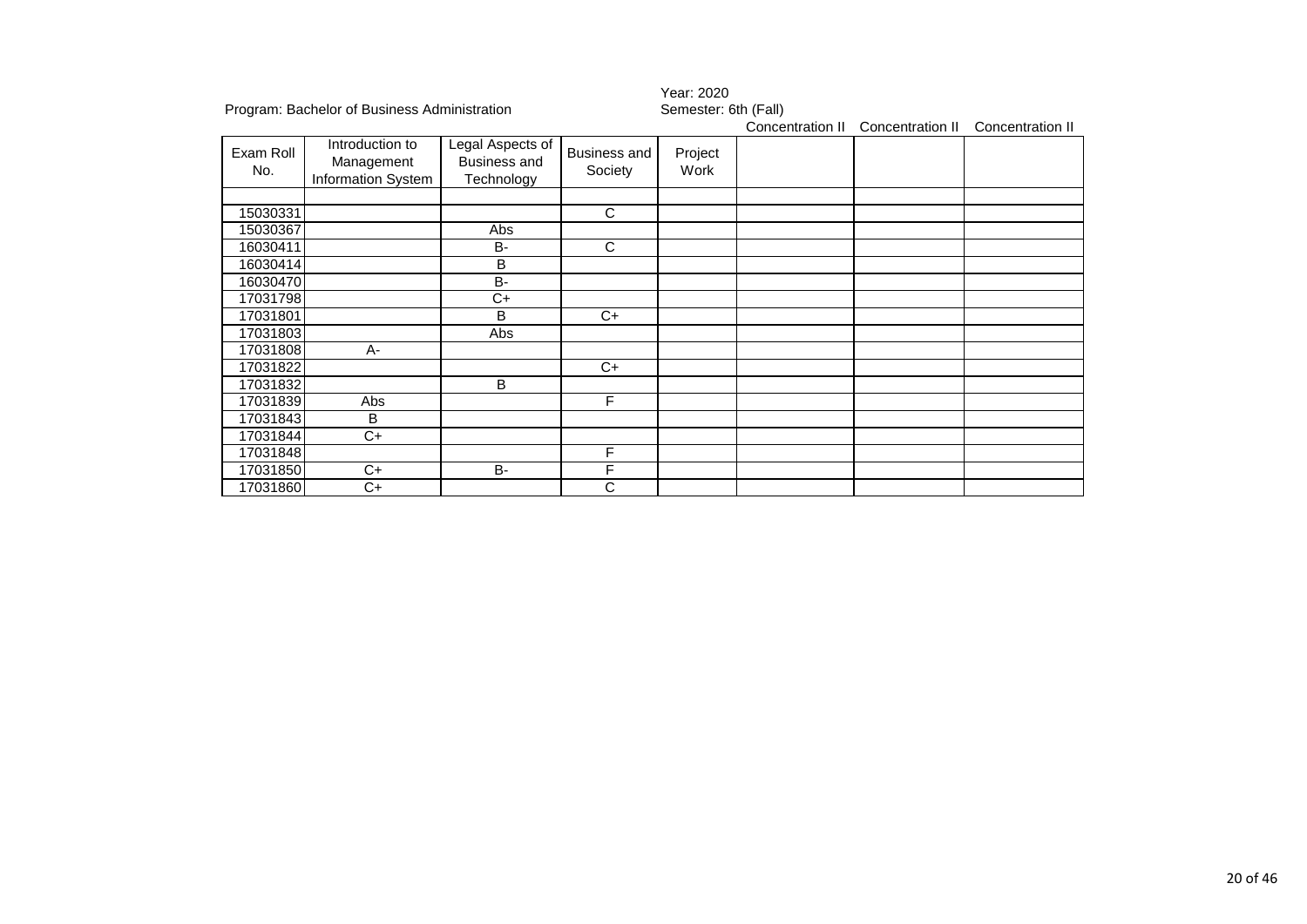|                  | Program: Bachelor of Business Administration               |                                                       |                                | Year: 2020<br>Semester: 6th (Fall) |  |                                   |                  |  |  |
|------------------|------------------------------------------------------------|-------------------------------------------------------|--------------------------------|------------------------------------|--|-----------------------------------|------------------|--|--|
|                  |                                                            |                                                       |                                |                                    |  | Concentration II Concentration II | Concentration II |  |  |
| Exam Roll<br>No. | Introduction to<br>Management<br><b>Information System</b> | Legal Aspects of<br><b>Business and</b><br>Technology | <b>Business and</b><br>Society | Project<br>Work                    |  |                                   |                  |  |  |
|                  |                                                            |                                                       |                                |                                    |  |                                   |                  |  |  |
| 17031621         |                                                            | $C-$                                                  |                                |                                    |  |                                   |                  |  |  |
| 17031653         |                                                            |                                                       |                                |                                    |  |                                   |                  |  |  |
| 17031658         |                                                            | C-                                                    |                                |                                    |  |                                   |                  |  |  |
| 17031668         | в                                                          |                                                       |                                |                                    |  |                                   |                  |  |  |
| 17031688         |                                                            |                                                       |                                |                                    |  |                                   |                  |  |  |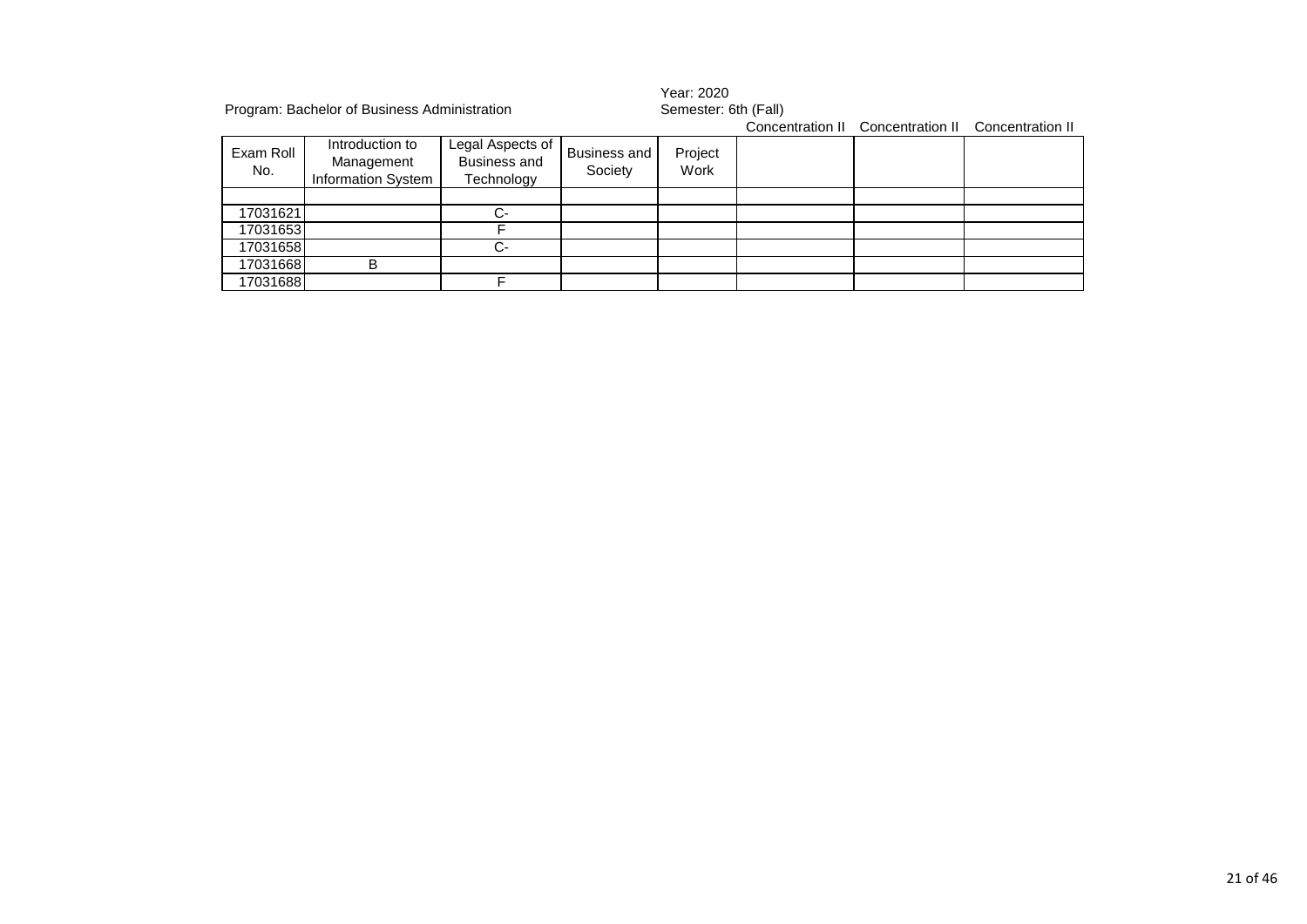|                  |                                                     |                                                       |                         | <b>IGAL ZUZU</b><br>Semester: 6th (Fall) |                  |                  |                  |  |  |
|------------------|-----------------------------------------------------|-------------------------------------------------------|-------------------------|------------------------------------------|------------------|------------------|------------------|--|--|
|                  | Program: Bachelor of Business Administration        |                                                       |                         |                                          | Concentration II | Concentration II | Concentration II |  |  |
| Exam Roll<br>No. | Introduction to<br>Management<br>Information System | Legal Aspects of<br><b>Business and</b><br>Technology | Business and<br>Society | Project<br>Work                          |                  |                  |                  |  |  |
| 13031251         |                                                     | <b>B-</b>                                             |                         |                                          |                  |                  |                  |  |  |
| 15031003         |                                                     | B                                                     |                         |                                          |                  |                  |                  |  |  |
| 15031011         |                                                     | C+                                                    |                         |                                          |                  |                  |                  |  |  |
| 15031029         | Abs                                                 |                                                       | Abs                     |                                          |                  |                  |                  |  |  |
| 15031030         |                                                     | Abs                                                   |                         |                                          |                  |                  |                  |  |  |
| 16032049         | Abs                                                 |                                                       |                         |                                          |                  |                  |                  |  |  |
| 16032050         |                                                     | Abs                                                   |                         |                                          |                  |                  |                  |  |  |
| 16032073         | F                                                   | Abs                                                   |                         |                                          |                  |                  |                  |  |  |
| 16032079         | Abs                                                 |                                                       |                         |                                          |                  |                  |                  |  |  |
| 17030945         |                                                     |                                                       | C                       |                                          |                  |                  |                  |  |  |
| 17030947         |                                                     | С                                                     |                         |                                          |                  |                  |                  |  |  |
| 17030953         |                                                     | C                                                     |                         |                                          |                  |                  |                  |  |  |
| 17030956         |                                                     | C+                                                    |                         |                                          |                  |                  |                  |  |  |
| 17030964         |                                                     | $C+$                                                  |                         |                                          |                  |                  |                  |  |  |
| 17030967         |                                                     | Abs                                                   |                         |                                          |                  |                  |                  |  |  |
| 17030968         |                                                     | C+                                                    |                         |                                          |                  |                  |                  |  |  |
| 17030970         |                                                     | $C+$                                                  |                         |                                          |                  |                  |                  |  |  |
| 17030975         |                                                     | <b>B-</b>                                             |                         |                                          |                  |                  |                  |  |  |
| 17030980         |                                                     | <b>B-</b>                                             |                         |                                          |                  |                  |                  |  |  |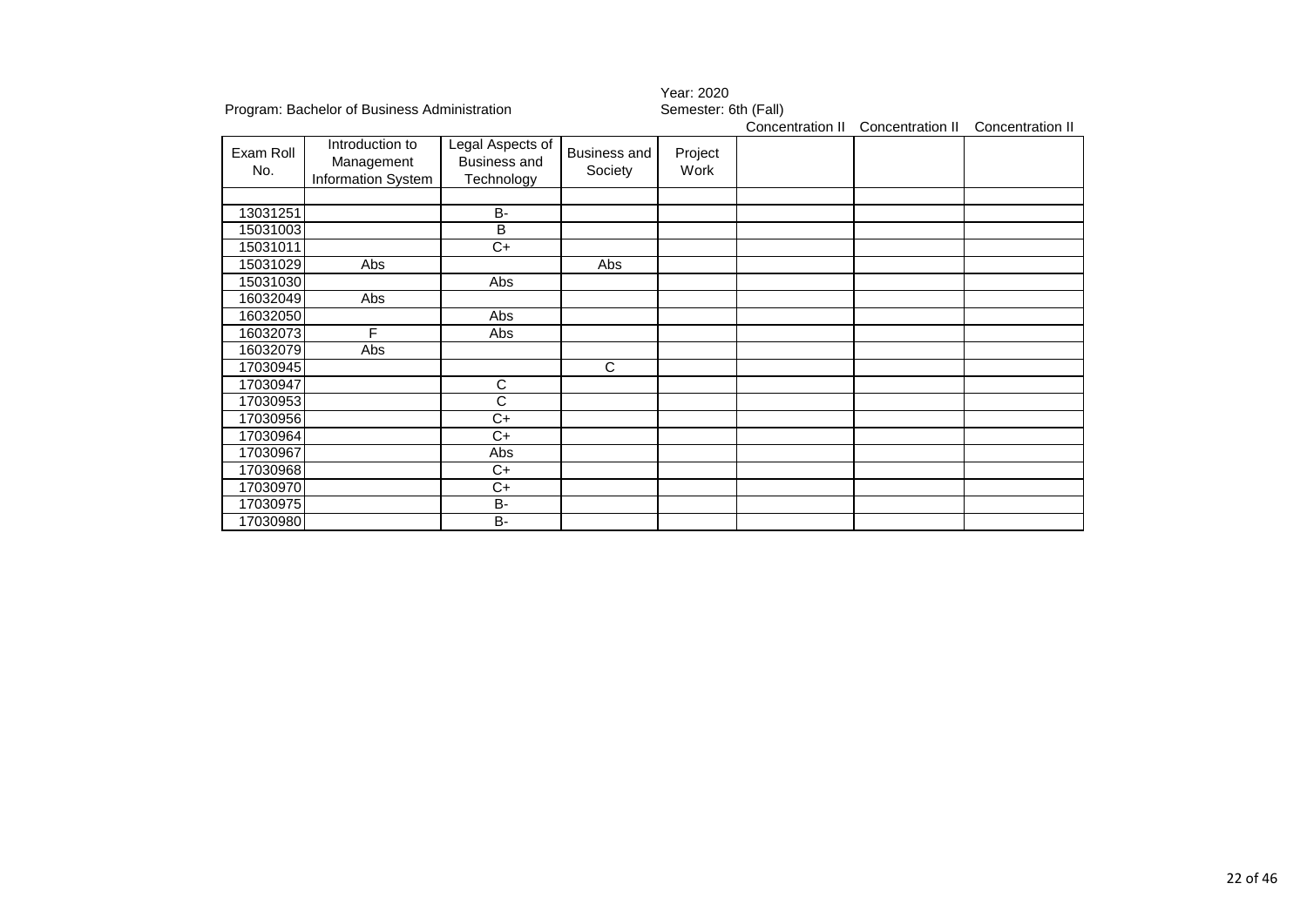|                  | Program: Bachelor of Business Administration        |                                                       |                         | Year: 2020<br>Semester: 6th (Fall) |  |                                   |                  |  |
|------------------|-----------------------------------------------------|-------------------------------------------------------|-------------------------|------------------------------------|--|-----------------------------------|------------------|--|
|                  |                                                     |                                                       |                         |                                    |  | Concentration II Concentration II | Concentration II |  |
| Exam Roll<br>No. | Introduction to<br>Management<br>Information System | Legal Aspects of<br><b>Business and</b><br>Technology | Business and<br>Society | Project<br>Work                    |  |                                   |                  |  |
|                  |                                                     |                                                       |                         |                                    |  |                                   |                  |  |
| 15030689         |                                                     |                                                       |                         |                                    |  |                                   |                  |  |
| 17030138         |                                                     | C+                                                    |                         |                                    |  |                                   |                  |  |
| 17030139         |                                                     |                                                       |                         | $B+$                               |  |                                   |                  |  |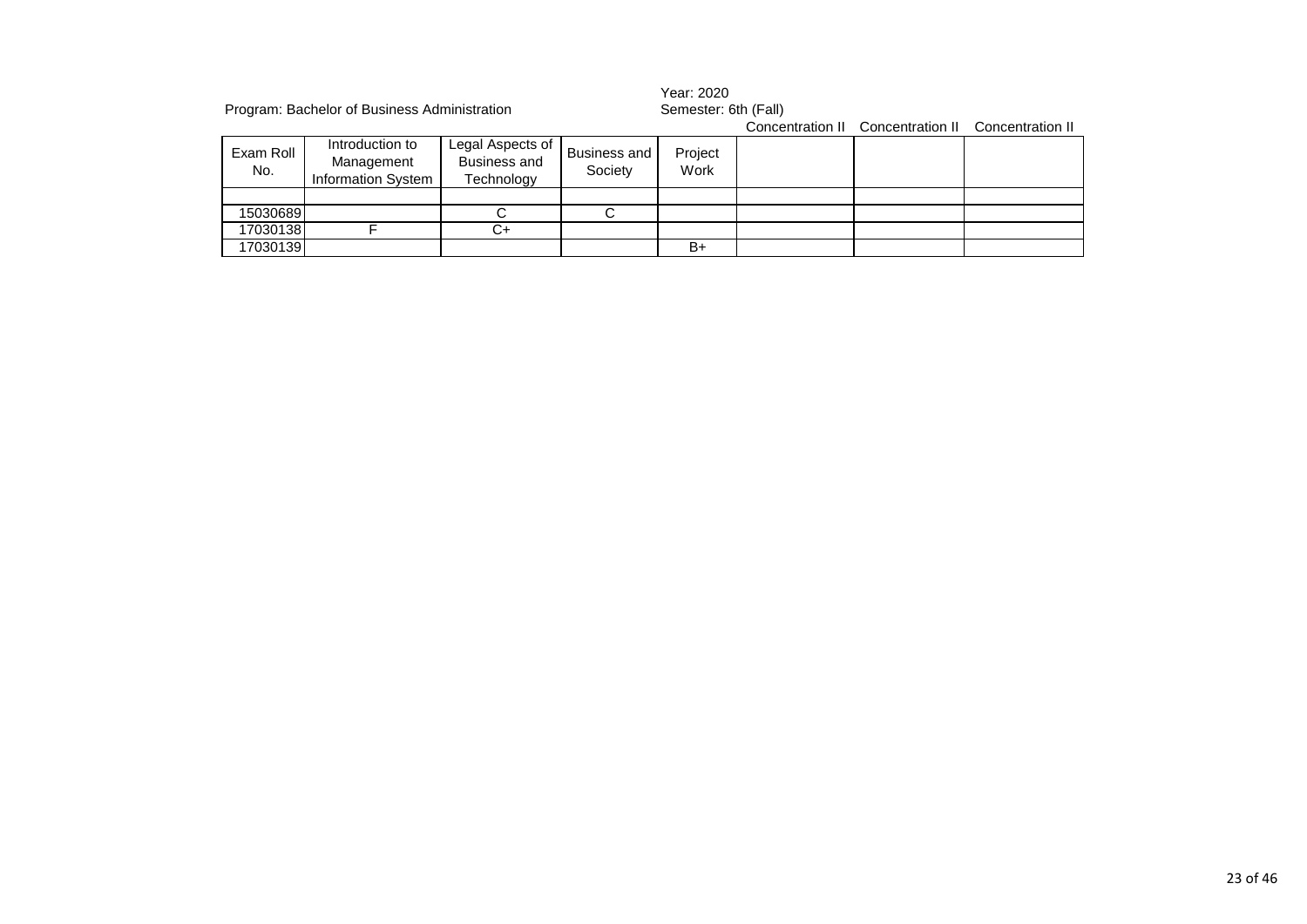|                  | Program: Bachelor of Business Administration        |                                                       |                                | Year: 2020<br>Semester: 6th (Fall) |                  |                  |                  |  |  |
|------------------|-----------------------------------------------------|-------------------------------------------------------|--------------------------------|------------------------------------|------------------|------------------|------------------|--|--|
|                  |                                                     |                                                       |                                |                                    | Concentration II | Concentration II | Concentration II |  |  |
| Exam Roll<br>No. | Introduction to<br>Management<br>Information System | Legal Aspects of<br><b>Business and</b><br>Technology | <b>Business and</b><br>Society | Project<br>Work                    |                  |                  |                  |  |  |
|                  |                                                     |                                                       |                                |                                    |                  |                  |                  |  |  |
| 15030625         |                                                     | C-                                                    |                                |                                    |                  |                  |                  |  |  |
| 16030957         |                                                     | C                                                     |                                |                                    |                  |                  |                  |  |  |
| 16030973         |                                                     | F                                                     |                                |                                    |                  |                  |                  |  |  |
| 16030979         |                                                     | Abs                                                   |                                |                                    |                  |                  |                  |  |  |
| 17030169         | Abs                                                 | Abs                                                   | Abs                            |                                    |                  |                  |                  |  |  |
| 17030172         |                                                     | Abs                                                   |                                |                                    |                  |                  |                  |  |  |
| 17030173         |                                                     | Abs                                                   |                                |                                    |                  |                  |                  |  |  |
| 17030175         |                                                     | C                                                     |                                |                                    |                  |                  |                  |  |  |
| 17030176         |                                                     | B+                                                    |                                |                                    |                  |                  |                  |  |  |
| 17030187         |                                                     | Abs                                                   |                                |                                    |                  |                  |                  |  |  |
| 17030192         |                                                     | C+                                                    |                                |                                    |                  |                  |                  |  |  |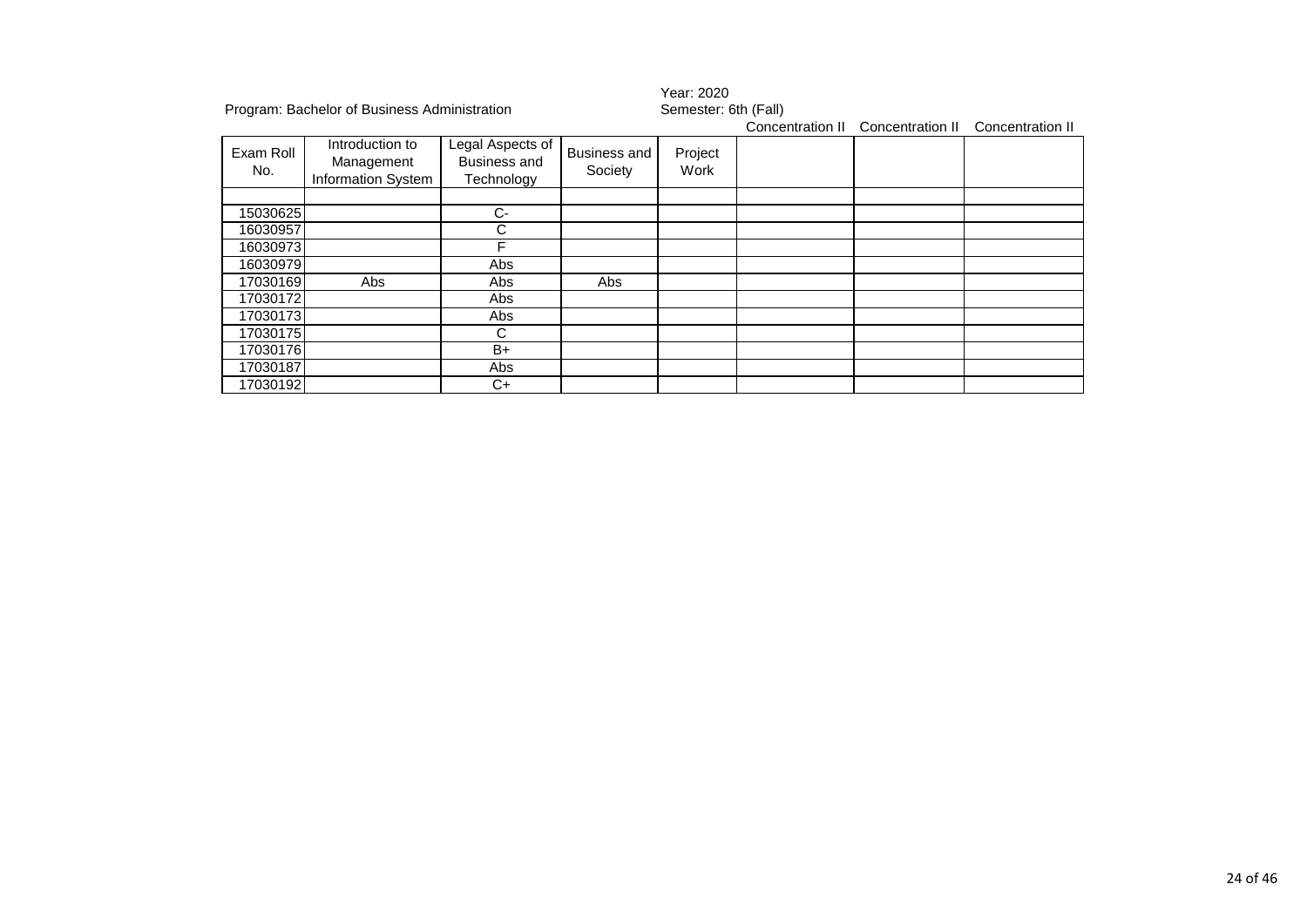|                  | Program: Bachelor of Business Administration        |                                                       |                                | Year: 2020<br>Semester: 6th (Fall) |                  |                  |                  |  |
|------------------|-----------------------------------------------------|-------------------------------------------------------|--------------------------------|------------------------------------|------------------|------------------|------------------|--|
|                  |                                                     |                                                       |                                |                                    | Concentration II | Concentration II | Concentration II |  |
| Exam Roll<br>No. | Introduction to<br>Management<br>Information System | Legal Aspects of<br><b>Business and</b><br>Technology | <b>Business and</b><br>Society | Project<br>Work                    |                  |                  |                  |  |
|                  |                                                     |                                                       |                                |                                    |                  |                  |                  |  |
| 15032325         | ⊏                                                   |                                                       |                                |                                    |                  |                  |                  |  |
| 15032335         | Abs                                                 |                                                       |                                |                                    |                  |                  |                  |  |
| 15032342         |                                                     | F                                                     |                                |                                    |                  |                  |                  |  |
| 17031326         |                                                     | C                                                     | <b>B-</b>                      |                                    |                  |                  |                  |  |
| 17031329         |                                                     |                                                       | <b>B-</b>                      |                                    |                  |                  |                  |  |
| 17031332         |                                                     |                                                       | B                              |                                    |                  |                  |                  |  |
| 17031344         |                                                     |                                                       | <b>B-</b>                      |                                    |                  |                  |                  |  |
| 17031352         |                                                     |                                                       | C                              |                                    |                  |                  |                  |  |
| 17031357         |                                                     |                                                       | A-                             |                                    |                  |                  |                  |  |
| 17031364         |                                                     |                                                       |                                | $B+$                               |                  |                  |                  |  |
| 17031367         |                                                     |                                                       | С                              |                                    |                  |                  |                  |  |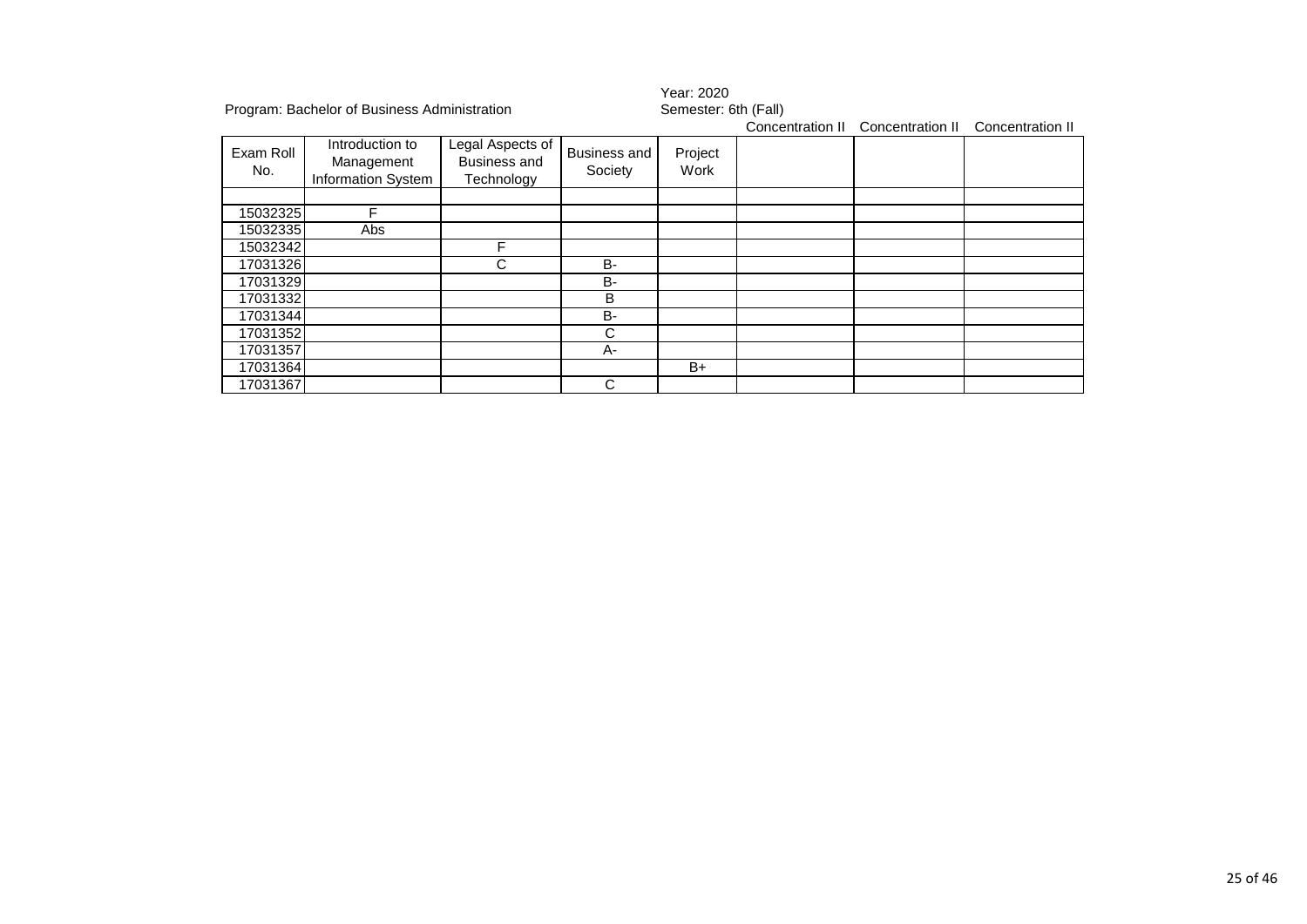| Program: Bachelor of Business Administration |                                                     |                                                       |                                |                 | Year: 2020<br>Semester: 6th (Fall)<br>Concentration II Concentration II Concentration II |  |  |  |  |
|----------------------------------------------|-----------------------------------------------------|-------------------------------------------------------|--------------------------------|-----------------|------------------------------------------------------------------------------------------|--|--|--|--|
| Exam Roll<br>No.                             | Introduction to<br>Management<br>Information System | Legal Aspects of<br><b>Business and</b><br>Technology | <b>Business and</b><br>Society | Project<br>Work |                                                                                          |  |  |  |  |
|                                              |                                                     |                                                       |                                |                 |                                                                                          |  |  |  |  |
| 15031808                                     |                                                     |                                                       |                                | А-              |                                                                                          |  |  |  |  |
| 15031823                                     |                                                     |                                                       |                                |                 |                                                                                          |  |  |  |  |
| 16031754                                     | А-                                                  |                                                       |                                |                 |                                                                                          |  |  |  |  |
| 16031762                                     | В                                                   | B                                                     |                                | А               |                                                                                          |  |  |  |  |
| 16031777                                     |                                                     |                                                       |                                | А-              |                                                                                          |  |  |  |  |
| 17030808                                     |                                                     | В                                                     |                                |                 |                                                                                          |  |  |  |  |
| 17030809                                     |                                                     | Abs                                                   |                                |                 |                                                                                          |  |  |  |  |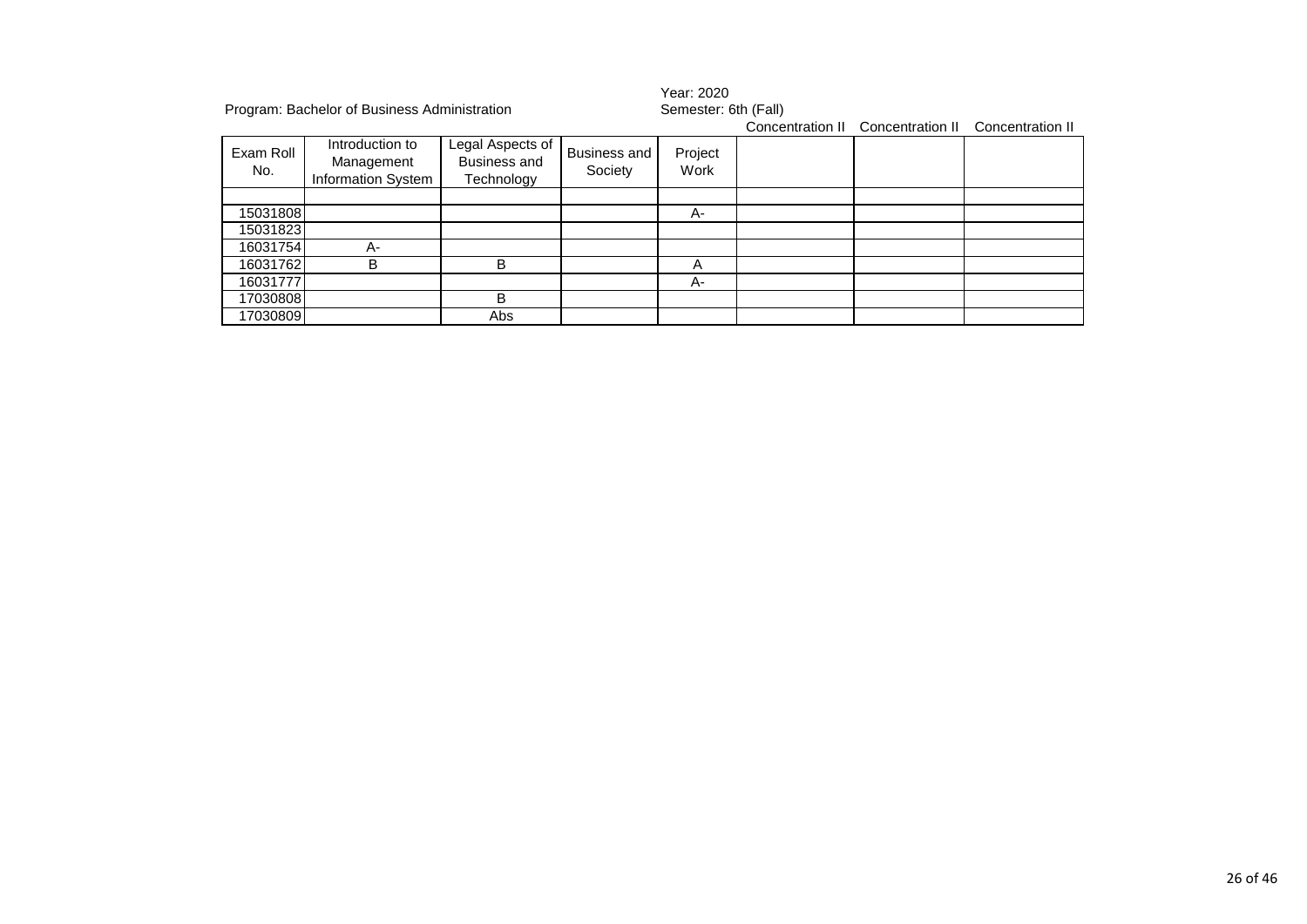| Program: Bachelor of Business Administration |                                                     |                                                       | Semester: 6th (Fall)           |                  |                     |                  |  |
|----------------------------------------------|-----------------------------------------------------|-------------------------------------------------------|--------------------------------|------------------|---------------------|------------------|--|
|                                              |                                                     |                                                       |                                | Concentration II | Concentration II    | Concentration II |  |
| Exam Roll<br>No.                             | Introduction to<br>Management<br>Information System | Legal Aspects of<br><b>Business and</b><br>Technology | <b>Business and</b><br>Society | Project<br>Work  | Sales<br>Management |                  |  |
|                                              |                                                     |                                                       |                                |                  |                     |                  |  |
| 15032261                                     | $\mathsf{C}$                                        |                                                       |                                |                  |                     |                  |  |
| 15032269                                     |                                                     |                                                       | Abs                            |                  |                     |                  |  |
| 16031273                                     |                                                     | Abs                                                   |                                |                  |                     |                  |  |
| 16031276                                     |                                                     |                                                       |                                |                  | $A -$               |                  |  |
| 16031318                                     |                                                     |                                                       |                                |                  | Abs                 |                  |  |
| 17030717                                     |                                                     |                                                       | B                              |                  |                     |                  |  |
| 17030718                                     |                                                     | $B+$                                                  |                                |                  |                     |                  |  |
| 17030720                                     | C                                                   |                                                       |                                |                  |                     |                  |  |
| 17030734                                     | C                                                   |                                                       |                                |                  |                     |                  |  |
| 17030737                                     | $C+$                                                |                                                       |                                |                  |                     |                  |  |
| 17030742                                     |                                                     | B                                                     |                                |                  | A                   |                  |  |
| 17030756                                     | Abs                                                 | Abs                                                   |                                |                  |                     |                  |  |
| 17030757                                     |                                                     | Abs                                                   |                                |                  |                     |                  |  |
| 17030761                                     |                                                     | B                                                     |                                |                  |                     |                  |  |
| 17030771                                     |                                                     | Abs                                                   |                                |                  |                     |                  |  |
| 17030772                                     | $C+$                                                | B                                                     |                                |                  |                     |                  |  |
| 17030783                                     |                                                     | Abs                                                   |                                |                  |                     |                  |  |
| 17030787                                     |                                                     | Abs                                                   |                                |                  |                     |                  |  |
| 17030790                                     |                                                     | Abs                                                   |                                |                  |                     |                  |  |
| 17030797                                     |                                                     | F                                                     |                                |                  |                     |                  |  |
| 17031705                                     |                                                     | F                                                     |                                |                  |                     |                  |  |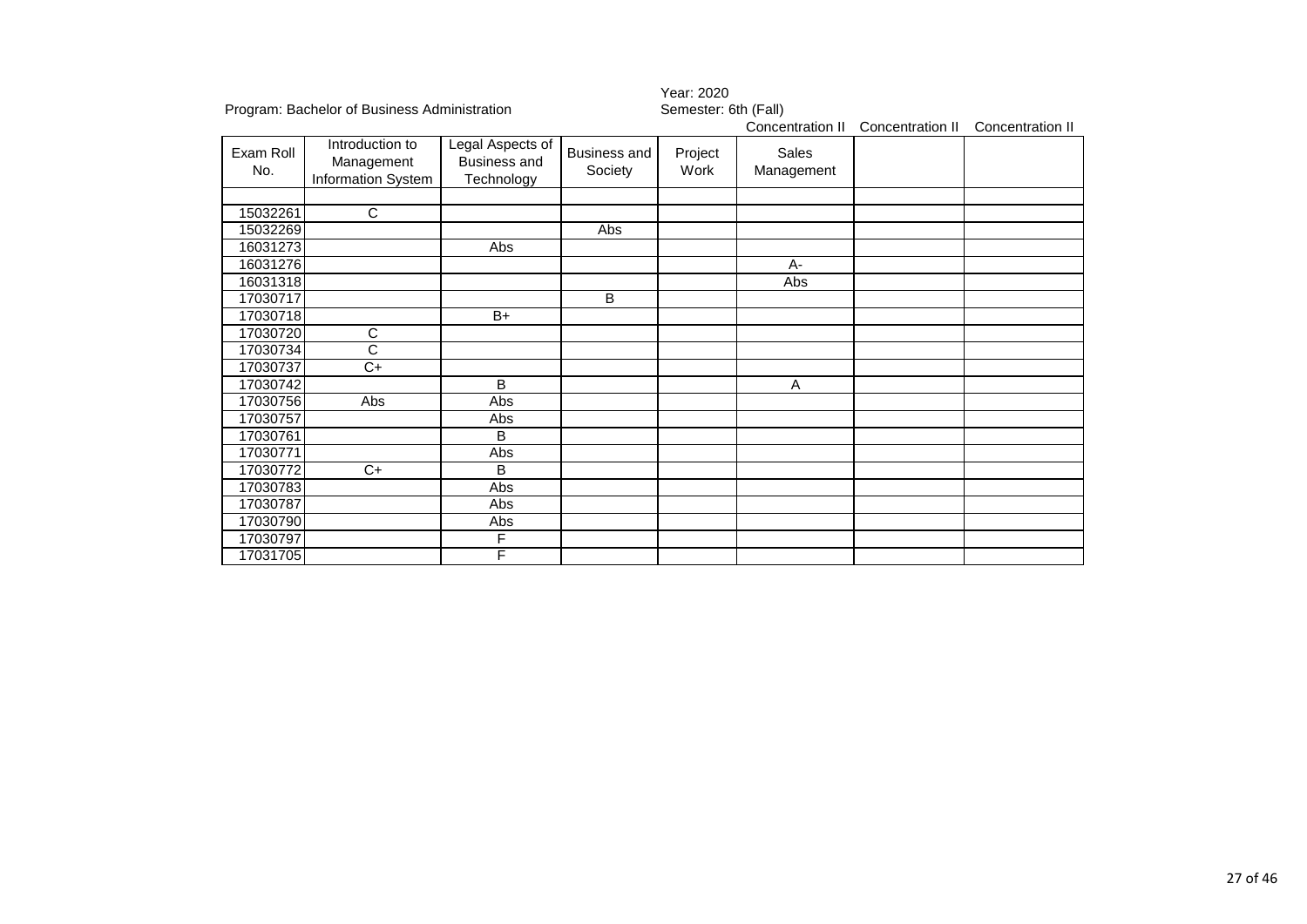|                  | Program: Bachelor of Business Administration               |                                                       |                         | Year: 2020<br>Semester: 6th (Fall) |  |                                   |                  |
|------------------|------------------------------------------------------------|-------------------------------------------------------|-------------------------|------------------------------------|--|-----------------------------------|------------------|
|                  |                                                            |                                                       |                         |                                    |  | Concentration II Concentration II | Concentration II |
| Exam Roll<br>No. | Introduction to<br>Management<br><b>Information System</b> | Legal Aspects of<br><b>Business and</b><br>Technology | Business and<br>Society | Project<br>Work                    |  |                                   |                  |
|                  |                                                            |                                                       |                         |                                    |  |                                   |                  |
| 15031959         |                                                            |                                                       | B-                      |                                    |  |                                   |                  |
| 17032154         |                                                            |                                                       | А-                      |                                    |  |                                   |                  |
| 17032164         | C+                                                         |                                                       |                         |                                    |  |                                   |                  |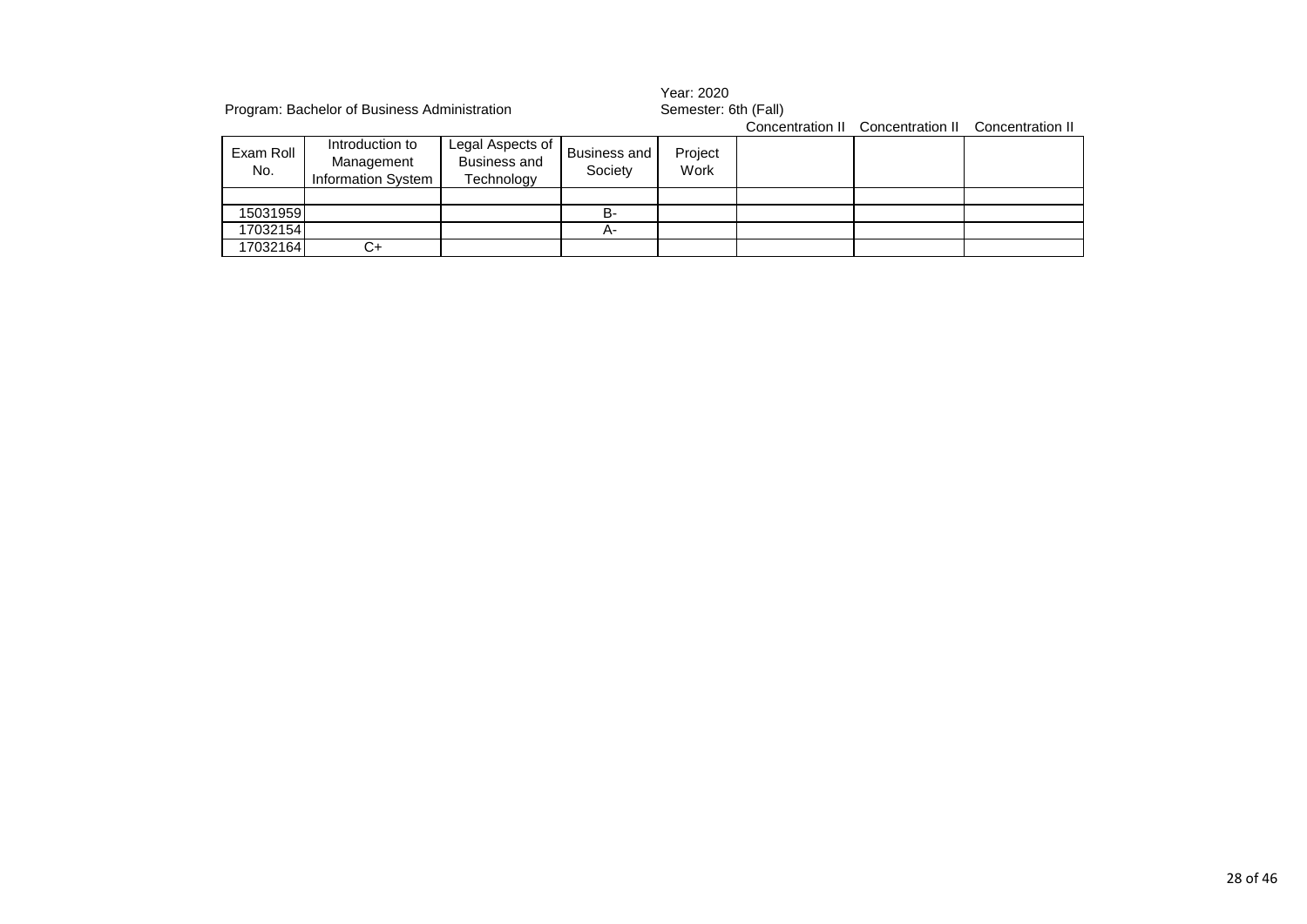|                  | Program: Bachelor of Business Administration        |                                                       |                                | Year: 2020<br>Semester: 6th (Fall) |                  |                  |                  |  |
|------------------|-----------------------------------------------------|-------------------------------------------------------|--------------------------------|------------------------------------|------------------|------------------|------------------|--|
|                  |                                                     |                                                       |                                |                                    | Concentration II | Concentration II | Concentration II |  |
| Exam Roll<br>No. | Introduction to<br>Management<br>Information System | Legal Aspects of<br><b>Business and</b><br>Technology | <b>Business and</b><br>Society | Project<br>Work                    |                  |                  |                  |  |
|                  |                                                     |                                                       |                                |                                    |                  |                  |                  |  |
| 16031051         |                                                     | F                                                     |                                |                                    |                  |                  |                  |  |
| 16031070         |                                                     | Abs                                                   | Abs                            |                                    |                  |                  |                  |  |
| 16031077         |                                                     | F                                                     |                                |                                    |                  |                  |                  |  |
| 17030665         |                                                     | C-                                                    |                                |                                    |                  |                  |                  |  |
| 17030680         |                                                     | C+                                                    |                                |                                    |                  |                  |                  |  |
| 17030683         |                                                     | C+                                                    |                                |                                    |                  |                  |                  |  |
| 17030685         |                                                     | $C-$                                                  |                                |                                    |                  |                  |                  |  |
| 17030686         |                                                     | C-                                                    |                                |                                    |                  |                  |                  |  |
| 17030688         | С                                                   | F                                                     |                                |                                    |                  |                  |                  |  |
| 17030690         |                                                     | Abs                                                   |                                |                                    |                  |                  |                  |  |
| 17030691         |                                                     | $C-$                                                  |                                |                                    |                  |                  |                  |  |
| 17030692         |                                                     | F                                                     |                                |                                    |                  |                  |                  |  |
| 17030708         |                                                     |                                                       | Α                              |                                    |                  |                  |                  |  |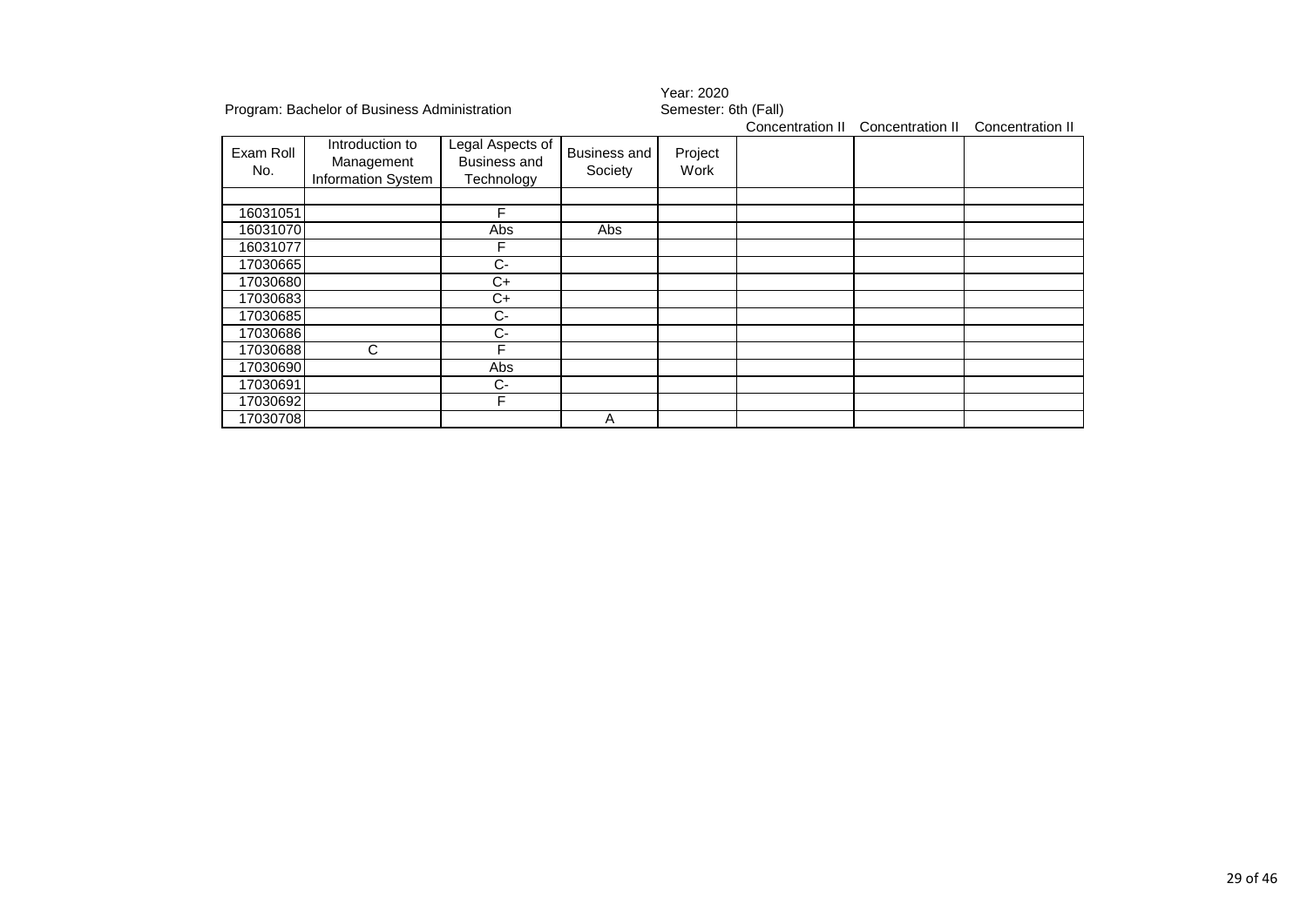|                  |                                                     |                                                       |                                | Year: 2020           |                      |                  |                  |  |
|------------------|-----------------------------------------------------|-------------------------------------------------------|--------------------------------|----------------------|----------------------|------------------|------------------|--|
|                  | Program: Bachelor of Business Administration        |                                                       |                                | Semester: 6th (Fall) |                      |                  |                  |  |
|                  |                                                     |                                                       |                                |                      | Concentration II     | Concentration II | Concentration II |  |
| Exam Roll<br>No. | Introduction to<br>Management<br>Information System | Legal Aspects of<br><b>Business and</b><br>Technology | <b>Business and</b><br>Society | Project<br>Work      | Service<br>Marketing |                  |                  |  |
| 15030724         | Abs                                                 |                                                       |                                |                      |                      |                  |                  |  |
| 16031340         |                                                     | C                                                     |                                |                      |                      |                  |                  |  |
| 16031369         | Abs                                                 |                                                       |                                |                      |                      |                  |                  |  |
| 16031370         | <b>B-</b>                                           | C                                                     |                                |                      |                      |                  |                  |  |
| 16031371         | $B+$                                                |                                                       |                                |                      |                      |                  |                  |  |
| 16031374         |                                                     | Expelled                                              |                                |                      |                      |                  |                  |  |
| 16031394         |                                                     | B                                                     |                                |                      |                      |                  |                  |  |
| 17032063         |                                                     |                                                       | <b>Abs</b>                     |                      |                      |                  |                  |  |
| 17032077         |                                                     | C                                                     |                                |                      |                      |                  |                  |  |
| 17032078         |                                                     |                                                       | A                              |                      |                      |                  |                  |  |
| 17032082         | Abs                                                 |                                                       | Abs                            |                      |                      |                  |                  |  |
| 17032107         | <b>B-</b>                                           | $B+$                                                  |                                |                      | A                    |                  |                  |  |
| 17032112         | $C+$                                                |                                                       |                                |                      |                      |                  |                  |  |
| 17032133         |                                                     |                                                       | A                              |                      |                      |                  |                  |  |
| 17032134         |                                                     | С                                                     |                                |                      |                      |                  |                  |  |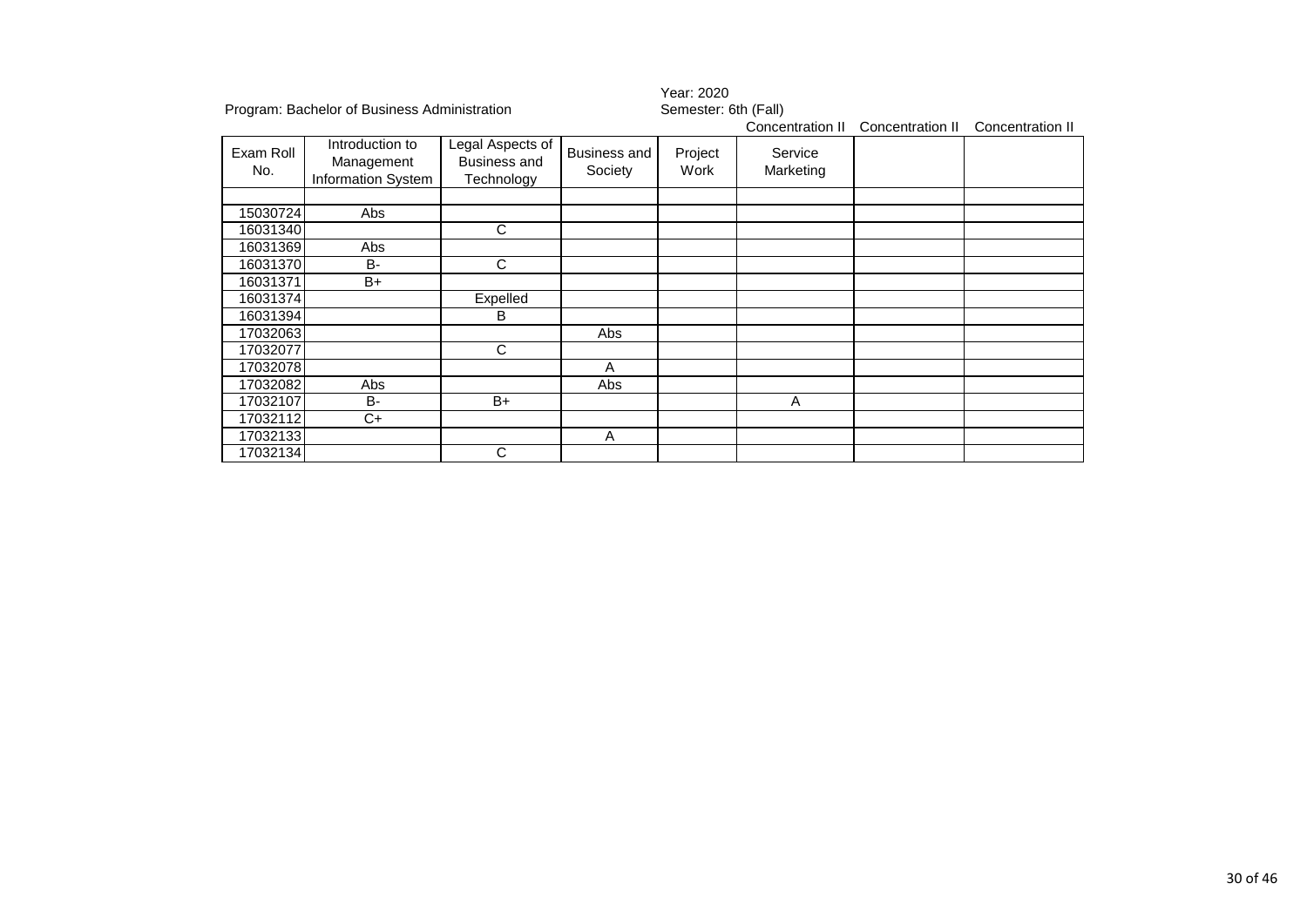|                  |                                                     |                                                       | Year: 2020              |                      |                          |                  |                  |
|------------------|-----------------------------------------------------|-------------------------------------------------------|-------------------------|----------------------|--------------------------|------------------|------------------|
|                  | Program: Bachelor of Business Administration        |                                                       |                         | Semester: 6th (Fall) |                          |                  |                  |
|                  |                                                     |                                                       |                         |                      | Concentration II         | Concentration II | Concentration II |
| Exam Roll<br>No. | Introduction to<br>Management<br>Information System | Legal Aspects of<br><b>Business and</b><br>Technology | Business and<br>Society | Project<br>Work      | Investment<br>Management |                  |                  |
| 16030341         |                                                     |                                                       | $B+$                    |                      |                          |                  |                  |
| 17030271         |                                                     |                                                       |                         |                      | <b>B-</b>                |                  |                  |
| 17030279         |                                                     |                                                       |                         | A-                   |                          |                  |                  |
| 17030280         |                                                     |                                                       |                         |                      | <b>B-</b>                |                  |                  |
| 17030281         | B                                                   |                                                       |                         |                      | $C+$                     |                  |                  |
| 17030282         |                                                     | Abs                                                   |                         |                      | Ċ-                       |                  |                  |
| 17030284         |                                                     |                                                       |                         |                      | C                        |                  |                  |
| 17030285         | B                                                   |                                                       |                         |                      |                          |                  |                  |
| 17030296         |                                                     |                                                       | $A -$                   |                      |                          |                  |                  |
| 17030303         |                                                     | Abs                                                   |                         |                      |                          |                  |                  |
| 17030304         |                                                     |                                                       |                         |                      | C                        |                  |                  |
| 17030306         | NQ                                                  |                                                       |                         |                      |                          |                  |                  |
| 17030310         | $C+$                                                |                                                       |                         |                      | $C+$                     |                  |                  |
| 17030319         |                                                     | F                                                     |                         |                      |                          |                  |                  |
| 17030321         | <b>NQ</b>                                           |                                                       |                         |                      |                          |                  |                  |
| 17030329         |                                                     |                                                       |                         |                      | <b>B-</b>                |                  |                  |
| 17030339         | С                                                   | F                                                     |                         |                      |                          |                  |                  |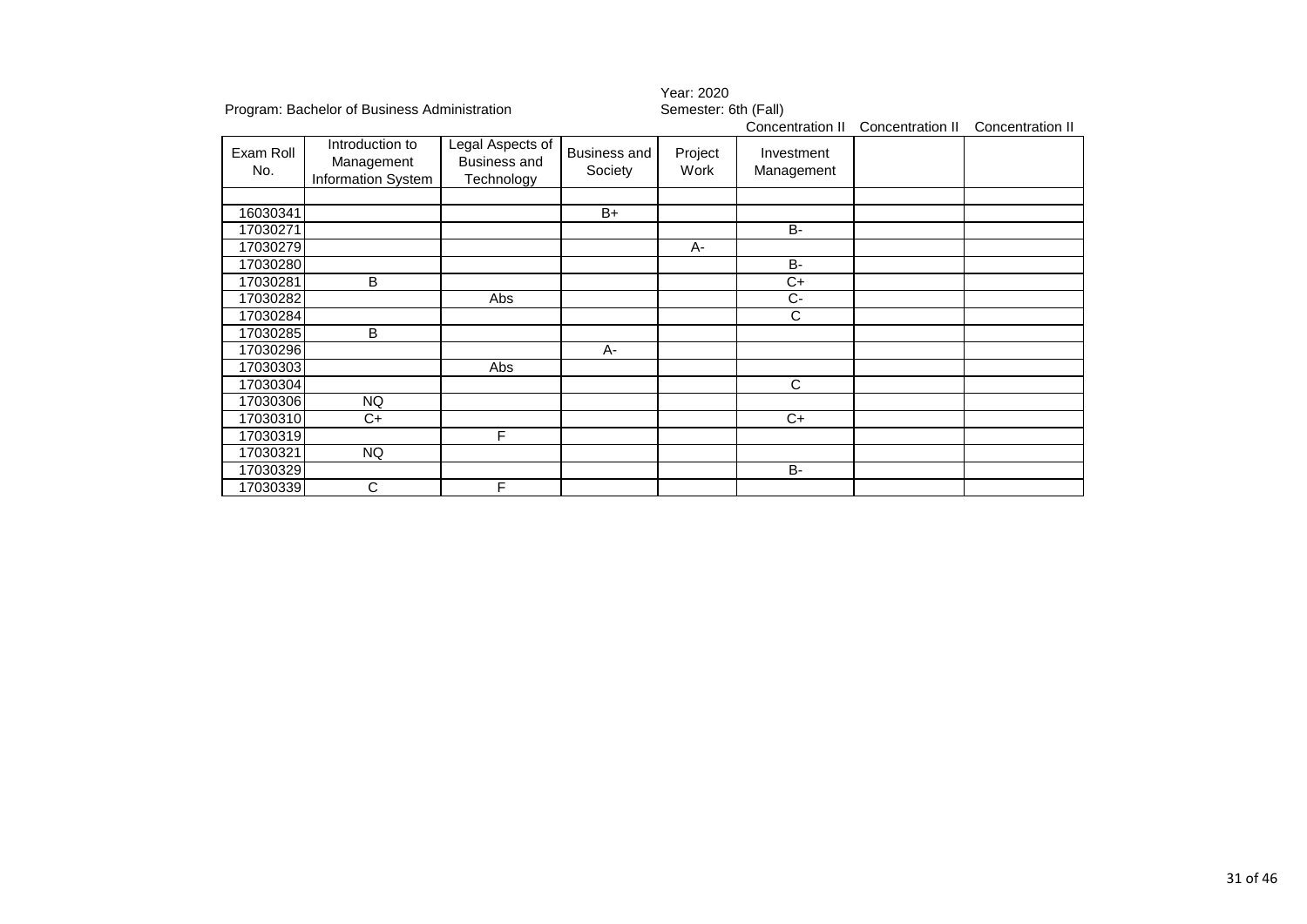|                  | Program: Bachelor of Business Administration               |                                                       |                                | Year: 2020<br>Semester: 6th (Fall)<br>Concentration II<br>Concentration II<br>Concentration II |  |  |  |  |
|------------------|------------------------------------------------------------|-------------------------------------------------------|--------------------------------|------------------------------------------------------------------------------------------------|--|--|--|--|
| Exam Roll<br>No. | Introduction to<br>Management<br><b>Information System</b> | Legal Aspects of<br><b>Business and</b><br>Technology | <b>Business and</b><br>Society | Project<br>Work                                                                                |  |  |  |  |
|                  |                                                            |                                                       |                                |                                                                                                |  |  |  |  |
| 14030667         |                                                            |                                                       | Abs                            |                                                                                                |  |  |  |  |
| 14030715         | Abs                                                        | Abs                                                   |                                |                                                                                                |  |  |  |  |
| 15030537         |                                                            | Abs                                                   |                                |                                                                                                |  |  |  |  |
| 16030215         |                                                            | Abs                                                   |                                |                                                                                                |  |  |  |  |
| 17030428         | C+                                                         |                                                       |                                |                                                                                                |  |  |  |  |
| 17030457         |                                                            | A-                                                    |                                |                                                                                                |  |  |  |  |
| 17030473         | B                                                          |                                                       |                                |                                                                                                |  |  |  |  |
| 17030474         |                                                            |                                                       | A-                             |                                                                                                |  |  |  |  |
| 17030476         |                                                            | C                                                     | <b>B-</b>                      |                                                                                                |  |  |  |  |
| 17030482         |                                                            | <b>B-</b>                                             |                                |                                                                                                |  |  |  |  |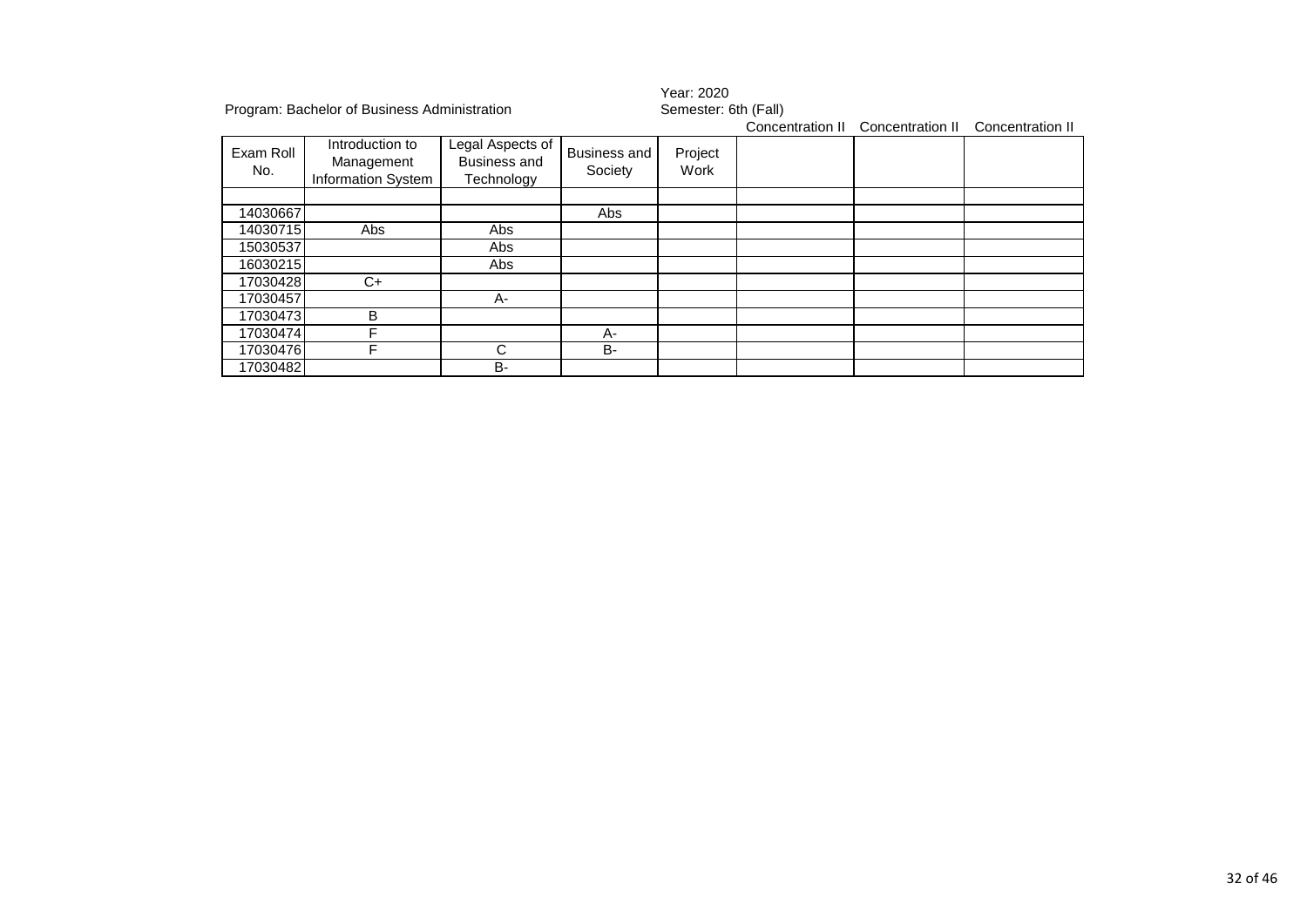|                  |                                                            |                                                       |                                | Year: 2020           |                            |                          |                  |  |
|------------------|------------------------------------------------------------|-------------------------------------------------------|--------------------------------|----------------------|----------------------------|--------------------------|------------------|--|
|                  | Program: Bachelor of Business Administration               |                                                       |                                | Semester: 6th (Fall) |                            |                          |                  |  |
|                  |                                                            |                                                       |                                |                      | Concentration II           | Concentration II         | Concentration II |  |
| Exam Roll<br>No. | Introduction to<br>Management<br><b>Information System</b> | Legal Aspects of<br><b>Business and</b><br>Technology | <b>Business and</b><br>Society | Project<br>Work      | <b>Sales</b><br>Management | Investment<br>Management |                  |  |
| 14031445         |                                                            | Abs                                                   |                                |                      |                            |                          |                  |  |
| 15031499         |                                                            | Abs                                                   |                                |                      |                            |                          |                  |  |
| 15031500         | Abs                                                        | Abs                                                   |                                |                      |                            |                          |                  |  |
| 16030860         | F                                                          | F                                                     |                                |                      |                            |                          |                  |  |
| 16030868         | F                                                          | Abs                                                   |                                |                      |                            |                          |                  |  |
| 16030870         |                                                            | Abs                                                   | $\overline{\text{c}}$          |                      | B                          |                          |                  |  |
| 16030873         |                                                            | $\overline{B}$                                        |                                |                      |                            |                          |                  |  |
| 16030900         |                                                            | Abs                                                   |                                |                      |                            |                          |                  |  |
| 16030902         | Abs                                                        | Abs                                                   |                                |                      |                            |                          |                  |  |
| 16030903         |                                                            | $\overline{C}$                                        |                                |                      |                            |                          |                  |  |
| 17031238         |                                                            | F                                                     | $B -$                          |                      |                            |                          |                  |  |
| 17031240         |                                                            | F                                                     |                                |                      |                            |                          |                  |  |
| 17031246         |                                                            | $B+$                                                  |                                |                      |                            | $\overline{C}$           |                  |  |
| 17031250         |                                                            | F                                                     |                                |                      |                            |                          |                  |  |
| 17031259         |                                                            | F                                                     | $C+$                           |                      |                            |                          |                  |  |
| 17031262         |                                                            | $C+$                                                  |                                |                      |                            |                          |                  |  |
| 17031264         | Abs                                                        | Abs                                                   |                                |                      |                            |                          |                  |  |
| 17031278         | Abs                                                        |                                                       |                                |                      |                            |                          |                  |  |
| 17031289         |                                                            | A                                                     |                                |                      |                            |                          |                  |  |
| 17031290         |                                                            | Abs                                                   |                                |                      |                            |                          |                  |  |
| 17031296         |                                                            | B                                                     |                                |                      |                            |                          |                  |  |
| 17031303         |                                                            | $\overline{C}$                                        |                                |                      |                            |                          |                  |  |
| 17031304         |                                                            | $\overline{C+}$                                       |                                |                      |                            |                          |                  |  |
| 17031313         | Abs                                                        |                                                       |                                |                      |                            |                          |                  |  |
| 17031314         |                                                            | $\overline{C}$                                        |                                |                      |                            |                          |                  |  |
| 17031324         |                                                            |                                                       |                                |                      |                            | $C-$                     |                  |  |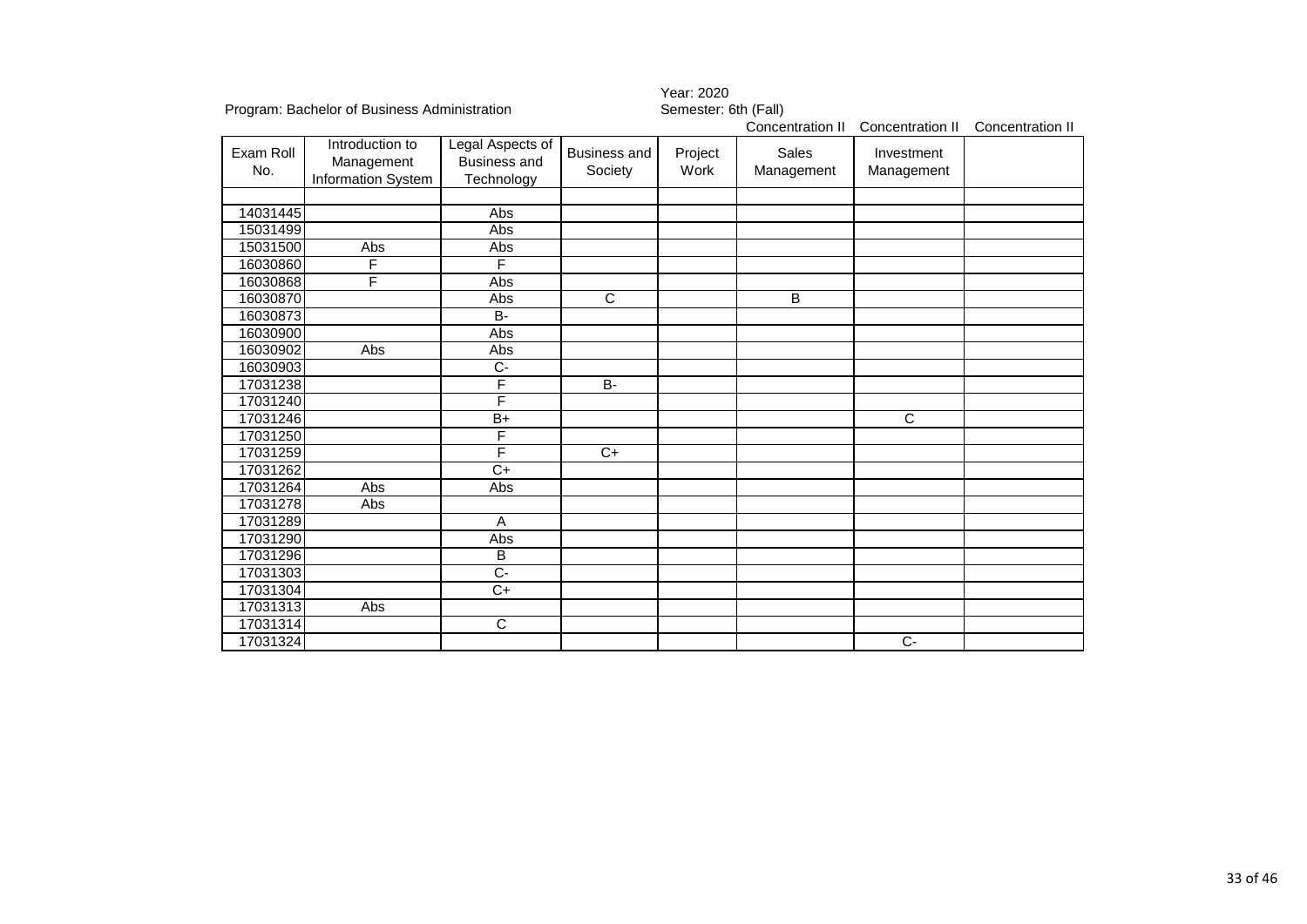|                  | Program: Bachelor of Business Administration        |                                                       |                                | Year: 2020<br>Semester: 6th (Fall) |  |                                                    |  |  |
|------------------|-----------------------------------------------------|-------------------------------------------------------|--------------------------------|------------------------------------|--|----------------------------------------------------|--|--|
|                  |                                                     |                                                       |                                |                                    |  | Concentration II Concentration II Concentration II |  |  |
| Exam Roll<br>No. | Introduction to<br>Management<br>Information System | Legal Aspects of<br><b>Business and</b><br>Technology | <b>Business and</b><br>Society | Project<br>Work                    |  |                                                    |  |  |
|                  |                                                     |                                                       |                                |                                    |  |                                                    |  |  |
| 15031581         |                                                     | Abs                                                   |                                |                                    |  |                                                    |  |  |
| 16031019         |                                                     |                                                       | C+                             |                                    |  |                                                    |  |  |
| 16031041         | Abs                                                 |                                                       | Abs                            |                                    |  |                                                    |  |  |
| 17030215         |                                                     |                                                       | Abs                            |                                    |  |                                                    |  |  |
| 17030216         |                                                     |                                                       | B-                             |                                    |  |                                                    |  |  |
| 17030224         |                                                     | B                                                     | B                              |                                    |  |                                                    |  |  |
| 17030232         |                                                     | А-                                                    | B-                             |                                    |  |                                                    |  |  |
| 17030237         |                                                     | B                                                     | <b>B-</b>                      |                                    |  |                                                    |  |  |
| 17030253         |                                                     | C                                                     |                                |                                    |  |                                                    |  |  |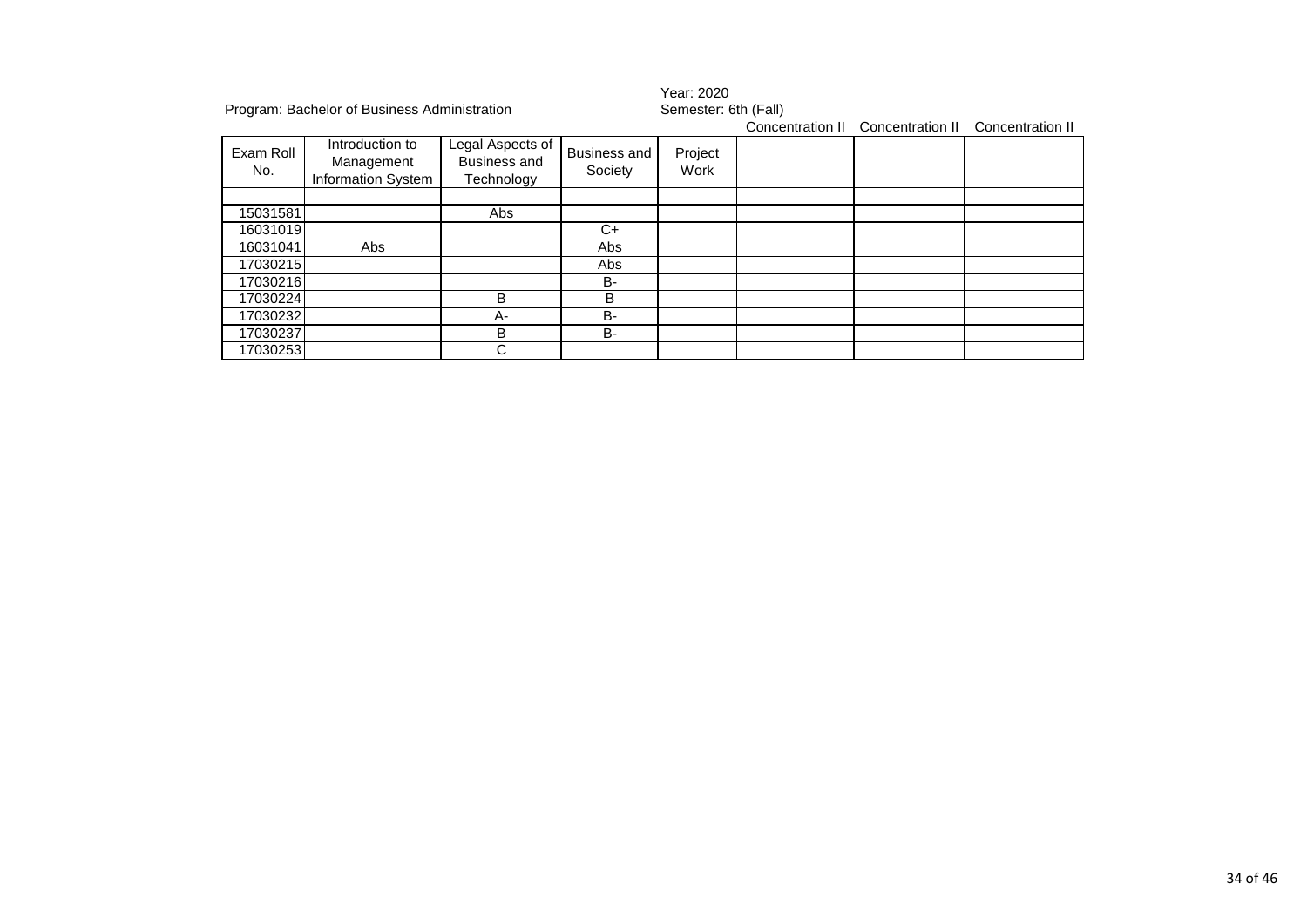|                  | Program: Bachelor of Business Administration               |                                                |                                | Year: 2020<br>Semester: 6th (Fall)<br>Concentration II<br>Concentration II<br>Concentration II |  |  |  |  |
|------------------|------------------------------------------------------------|------------------------------------------------|--------------------------------|------------------------------------------------------------------------------------------------|--|--|--|--|
| Exam Roll<br>No. | Introduction to<br>Management<br><b>Information System</b> | Legal Aspects of<br>Business and<br>Technology | <b>Business and</b><br>Society | Project<br>Work                                                                                |  |  |  |  |
|                  |                                                            |                                                |                                |                                                                                                |  |  |  |  |
| 15030832         |                                                            |                                                |                                |                                                                                                |  |  |  |  |
| 16032250         | $\mathsf{C}$                                               | C                                              |                                |                                                                                                |  |  |  |  |
| 17032448         |                                                            | B+                                             |                                |                                                                                                |  |  |  |  |
| 17032449         |                                                            | B                                              |                                |                                                                                                |  |  |  |  |
| 17032451         |                                                            | Abs                                            | C                              |                                                                                                |  |  |  |  |
| 17032462         |                                                            | A-                                             |                                |                                                                                                |  |  |  |  |
| 17032464         |                                                            | B+                                             |                                |                                                                                                |  |  |  |  |
| 17032465         |                                                            | B+                                             |                                |                                                                                                |  |  |  |  |
| 17032467         |                                                            | Abs                                            |                                |                                                                                                |  |  |  |  |
| 17032468         |                                                            | в                                              |                                |                                                                                                |  |  |  |  |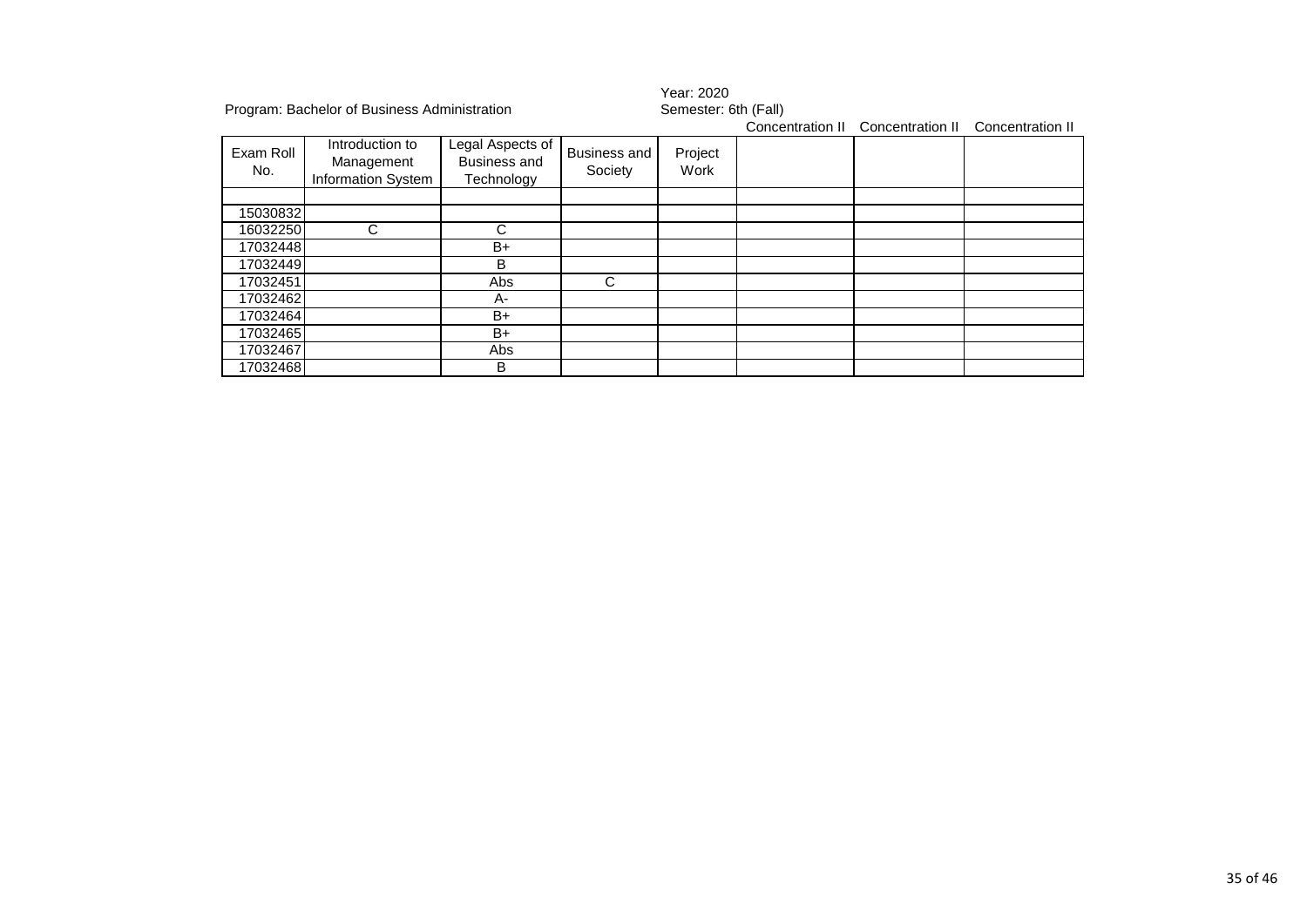| Program: Bachelor of Business Administration |                                                            |                                                       |                         |                 | Year: 2020<br>Semester: 6th (Fall) |                                   |                  |  |  |
|----------------------------------------------|------------------------------------------------------------|-------------------------------------------------------|-------------------------|-----------------|------------------------------------|-----------------------------------|------------------|--|--|
|                                              |                                                            |                                                       |                         |                 |                                    | Concentration II Concentration II | Concentration II |  |  |
| Exam Roll<br>No.                             | Introduction to<br>Management<br><b>Information System</b> | Legal Aspects of<br><b>Business and</b><br>Technology | Business and<br>Society | Project<br>Work |                                    |                                   |                  |  |  |
|                                              |                                                            |                                                       |                         |                 |                                    |                                   |                  |  |  |
| 15031620                                     |                                                            |                                                       |                         |                 |                                    |                                   |                  |  |  |
| 16031000                                     |                                                            | <b>B-</b>                                             |                         |                 |                                    |                                   |                  |  |  |
| 17031510                                     | B-                                                         |                                                       |                         |                 |                                    |                                   |                  |  |  |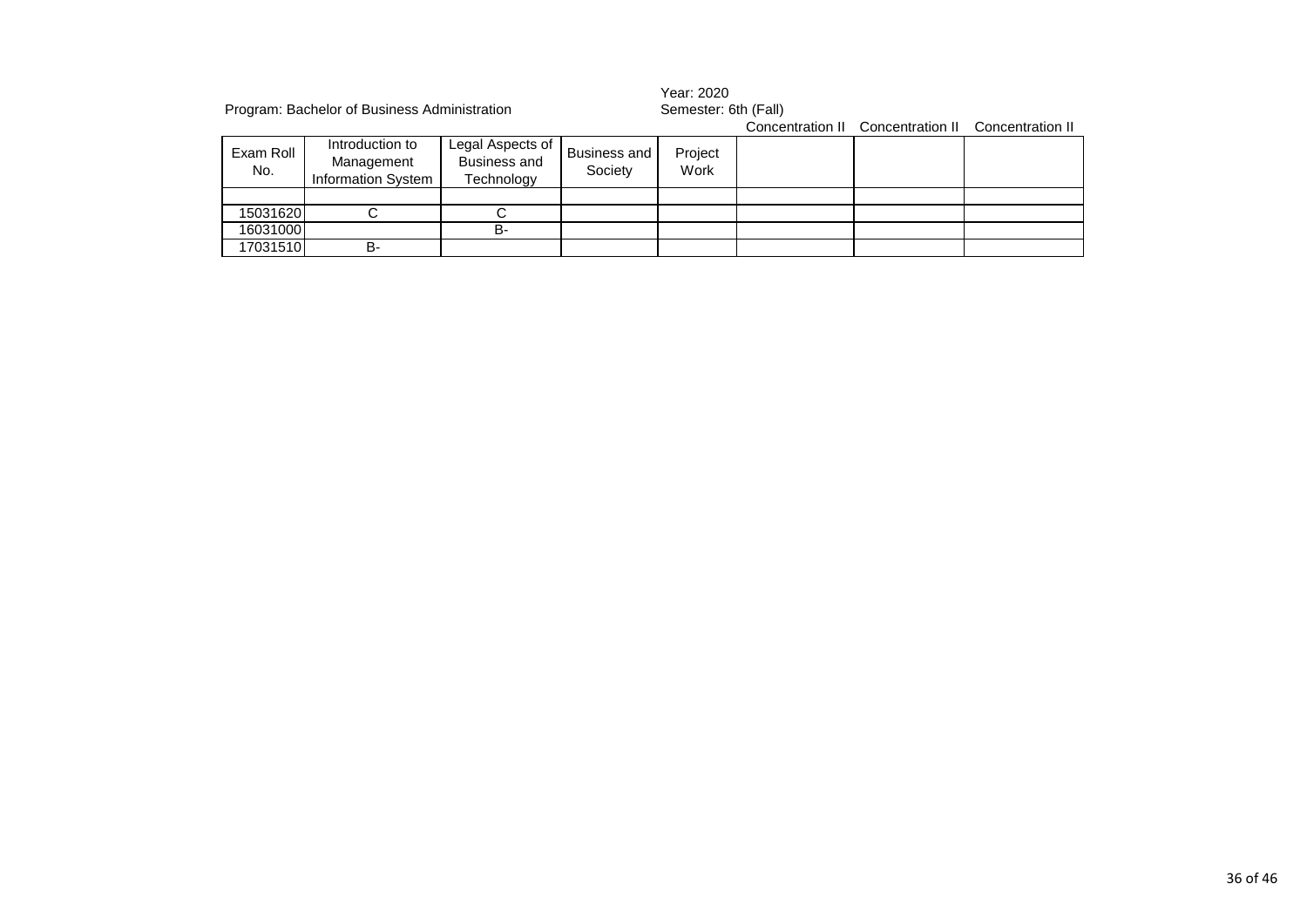| Program: Bachelor of Business Administration |                                                     |                                                |                                | Year: 2020<br>Semester: 6th (Fall) |                  |                  |                  |  |
|----------------------------------------------|-----------------------------------------------------|------------------------------------------------|--------------------------------|------------------------------------|------------------|------------------|------------------|--|
| Exam Roll<br>No.                             | Introduction to<br>Management<br>Information System | Legal Aspects of<br>Business and<br>Technology | <b>Business and</b><br>Society | Project<br>Work                    | Concentration II | Concentration II | Concentration II |  |
|                                              |                                                     |                                                |                                |                                    |                  |                  |                  |  |
| 14030379                                     | Abs                                                 | Abs                                            | Abs                            |                                    |                  |                  |                  |  |
| 15031772                                     |                                                     | Abs                                            |                                |                                    |                  |                  |                  |  |
| 16032211                                     | Abs                                                 | Abs                                            |                                |                                    |                  |                  |                  |  |
| 16032213                                     |                                                     | B-                                             |                                |                                    |                  |                  |                  |  |
| 17031166                                     | B-                                                  |                                                |                                |                                    |                  |                  |                  |  |
| 17031167                                     | C+                                                  |                                                |                                |                                    |                  |                  |                  |  |
| 17031178                                     |                                                     |                                                | A-                             |                                    |                  |                  |                  |  |
| 17031182                                     |                                                     | F                                              |                                |                                    |                  |                  |                  |  |
| 17031184                                     |                                                     | Α                                              |                                |                                    |                  |                  |                  |  |
| 17031185                                     | $C-$                                                |                                                |                                |                                    |                  |                  |                  |  |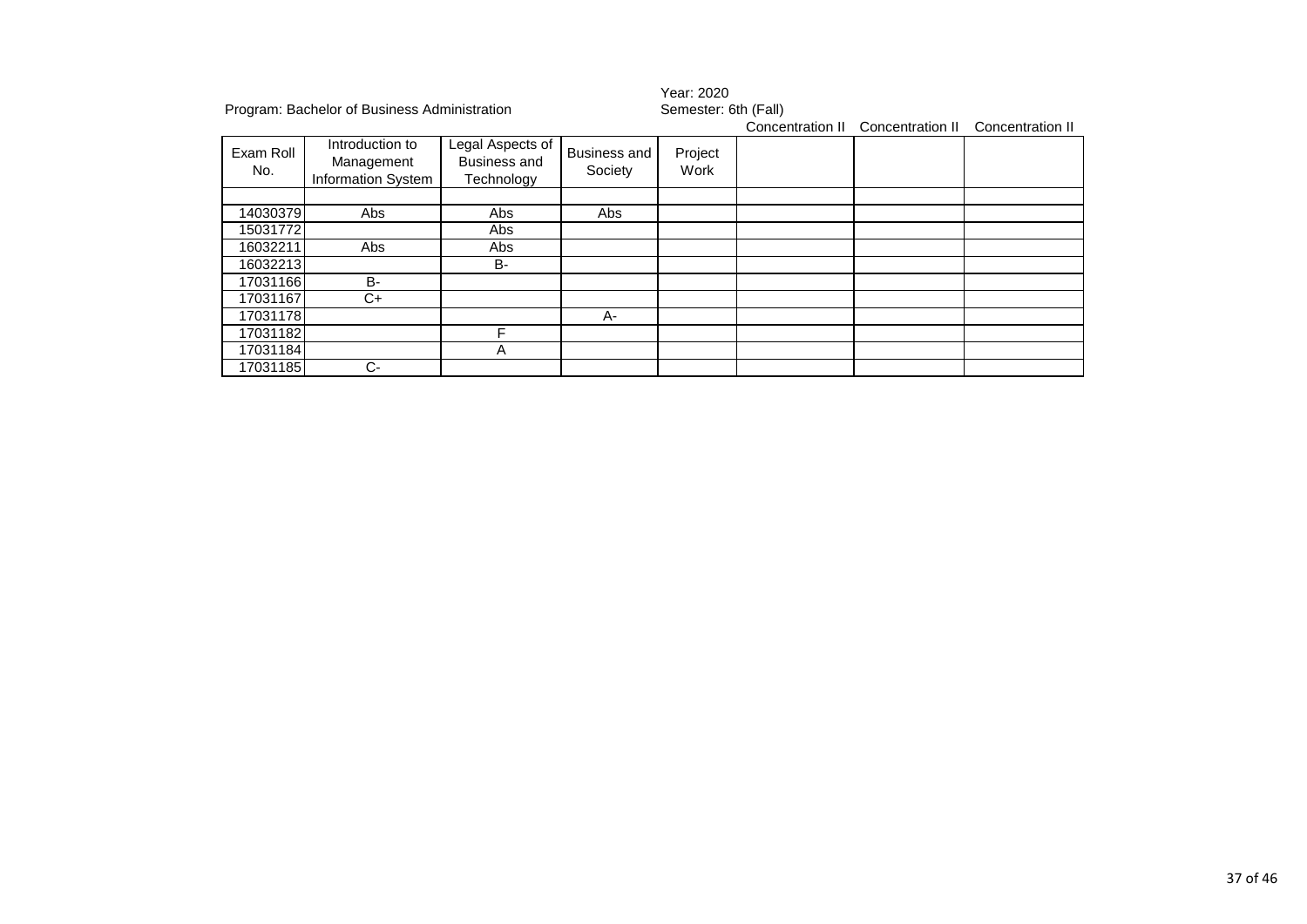|           | Program: Bachelor of Business Administration |                  |                     | Year: 2020<br>Semester: 6th (Fall) |                  |                  |                  |  |
|-----------|----------------------------------------------|------------------|---------------------|------------------------------------|------------------|------------------|------------------|--|
|           |                                              |                  |                     |                                    | Concentration II | Concentration II | Concentration II |  |
| Exam Roll | Introduction to                              | Legal Aspects of | <b>Business and</b> | Project                            |                  |                  |                  |  |
|           | Management                                   | Business and     | Society             | Work                               |                  |                  |                  |  |
| No.       | Information System                           | Technology       |                     |                                    |                  |                  |                  |  |
|           |                                              |                  |                     |                                    |                  |                  |                  |  |
| 14030597  |                                              | Abs              |                     |                                    |                  |                  |                  |  |
| 15031457  |                                              |                  |                     |                                    |                  |                  |                  |  |
| 16031266  |                                              | F                | C+                  |                                    |                  |                  |                  |  |
| 17030345  |                                              |                  |                     |                                    |                  |                  |                  |  |
| 17030347  | С                                            |                  |                     |                                    |                  |                  |                  |  |
| 17030349  | C                                            |                  |                     |                                    |                  |                  |                  |  |
| 17030353  | $C+$                                         |                  |                     |                                    |                  |                  |                  |  |
| 17030355  | C+                                           |                  |                     |                                    |                  |                  |                  |  |
| 17030359  | С                                            |                  |                     |                                    |                  |                  |                  |  |
| 17030364  | С-                                           |                  |                     |                                    |                  |                  |                  |  |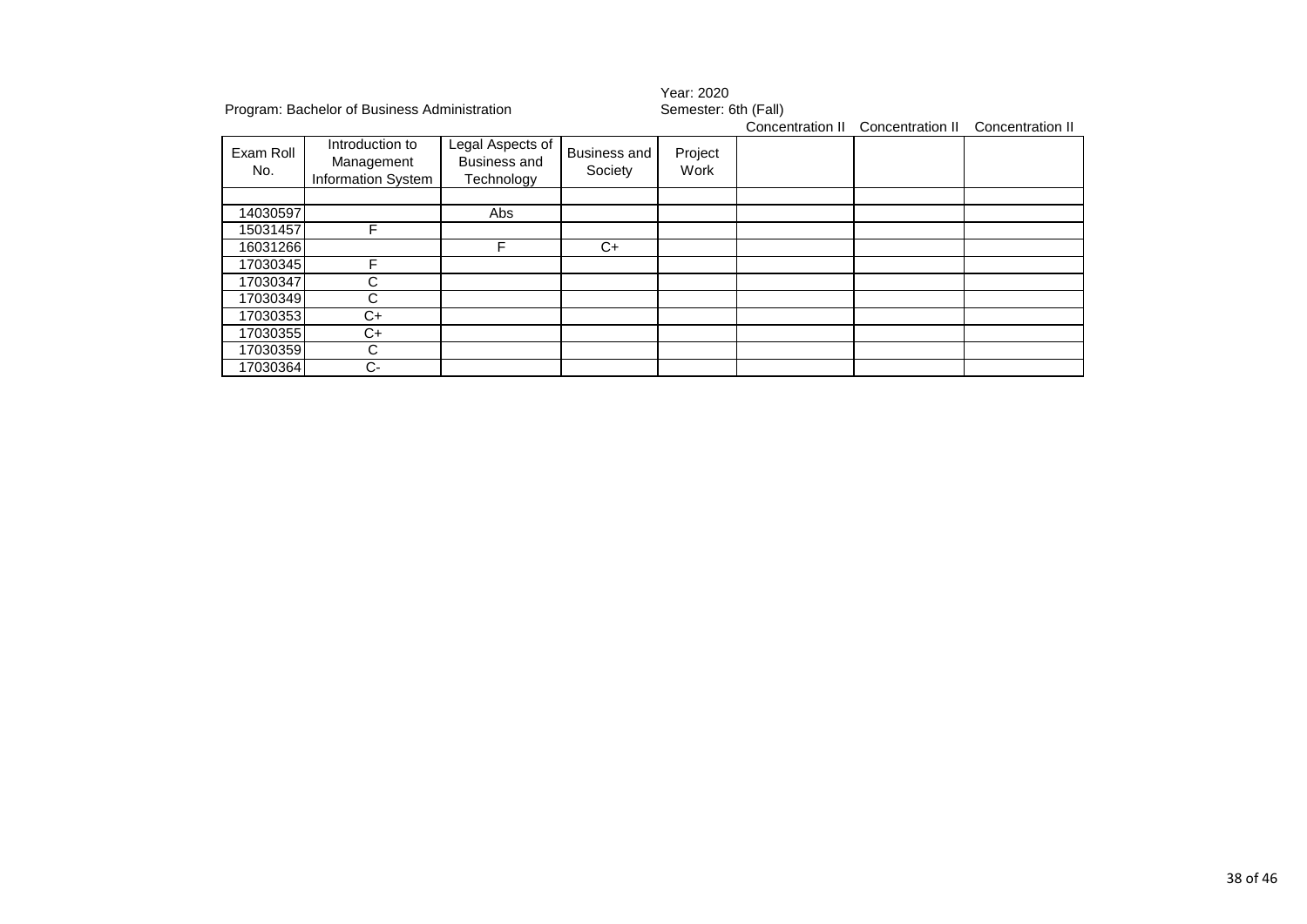|                  |                                                     |                                                       |                                | i cai. Zuzu          |                  |                  |                  |  |
|------------------|-----------------------------------------------------|-------------------------------------------------------|--------------------------------|----------------------|------------------|------------------|------------------|--|
|                  | Program: Bachelor of Business Administration        |                                                       |                                | Semester: 6th (Fall) |                  |                  |                  |  |
|                  |                                                     |                                                       |                                |                      | Concentration II | Concentration II | Concentration II |  |
| Exam Roll<br>No. | Introduction to<br>Management<br>Information System | Legal Aspects of<br><b>Business and</b><br>Technology | <b>Business and</b><br>Society | Project<br>Work      |                  |                  |                  |  |
|                  |                                                     |                                                       |                                |                      |                  |                  |                  |  |
| 15030965         |                                                     | Abs                                                   |                                |                      |                  |                  |                  |  |
| 16032180         |                                                     | F                                                     |                                |                      |                  |                  |                  |  |
| 16032191         |                                                     | B                                                     |                                |                      |                  |                  |                  |  |
| 17031372         |                                                     | B                                                     |                                |                      |                  |                  |                  |  |
| 17031376         |                                                     | F                                                     |                                |                      |                  |                  |                  |  |
| 17031378         |                                                     | B                                                     |                                |                      |                  |                  |                  |  |
| 17031379         |                                                     | $A -$                                                 |                                |                      |                  |                  |                  |  |
| 17031380         |                                                     | Abs                                                   |                                |                      |                  |                  |                  |  |
| 17031382         |                                                     | A-                                                    |                                |                      |                  |                  |                  |  |
| 17031383         |                                                     | F                                                     |                                |                      |                  |                  |                  |  |
| 17031384         |                                                     | B                                                     |                                |                      |                  |                  |                  |  |
| 17031385         |                                                     | B-                                                    |                                |                      |                  |                  |                  |  |
| 17031386         |                                                     | B                                                     |                                |                      |                  |                  |                  |  |
| 17031391         |                                                     | Α                                                     |                                |                      |                  |                  |                  |  |
| 17031392         |                                                     | B                                                     |                                |                      |                  |                  |                  |  |
| 17031393         |                                                     | $\overline{B}$                                        |                                |                      |                  |                  |                  |  |
| 17031394         |                                                     | Abs                                                   |                                |                      |                  |                  |                  |  |
| 17031396         |                                                     | A-                                                    |                                |                      |                  |                  |                  |  |
| 17031397         |                                                     | $B+$                                                  |                                |                      |                  |                  |                  |  |
| 17031398         |                                                     | Abs                                                   | F                              |                      |                  |                  |                  |  |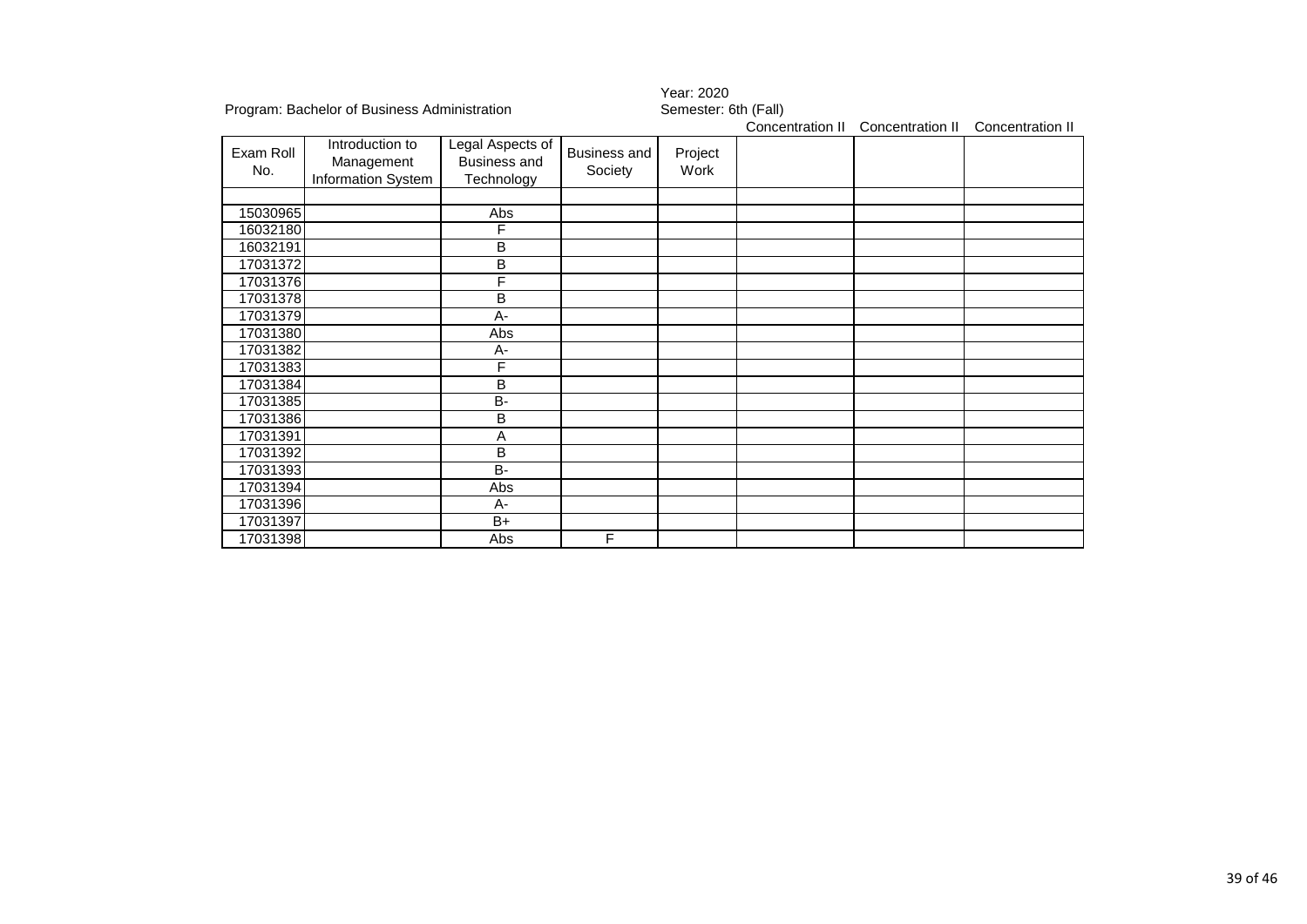|                  |                                                     |                                                       |                                | Year: 2020           |                  |                  |                  |
|------------------|-----------------------------------------------------|-------------------------------------------------------|--------------------------------|----------------------|------------------|------------------|------------------|
|                  | Program: Bachelor of Business Administration        |                                                       |                                | Semester: 6th (Fall) |                  |                  |                  |
|                  |                                                     |                                                       |                                |                      | Concentration II | Concentration II | Concentration II |
| Exam Roll<br>No. | Introduction to<br>Management<br>Information System | Legal Aspects of<br><b>Business and</b><br>Technology | <b>Business and</b><br>Society | Project<br>Work      |                  |                  |                  |
|                  |                                                     |                                                       |                                |                      |                  |                  |                  |
| 13030714         | Abs                                                 |                                                       |                                |                      |                  |                  |                  |
| 13030790         |                                                     | Abs                                                   |                                |                      |                  |                  |                  |
| 14031772         | Abs                                                 |                                                       |                                |                      |                  |                  |                  |
| 14031805         | F                                                   |                                                       |                                |                      |                  |                  |                  |
| 15030512         |                                                     | Abs                                                   |                                |                      |                  |                  |                  |
| 16031675         |                                                     | $\overline{\mathsf{C}}$                               |                                |                      |                  |                  |                  |
| 16031701         |                                                     | F                                                     |                                |                      |                  |                  |                  |
| 16031712         |                                                     | F                                                     |                                |                      |                  |                  |                  |
| 17031880         |                                                     | $\overline{C}$                                        |                                |                      |                  |                  |                  |
| 17031884         |                                                     |                                                       | $\overline{C}$                 |                      |                  |                  |                  |
| 17031885         |                                                     |                                                       | $C-$                           |                      |                  |                  |                  |
| 17031886         |                                                     | F                                                     | F                              |                      |                  |                  |                  |
| 17031888         |                                                     |                                                       | $\overline{C}$                 |                      |                  |                  |                  |
| 17031889         |                                                     | F                                                     | Abs                            |                      |                  |                  |                  |
| 17031892         |                                                     | F                                                     | Abs                            |                      |                  |                  |                  |
| 17031893         |                                                     |                                                       | F                              |                      |                  |                  |                  |
| 17031902         |                                                     |                                                       | Abs                            |                      |                  |                  |                  |
| 17031912         |                                                     | F                                                     |                                |                      |                  |                  |                  |
| 17031918         |                                                     |                                                       | $C+$                           |                      |                  |                  |                  |
| 17031923         |                                                     |                                                       | Abs                            |                      |                  |                  |                  |
| 17031924         |                                                     |                                                       | A-                             |                      |                  |                  |                  |
| 17031928         |                                                     |                                                       | $\overline{B}$                 |                      |                  |                  |                  |
| 17031929         |                                                     | F                                                     |                                |                      |                  |                  |                  |
| 17031931         |                                                     | $\overline{C}$                                        |                                |                      |                  |                  |                  |
| 17031932         | $C+$                                                | $\overline{D+}$                                       |                                |                      |                  |                  |                  |
| 17031933         |                                                     | F                                                     |                                |                      |                  |                  |                  |
| 17031937         |                                                     |                                                       | $B -$                          |                      |                  |                  |                  |
| 17031938         |                                                     | $\overline{C}$                                        |                                |                      |                  |                  |                  |
| 17031939         |                                                     | F                                                     |                                |                      |                  |                  |                  |
| 17031947         |                                                     |                                                       | F                              |                      |                  |                  |                  |
| 17031956         |                                                     | $\overline{C}$                                        |                                |                      |                  |                  |                  |
| 17031966         |                                                     | $\overline{C}$                                        |                                |                      |                  |                  |                  |
| 17031967         |                                                     | $D+$                                                  |                                |                      |                  |                  |                  |
| 17031972         |                                                     | $\overline{\text{c}}$                                 |                                |                      |                  |                  |                  |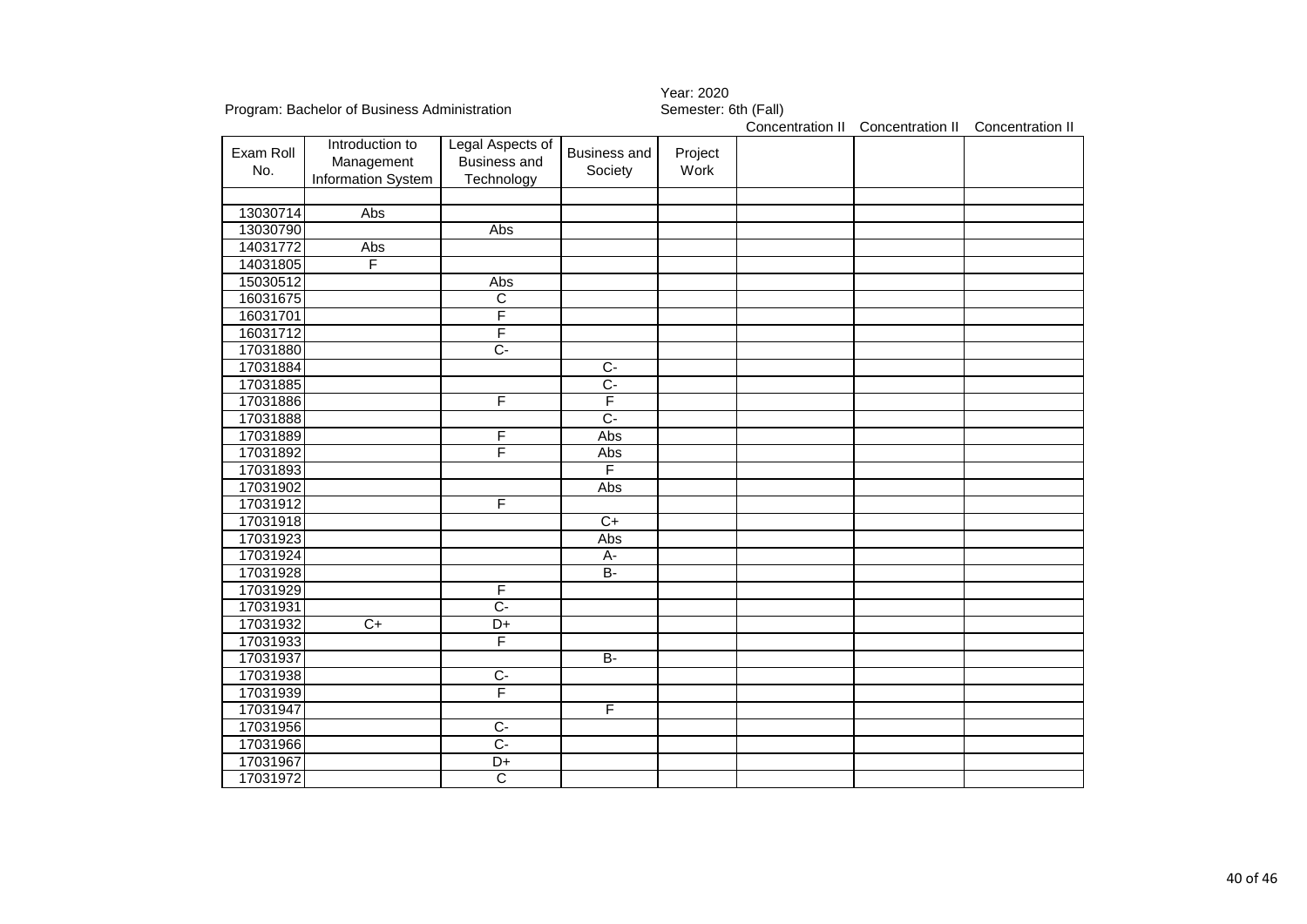|                  |                                                     |                                                       |                         | Year: 2020           |                            |                  |                  |
|------------------|-----------------------------------------------------|-------------------------------------------------------|-------------------------|----------------------|----------------------------|------------------|------------------|
|                  | Program: Bachelor of Business Administration        |                                                       |                         | Semester: 6th (Fall) | Concentration II           | Concentration II | Concentration II |
| Exam Roll<br>No. | Introduction to<br>Management<br>Information System | Legal Aspects of<br><b>Business and</b><br>Technology | Business and<br>Society | Project<br>Work      | <b>Sales</b><br>Management |                  |                  |
| 14030504         |                                                     |                                                       |                         |                      | $A -$                      |                  |                  |
| 16030506         | Abs                                                 |                                                       | <b>Abs</b>              |                      |                            |                  |                  |
| 16030719         |                                                     | <b>B-</b>                                             |                         |                      |                            |                  |                  |
| 16030732         |                                                     | Abs                                                   |                         |                      |                            |                  |                  |
| 17030989         |                                                     | A-                                                    |                         |                      |                            |                  |                  |
| 17030998         |                                                     | C+                                                    |                         |                      |                            |                  |                  |
| 17031001         | $B -$                                               |                                                       |                         |                      |                            |                  |                  |
| 17031009         | <b>B-</b>                                           |                                                       |                         |                      |                            |                  |                  |
| 17031025         | F                                                   | C                                                     |                         |                      |                            |                  |                  |
| 17031043         | B                                                   |                                                       |                         |                      |                            |                  |                  |
| 17031052         |                                                     | B                                                     |                         |                      |                            |                  |                  |
| 17031058         | Abs                                                 |                                                       |                         |                      |                            |                  |                  |
| 17031060         |                                                     | $B -$                                                 |                         |                      | A-                         |                  |                  |
| 17031068         |                                                     | Α                                                     |                         |                      |                            |                  |                  |
| 17031072         | $\overline{C}$                                      |                                                       |                         |                      |                            |                  |                  |
| 17031077         | <b>B-</b>                                           |                                                       |                         |                      |                            |                  |                  |
| 17031080         | C+                                                  | <b>B-</b>                                             |                         |                      |                            |                  |                  |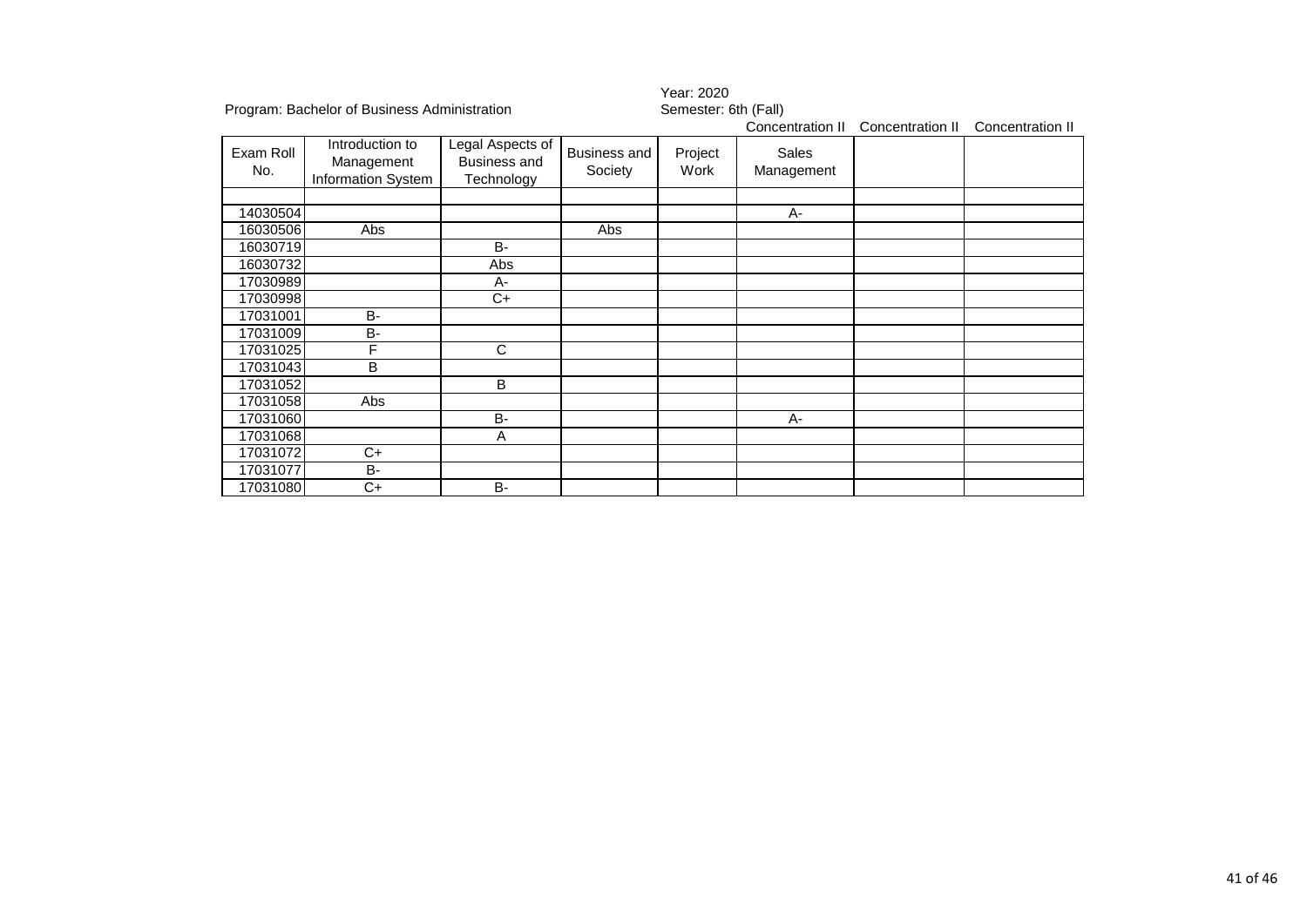| Program: Bachelor of Business Administration |                                                            |                                                       |                                | Year: 2020<br>Semester: 6th (Fall) |                  |                  |                  |
|----------------------------------------------|------------------------------------------------------------|-------------------------------------------------------|--------------------------------|------------------------------------|------------------|------------------|------------------|
| Exam Roll<br>No.                             | Introduction to<br>Management<br><b>Information System</b> | Legal Aspects of<br><b>Business and</b><br>Technology | <b>Business and</b><br>Society | Project<br>Work                    | Concentration II | Concentration II | Concentration II |
|                                              |                                                            |                                                       |                                |                                    |                  |                  |                  |
| 13032328                                     | C+                                                         |                                                       |                                |                                    |                  |                  |                  |
| 14031343                                     | Abs                                                        |                                                       |                                |                                    |                  |                  |                  |
| 16030276                                     |                                                            | B-                                                    |                                |                                    |                  |                  |                  |
| 17032267                                     |                                                            | A                                                     |                                |                                    |                  |                  |                  |
| 17032269                                     |                                                            |                                                       | C+                             |                                    |                  |                  |                  |
| 17032271                                     |                                                            |                                                       | Abs                            |                                    |                  |                  |                  |
| 17032282                                     |                                                            |                                                       |                                | B+                                 |                  |                  |                  |
| 17032286                                     |                                                            |                                                       | $C+$                           |                                    |                  |                  |                  |
| 17032312                                     |                                                            | C+                                                    |                                | $B+$                               |                  |                  |                  |
| 17032315                                     |                                                            |                                                       | C                              |                                    |                  |                  |                  |
| 17032323                                     |                                                            | F                                                     |                                |                                    |                  |                  |                  |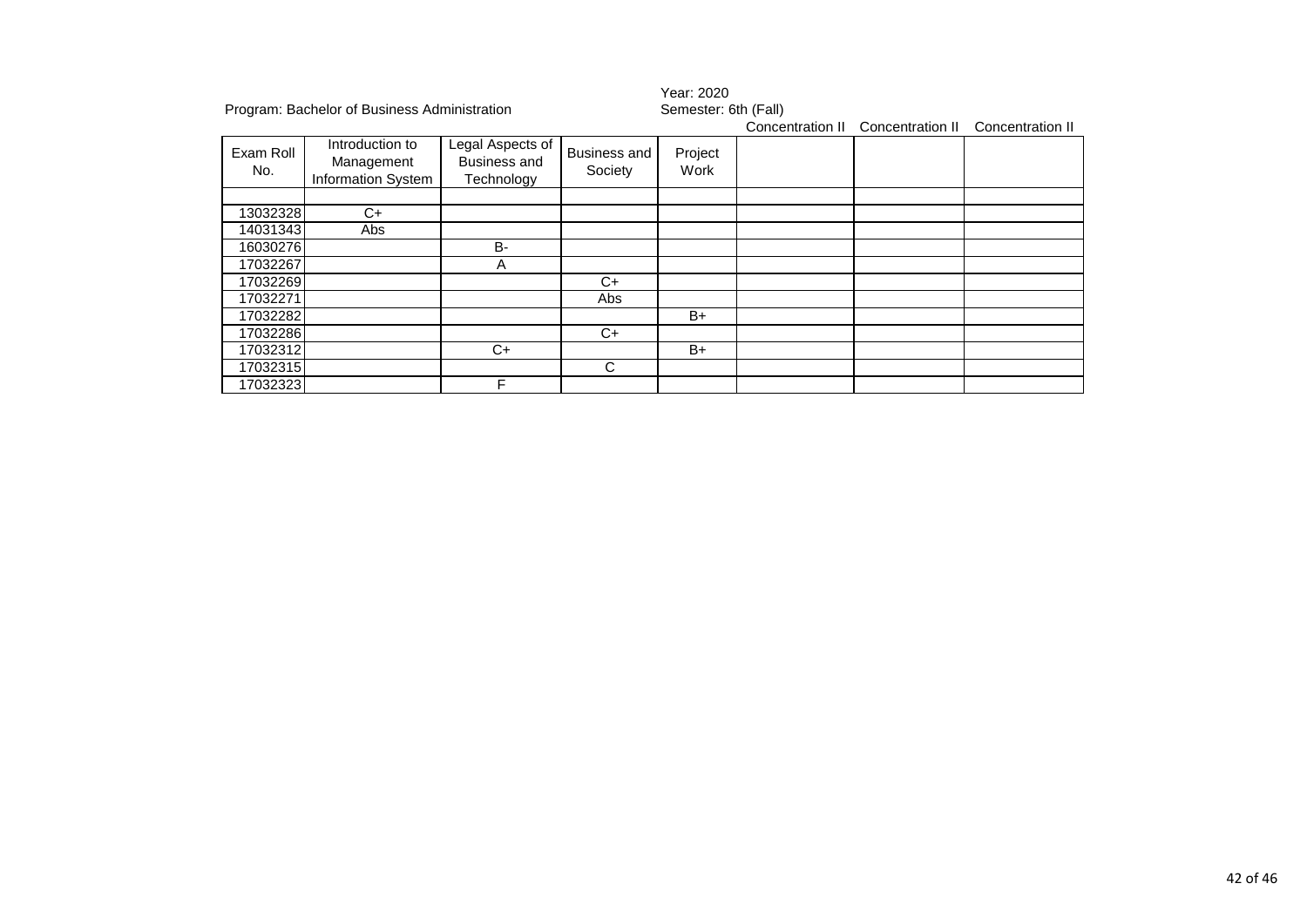|                  | Program: Bachelor of Business Administration               |                                                       |                         | Year: 2020<br>Semester: 6th (Fall) |  |                                                    |  |
|------------------|------------------------------------------------------------|-------------------------------------------------------|-------------------------|------------------------------------|--|----------------------------------------------------|--|
|                  |                                                            |                                                       |                         |                                    |  | Concentration II Concentration II Concentration II |  |
| Exam Roll<br>No. | Introduction to<br>Management<br><b>Information System</b> | Legal Aspects of<br><b>Business and</b><br>Technology | Business and<br>Society | Project<br>Work                    |  |                                                    |  |
|                  |                                                            |                                                       |                         |                                    |  |                                                    |  |
| 15030288         | Abs                                                        |                                                       | Abs                     |                                    |  |                                                    |  |
| 16030144         |                                                            |                                                       |                         |                                    |  |                                                    |  |
| 16030150         |                                                            |                                                       | B-                      |                                    |  |                                                    |  |
| 17032182         |                                                            |                                                       |                         |                                    |  |                                                    |  |
| 17032206         |                                                            |                                                       | А-                      |                                    |  |                                                    |  |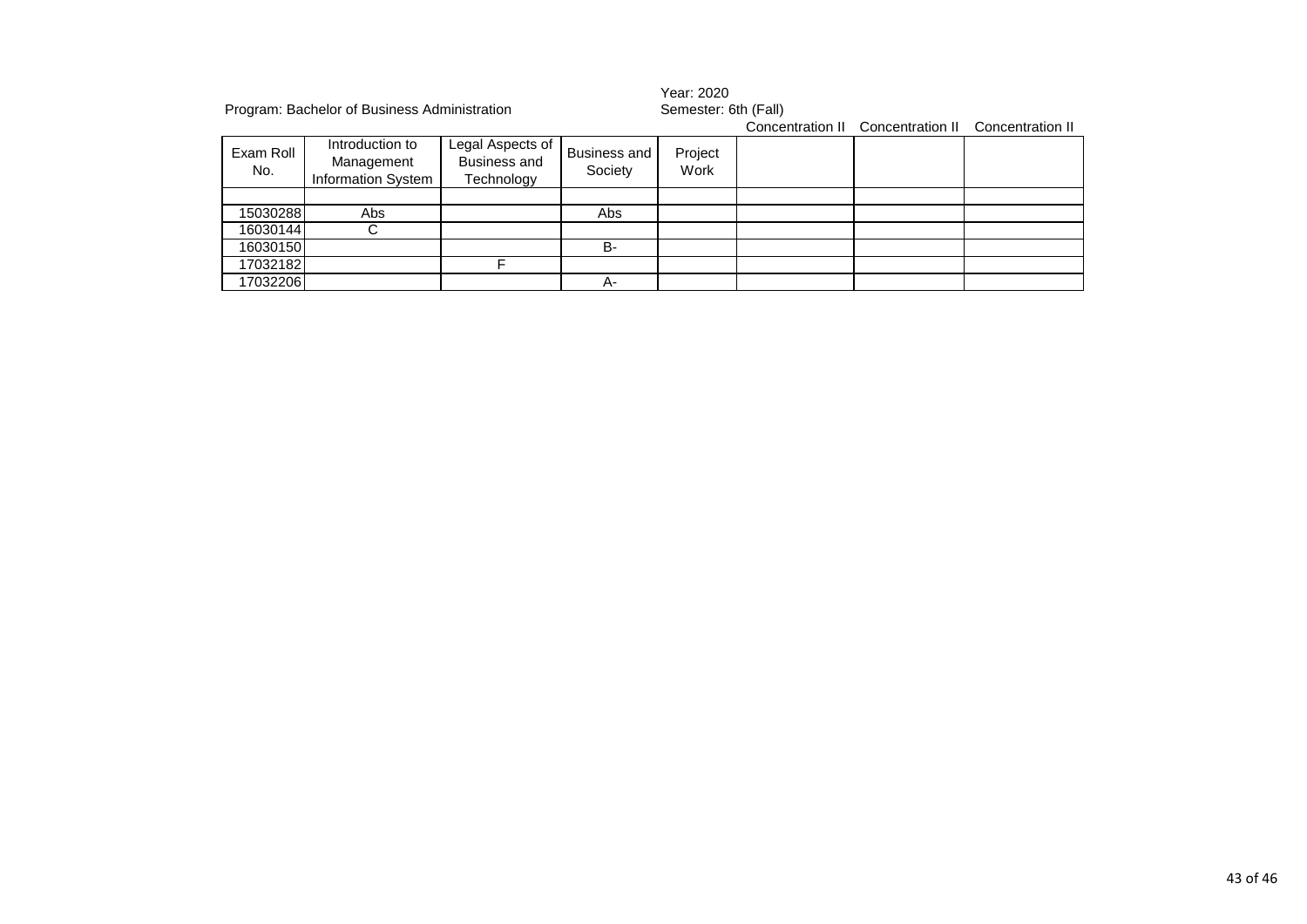|                  | Program: Bachelor of Business Administration               |                                                |                                | Year: 2020<br>Semester: 6th (Fall) |  |                                                    |  |  |
|------------------|------------------------------------------------------------|------------------------------------------------|--------------------------------|------------------------------------|--|----------------------------------------------------|--|--|
|                  |                                                            |                                                |                                |                                    |  | Concentration II Concentration II Concentration II |  |  |
| Exam Roll<br>No. | Introduction to<br>Management<br><b>Information System</b> | Legal Aspects of<br>Business and<br>Technology | <b>Business and</b><br>Society | Project<br>Work                    |  |                                                    |  |  |
|                  |                                                            |                                                |                                |                                    |  |                                                    |  |  |
| 13032143         | <b>B-</b>                                                  |                                                |                                |                                    |  |                                                    |  |  |
| 13032173         | Abs                                                        |                                                |                                |                                    |  |                                                    |  |  |
| 14032543         |                                                            | Abs                                            | Abs                            |                                    |  |                                                    |  |  |
| 16031857         |                                                            | Abs                                            |                                |                                    |  |                                                    |  |  |
| 17032032         |                                                            | Abs                                            |                                |                                    |  |                                                    |  |  |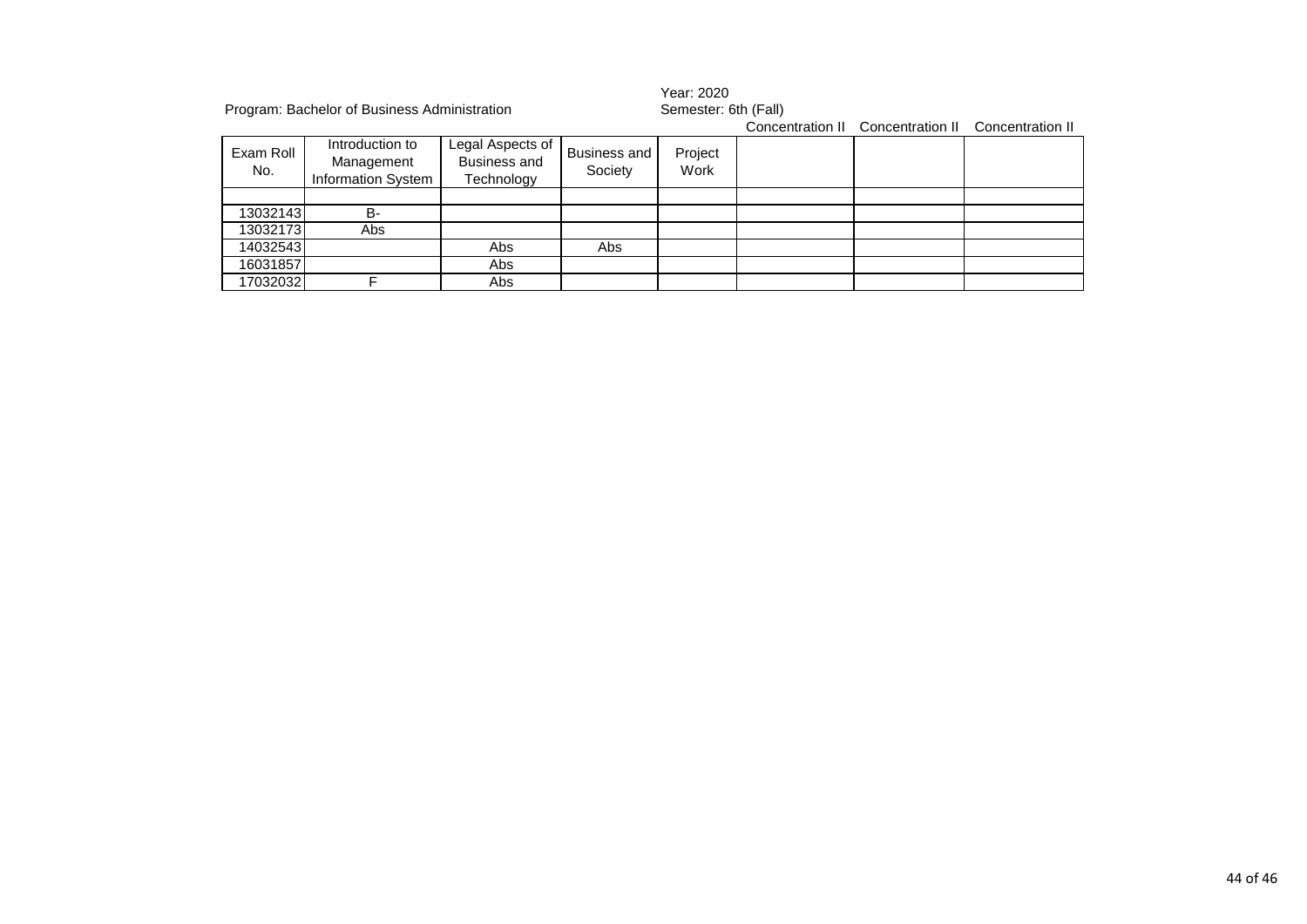|           |                                              |                       |                         | Year: 2020           |                  |                  |                  |
|-----------|----------------------------------------------|-----------------------|-------------------------|----------------------|------------------|------------------|------------------|
|           | Program: Bachelor of Business Administration |                       |                         | Semester: 6th (Fall) |                  |                  |                  |
|           |                                              |                       |                         |                      | Concentration II | Concentration II | Concentration II |
| Exam Roll | Introduction to                              | Legal Aspects of      | <b>Business and</b>     | Project              | Investment       |                  |                  |
| No.       | Management                                   | <b>Business and</b>   | Society                 | Work                 | Management       |                  |                  |
|           | Information System                           | Technology            |                         |                      |                  |                  |                  |
|           |                                              |                       |                         |                      |                  |                  |                  |
| 14031209  |                                              | F                     |                         |                      |                  |                  |                  |
| 14031222  | $C+$                                         |                       |                         |                      |                  |                  |                  |
| 14031225  |                                              | $\overline{B+}$       |                         |                      |                  |                  |                  |
| 14031235  |                                              |                       | $\overline{\mathsf{F}}$ |                      |                  |                  |                  |
| 14031240  | Abs                                          |                       |                         |                      |                  |                  |                  |
| 15031051  |                                              | Abs                   |                         |                      |                  |                  |                  |
| 15031066  |                                              | Abs                   |                         |                      |                  |                  |                  |
| 15031129  |                                              | Abs                   |                         |                      |                  |                  |                  |
| 16031573  |                                              |                       | $\overline{F}$          |                      |                  |                  |                  |
| 16031613  |                                              | Abs                   |                         |                      |                  |                  |                  |
| 17030846  | B                                            |                       |                         |                      |                  |                  |                  |
| 17030850  |                                              | $C+$                  | $C+$                    |                      |                  |                  |                  |
| 17030854  |                                              | F                     |                         |                      |                  |                  |                  |
| 17030859  |                                              | $\overline{\text{c}}$ |                         |                      |                  |                  |                  |
| 17030860  |                                              |                       | B                       |                      |                  |                  |                  |
| 17030861  |                                              |                       |                         |                      | F                |                  |                  |
| 17030862  | <b>Abs</b>                                   | F                     | $\overline{F}$          |                      |                  |                  |                  |
| 17030872  |                                              |                       |                         | $B+$                 |                  |                  |                  |
| 17030873  | $\overline{B}$                               |                       |                         |                      |                  |                  |                  |
| 17030875  |                                              |                       |                         | $B+$                 |                  |                  |                  |
| 17030876  | B                                            | Abs                   |                         |                      |                  |                  |                  |
| 17030879  |                                              | $C+$                  |                         |                      |                  |                  |                  |
| 17030887  |                                              |                       |                         |                      | $C -$            |                  |                  |
| 17030891  |                                              | $C -$                 |                         |                      |                  |                  |                  |
| 17030895  |                                              |                       |                         |                      | $\overline{C}$   |                  |                  |
| 17030898  |                                              |                       |                         | $\overline{B}$       |                  |                  |                  |
| 17030903  |                                              | C                     |                         |                      | F                |                  |                  |
| 17030909  |                                              | $\overline{\text{c}}$ |                         |                      | F                |                  |                  |
| 17030926  |                                              | Abs                   |                         |                      |                  |                  |                  |
| 17030928  |                                              |                       |                         |                      | B                |                  |                  |
| 17030932  | Abs                                          |                       |                         |                      |                  |                  |                  |